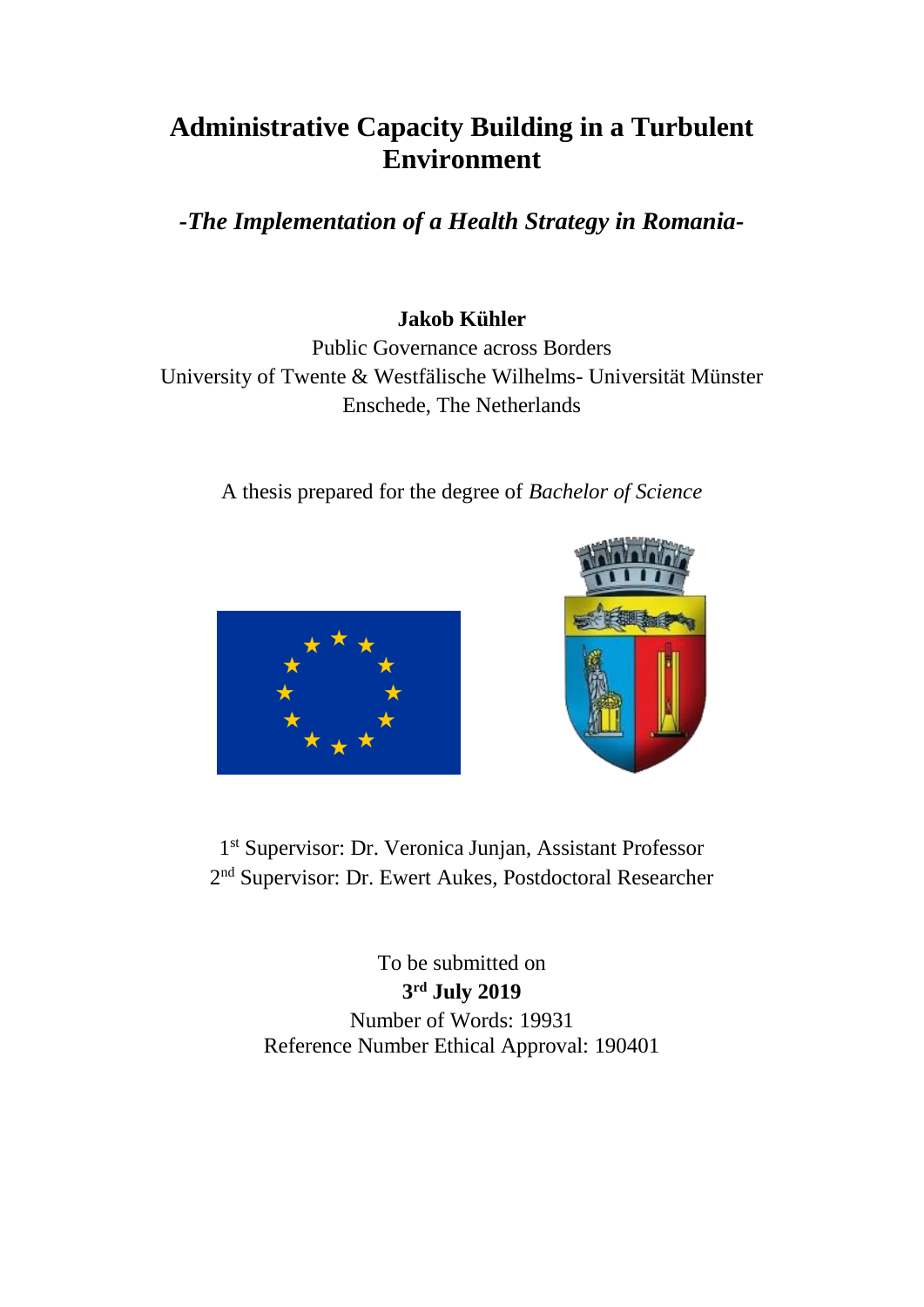# **Abstract**

This paper examines the process of administrative capacity building (ACB) through the practical implementation of EU structural reforms in Romania in the post-accession context. It particularly focuses on capacity building within the health system by local administration forces at the local level in the city of Cluj-Napoca. This multi-level process is approached with an innovative theoretical design combining Europeanisation theory with the literature on the practical implementation of EU-driven reforms and administrative capacity building in developing countries. Theoretically, the lack of administrative capacity in the Romanian health system is expected to hamper practical implementation. Local political support and the application of tailor-made strategies by a professional administrative apparatus are expected to increase the likelihood of efficient practical implementation of ACB. This descriptively explorative research uses the country-specific recommendations of the European Semester, the national- and local health strategies, to examine the implementation process of the ACB. In addition, key experts were interviewed to study in detail the practical implementation in Cluj-Napoca. The analysis provides evidence that the centralised health system severely limits the capacity of local administrations to practically implement EU structural reforms. It also reveals that political will is a crucial factor in shaping the local reform's practical implementation.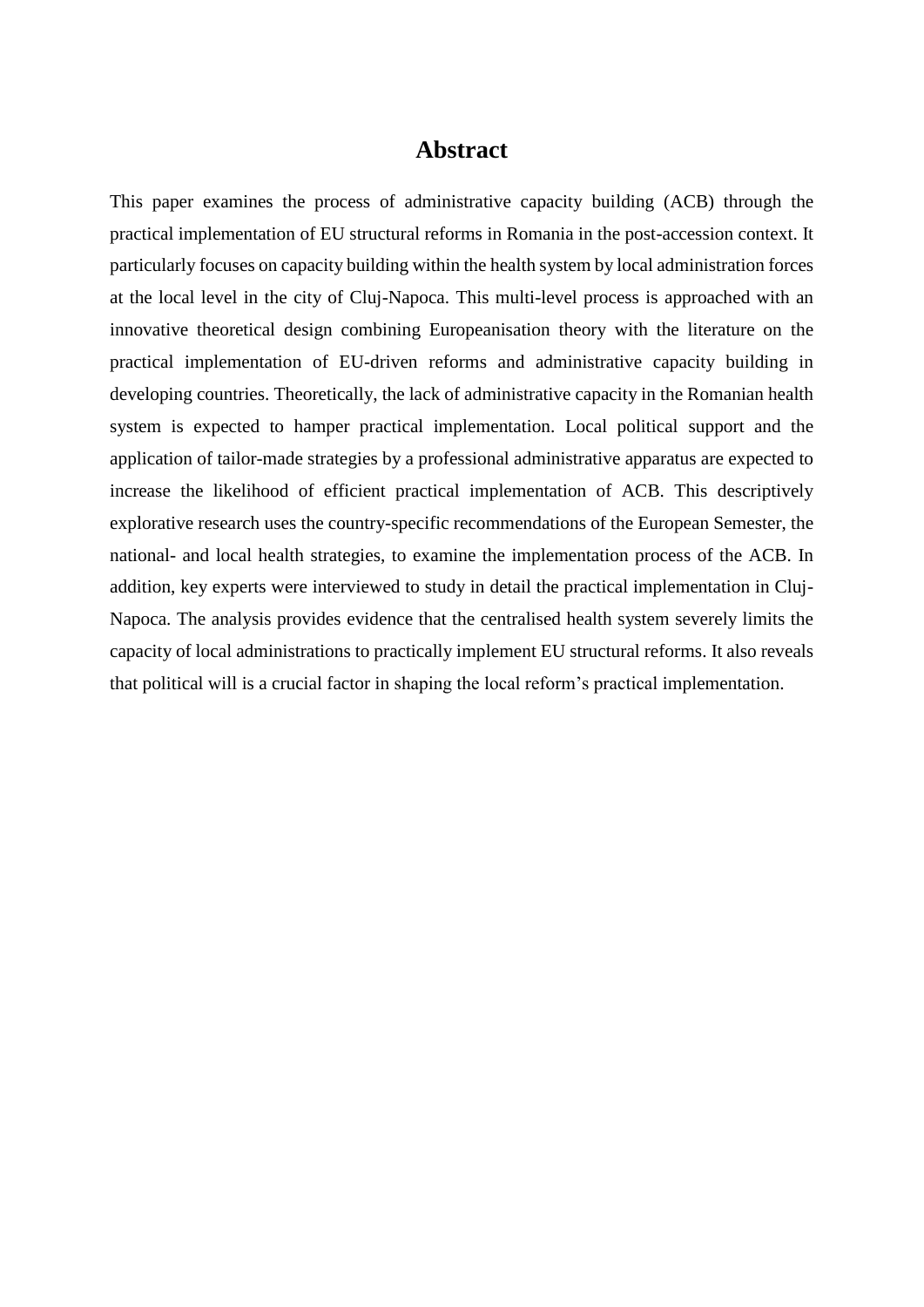# **List of Abbreviations**

| ACB                  | <b>Administrative Capacity Building</b>       |
|----------------------|-----------------------------------------------|
| <b>CEE</b>           | <b>Central and Eastern Europe</b>             |
| <b>CEEC</b>          | <b>Central and Eastern European Countries</b> |
| <b>CSR</b>           | Country-Specific-Recommendations              |
| <b>ECJ</b>           | European Court of Justice                     |
| <b>ESI</b>           | European Structural and Investment Funds      |
| <b>ESF</b>           | European Social Funds                         |
| EU                   | European Union                                |
| <b>NHS 2014-2020</b> | National Health Strategy 2014-2020            |
| <b>PD</b>            | <b>Process Determinants</b>                   |
| RC                   | <b>Reform Components</b>                      |
| <b>RCD</b>           | <b>Reform Component Determinants</b>          |
| <b>WHO</b>           | World Health Organization                     |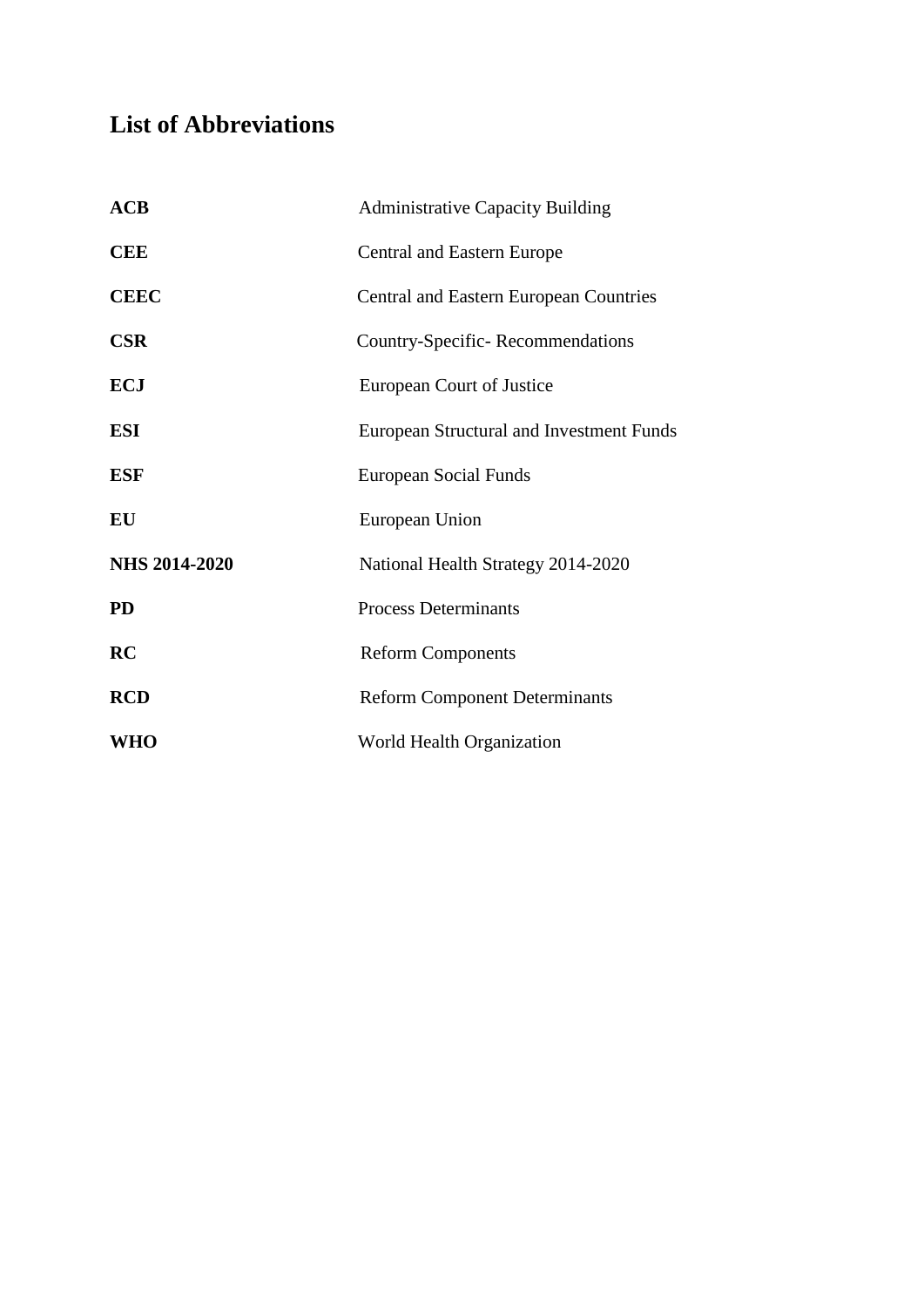# **Table of Contents**

| 1 <sub>1</sub> |  |
|----------------|--|
| 1.1            |  |
| 1.2            |  |
| 1.3            |  |
| 1.4            |  |
| 2.             |  |
| 2.1            |  |
| 2.2            |  |
| 2.3            |  |
| 2.4            |  |
| 3.             |  |
| 3.1            |  |
| 3.2            |  |
| 3.3            |  |
| 3.4            |  |
| 4.             |  |
| 4.1            |  |
| 4.2            |  |
| 4.3            |  |
| 4.4            |  |
| 5.             |  |
| 6.             |  |
|                |  |
|                |  |
|                |  |
|                |  |
|                |  |
|                |  |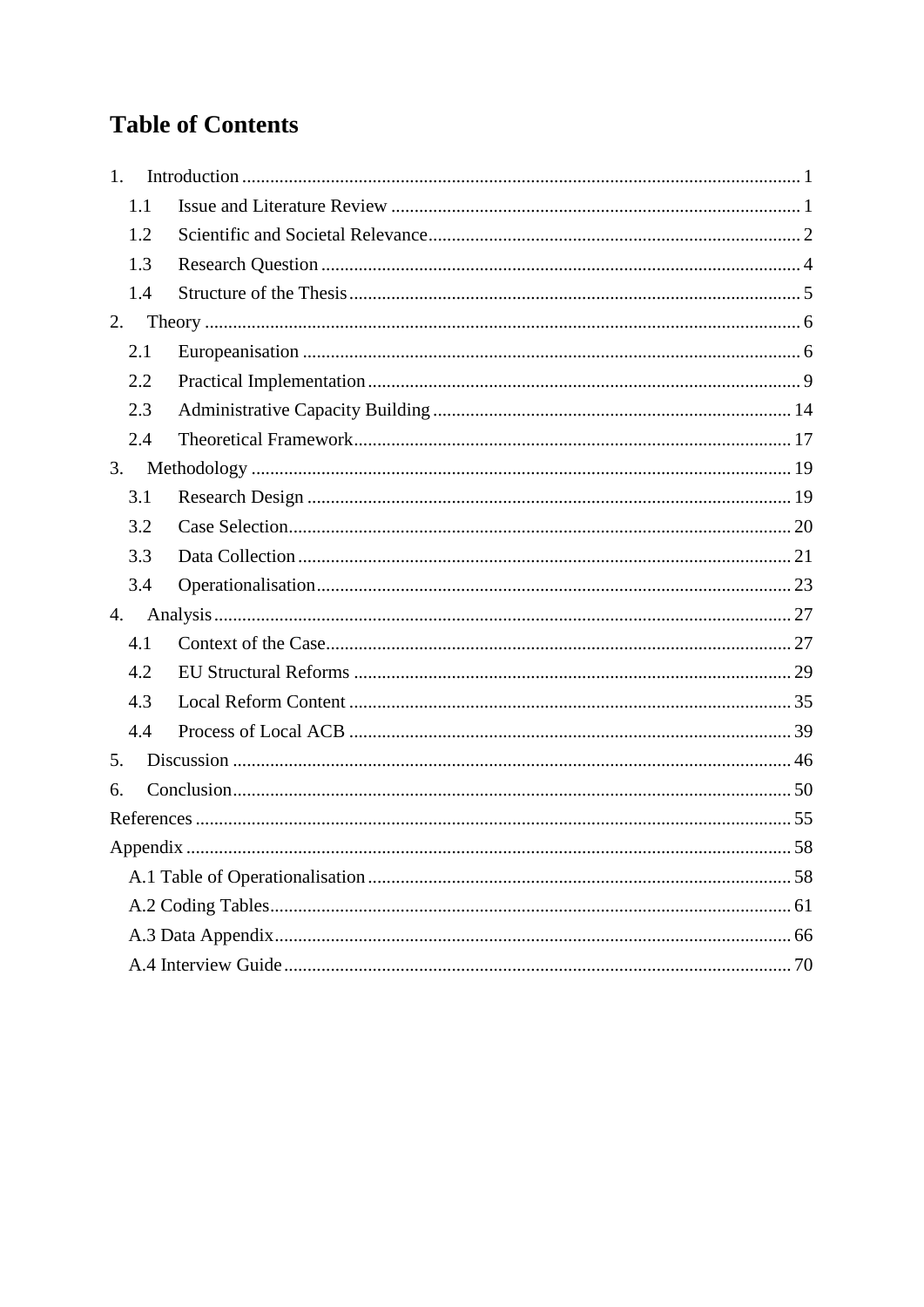# **1. Introduction**

### <span id="page-4-1"></span><span id="page-4-0"></span>**1.1 Issue and Literature Review**

The Central and Eastern European Countries (CEEC) are rich in culture, history, and languages. If one looks at the European media today, different CEEC accordingly produce a wide variety of news. Estonia is commonly known as the European best practice for digitizing a country. In contrast, the Polish government violates European law by undermining the judicial system through political control (Commission, 2017). The Republic of Northern Macedonia has just agreed on the name of its state. The message is clear. Although the broad spectrum of these countries shares a communist heritage, their transition processes have been marked by difference since 1990. These differences come to the surface analysing the country's abilities to implement and properly execute reform endeavours. The European Union (EU) plays a key role in supporting and actively managing the transition processes under the operational leadership of the Copenhagen criteria of 1993. This transition dynamic culminated in the EU's Eastern enlargement in 2004 with the accession of eight former communist CEECs to the Union. The overall accession was preceded by a long-lasting adaption procedure of the countries aiming at the successful transposition of the acquis communautaire into national law (Schimmelfennig & Sedelmeier, 2005).

Three years later, 2007, Romania and Bulgaria joined the EU. These former communist countries had to go an even longer way until they could finally join the Union. The delayed point of entry was mainly due to the serious challenges of both countries to reform their judicial system and fight corruption. Twelve years later, both Member States still face severe problems in fulfilling EU requirements. Notwithstanding, the Romanian government has held the Council Presidency of the European Union for the first time in the first half-year of 2019. This event has thrown the spotlight of the European public on the state and on its government. The Romanian government is faced with demonstrations that loudly condemn the prevalent corruption of the public system as well as serious performance problems in the healthcare sector. In Romania, informal payments to doctors and nurses are still offered by patients out of fears to otherwise not receive the needed medical treatment (Moldovan & Van de Walle, 2013). Additionally, the life expectancy of the population and the number of healthy life years are both far below the EU average (Eurostat, 2019). In this vein, it is of importance to understand the dynamics of Europeanisation and European policy implementation driven by domestic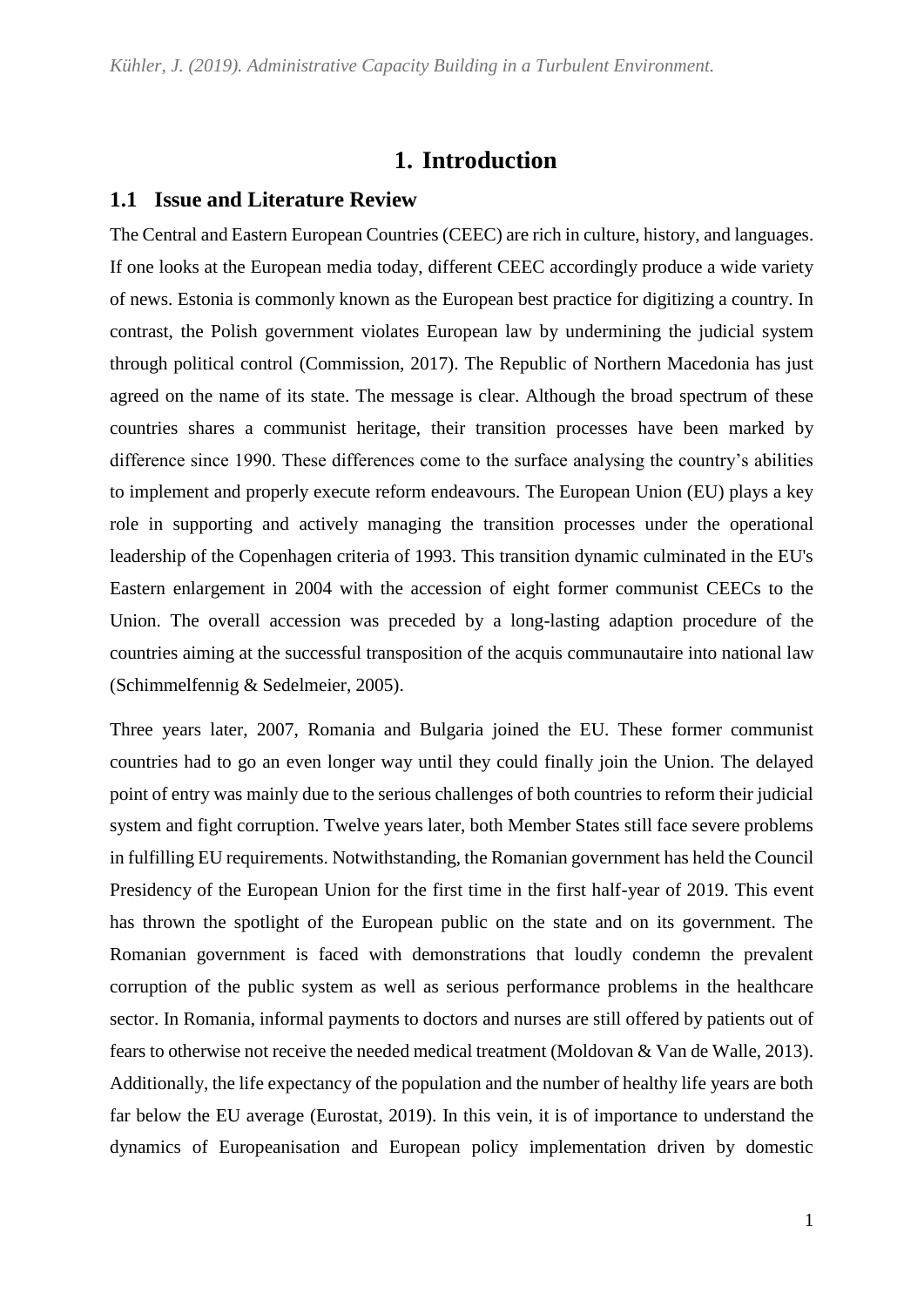administrations to find solutions for pressing public problems. This thesis addresses the public problem of Romanian's dysfunctional healthcare systems.

The study of the implementation of public policy has attracted many researchers of public administration and political science, starting with the founding work of Pressman and Wildavsky (1974). In particular, the process of EU policy implementation offers the possibility to investigate the effects of the implementer's environment on the actual policy outcomes. The first attempts of scholars to study the effects of domestic systems on the implementation performance broadly used the goodness-of-fit theory which was however not able to sufficiently explain the implementation outcomes. Consequently, other scientists started to more narrowly analyse the implementer's preferences and implementation actions (Knill & Lenschow, 1998). Still, in the last years, scholars of Europeanisation mainly highlighted the role of legal compliance of national law with EU policies (Treib, 2014). This top-down approach of EU implementation considered the idea of discretion and implementation deviations at the national level as an obstacle to effective policy implementation (Thomann & Sager, 2017a). Nevertheless, the studies of a multi-level governance system's influence on the implementation of EU policies presented the finding that legal compliance tends to be decoupled from the actual practical application under specific circumstances (Zhelyazkova, Kaya, & Schrama, 2016). These highly distinctive patterns of Europeanisation were framed in the literature as Customisation. Thus, aiming to understand the phenomena of domestic factors and Europeanisation, scholars began to treat these phenomena as rather complementary and more often applied multi-sectoral as well as interdisciplinary-oriented approaches to tackle these analytical problems (Thomann & Sager, 2017a). Domestic factors of policy implementation necessarily include the study of administrative capacities. Administrative capacities according to El-Taliawi and Van Der Wal (2019: 2) matter because the "successful implementation of government initiatives requires capable organizations". These capacities, however, must be build first. Nonetheless, the analysis of these issues in CEECs is very limited (Falkner & Treib, 2008). The exploration of the process of administrative capacity building (ACB) in the local Romanian healthcare sector constitutes the main task of this thesis. pap

## <span id="page-5-0"></span>**1.2 Scientific and Societal Relevance**

The ongoing underperformance of the Romanian healthcare services raises serious questions about the sustainability and effectiveness of the healthcare system and the implementation of EU health policies. The Romanian government, strongly being forced to act, has put forward a National Health Strategy 2014-2020 reacting to the external pressure by the EU and the World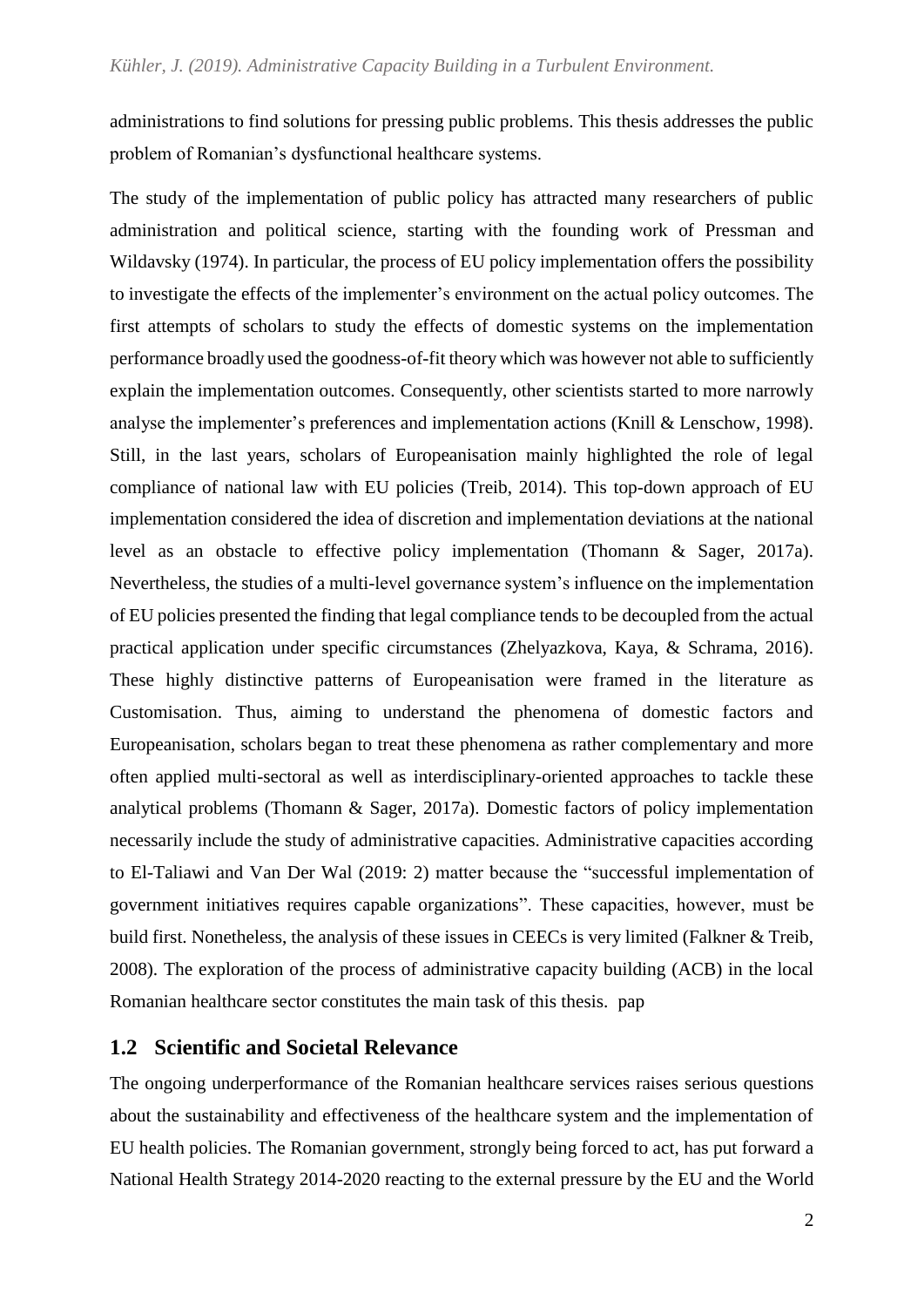#### *Kühler, J. (2019). Administrative Capacity Building in a Turbulent Environment.*

Bank (Popescu, 2015). "However, the lack of administrative capacity was delaying implementation of the 2014-2020 national health strategy"(Moarcas, 2018: 2). Thereof, the thesis intends to contribute to the understanding of ACB within the healthcare system and its shortcomings by analysing the actions of the local authorities of Cluj-Napoca in this sector. Ultimately, an in-depth understanding of the local dynamics and capacities helps to design policies and reforms properly for the challenges at the street-level. This thesis is therefore predominantly concerned with the practical consequences for local public management. Nonetheless, the insides gained are subsequently of a tremendous public relevance as ACB is the crucial prerequisite for successful implementation of system reforms. Only in this latter case, effective and impartial health services can be delivered to the people. Hereby, the thesis contributes to the third sustainable development goal of "ensur(ing) healthy lives and promote well-being for all at all ages" (United Nations, 2018). Thus, the societal relevance of the thesis arises.

This study aims to contribute to the state of art in a threefold way. First, it applies the analytical tools of the practical implementation literature in a CEE country, namely Romania. Although, scholars of Europeanisation have extensively studied the post-accession compliance and its explanatory factors in Romania, qualitative data-based research of practical implementation on the street-level remains understudied in the English and German academic literature. In this vein, this thesis lays the foundation to explore the actions of Romanian local administrative forces to solve public problems within a deficit health system. Administrative capacity is seldom used as the main concept in Europeanisation literature. It rather serves as an intervening or explanatory factor. Administrative capacity is particularly used to study implementation performance. Administrative capacity also must be constructed, which is one main aim of the healthcare system reforms and requires time and effort by its builders. Consequently, this study takes an innovative approach by exploring ACB through practical implementation of EU structural reforms rather than taking it exclusively as an explanatory or intervening factor for implementation performance. Thirdly, by conducting a deviant case study in the course of an exploratory research question, this thesis can provide the fundament for more extensive explanatory approaches in the field. Thus, the thesis has a strong scientific relevance.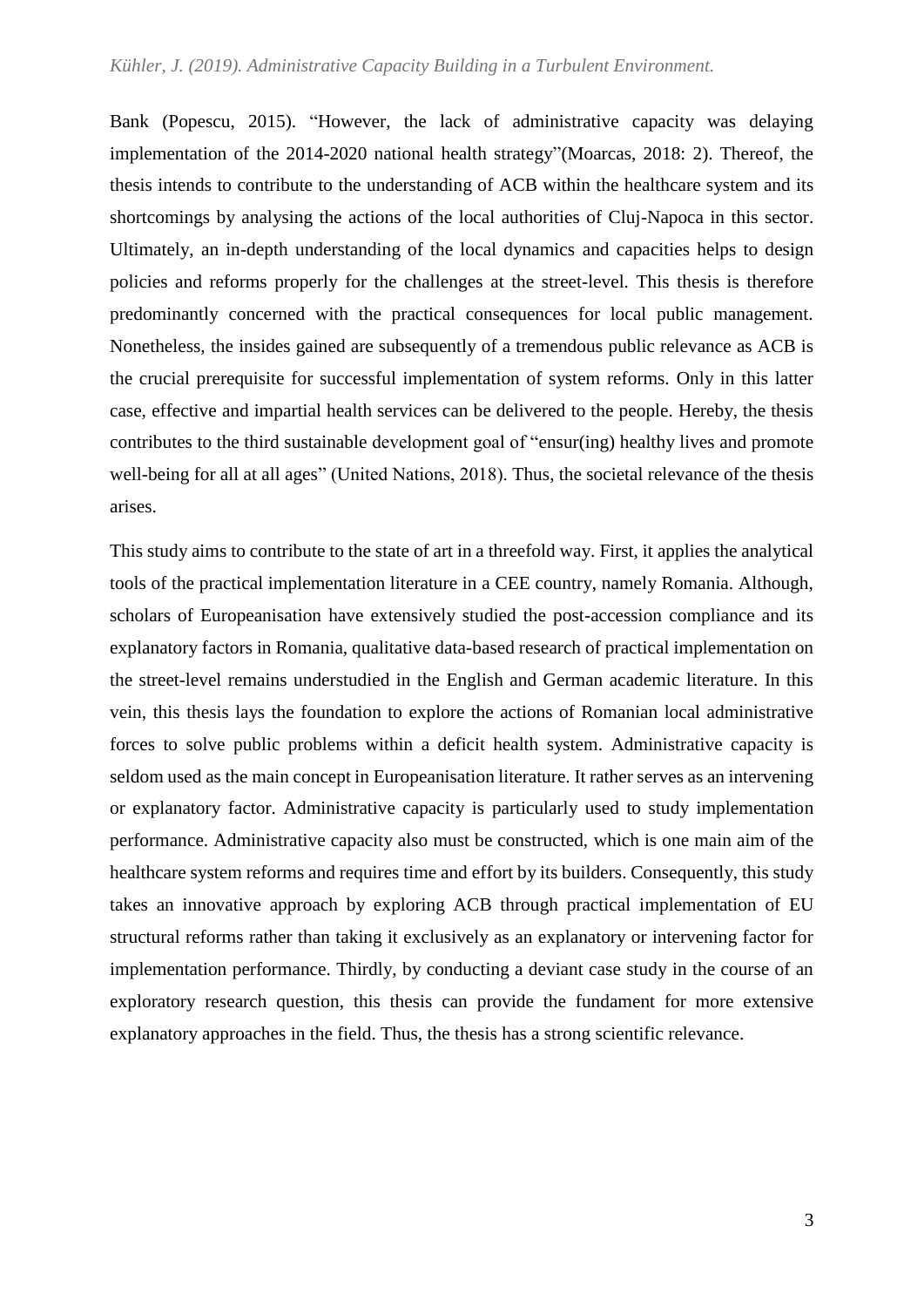## <span id="page-7-0"></span>**1.3 Research Question**

The thesis aims to answer this research question:

*Which consequences does the practical implementation of EU health system reforms by local administrative forces have on the administrative capacity building in the health system of the city of Cluj-Napoca (Romania) under EU-post-accession monitoring from 2011 to 2018?*

This empirical, mainly descriptive exploratory research question constitutes the fundament for this thesis. As it lies in the explorative nature of the question, a specific theoretical grounding is not given. In this regard, the first sub-question (*SQ*) provides the opportunity to review literature of distinctive fields of research on this topic. This enables to retrieve first theoretical expectations. The timeframe was chosen based on two reasons. The financial crisis of 2008 has led to serious consequences for health policy making and marked a break within the development of the country (Duguleanǎ, 2011). Therefore, it is important to examine the problem-solving capacity of local authorities in the critical post-crisis time for which Commission monitoring documents are available. Additionally, the European Semester documents as an EU post-accession monitoring tool were firstly introduced in 2011 as part of the Europe 2020 strategy. These documents provide in-depth information about the Romanian healthcare system. Besides that, the European Semester reports contain action recommendations for the necessary reforms to be made to improve the system aiming to meet the EU's standards. It is crucial to examine these reform components to get information about the reform content as no specific policy is at hand. This is aimed to be generated in answering the second sub-question. In the next step, the actions of the local administrative forces must be studied following the third and fourth sub-question. These latter questions are of a descriptive nature which in combination build the fundament for the exploration. The process of answering the question is executed under the awareness that further unexpected information can come up during the data collection which are not covered by the questions.

These sub-questions help to firstly structure the theory part of the bachelor thesis as well as the forthcoming empirical analysis.

1) What is known from the literature about the impact of local administrative forces on the construction of administrative capacity through the practical implementation of EU reforms on the local level?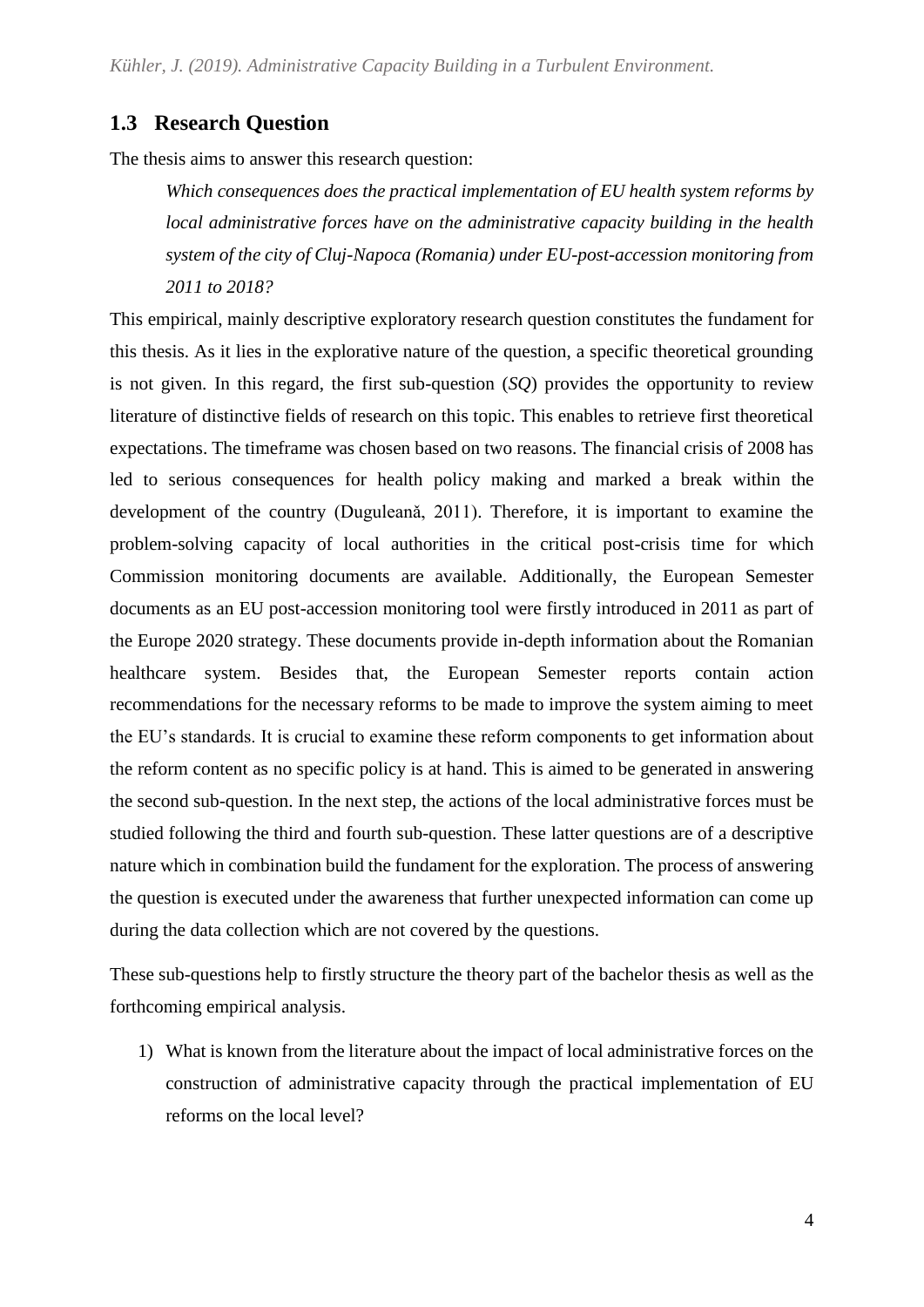- 2) What are the main necessary reform components of the Romanian health system as addressed by the European Commission in order to build up administrative capacity in the local health system?
- 3) What administrative capacity building measures are integrated into the Cluj-Napoca Local Strategic Development Plan for Health?
- 4) How is the process of local administrative capacity building described and what are the main elements?

# <span id="page-8-0"></span>**1.4 Structure of the Thesis**

The first chapter introduces the reader to the issue of the thesis. It states the scientific and societal relevance as well as contains the research question and sub-questions. The second chapter provides the theoretical foundations combined with theoretical expectations and familiarises the reader with the concepts retrieved from the research question. Chapter 3 sets out the methodology applied. In Chapter 4, the analysis is presented. Chapter 5 then firstly discusses the exploratory findings by juxtaposing these and the theoretical expectations in opposition. Finally, chapter 6 concludes this thesis.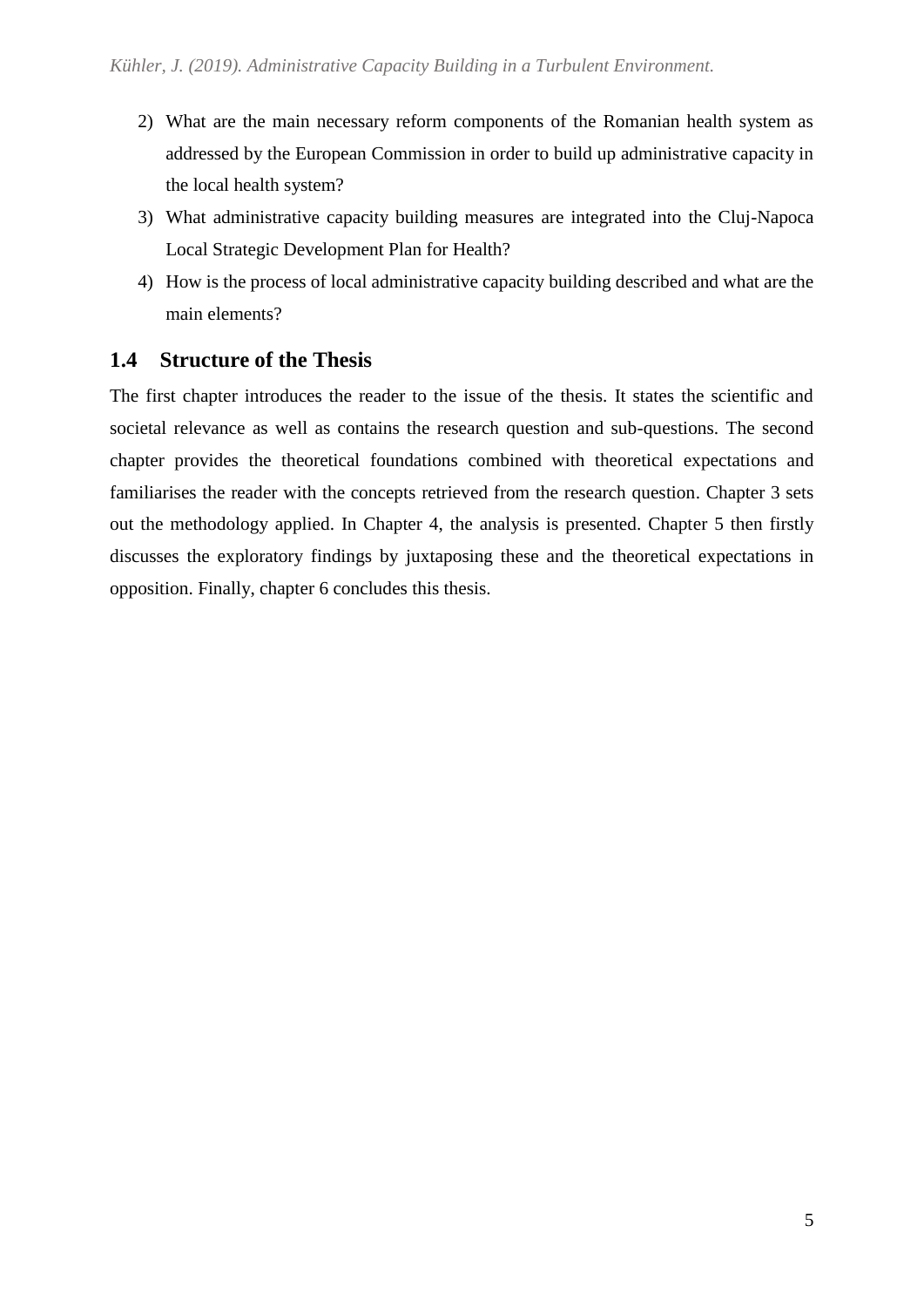# **2. Theory**

<span id="page-9-0"></span>The following chapter explains the theoretical basis for the study. The phenomena of Europeanisation, practical implementation and administrative capacity building resulting from the research question are presented based on a literature review. This is done to provide an initial theoretical orientation in this understudied field and thus to formulate theoretical expectations as a starting point for the subsequent discussion of the topic. Sub-question 1 is answered at the end of this section.

## <span id="page-9-1"></span>**2.1 Europeanisation**

### **2.1.1 Development and Definition**

In the course of the last 20 years, the influence of the European Integration on its Member States' administrative and political systems and vice versa has been subject to scholarly attention. At first, the study of Europeanisation mainly concentrated on the responses of the Member States on the strongly developing European polity and thus, followed an analytical bottom-up approach (Börzel & Risse, 2003). In the following years, a change of perspective subsequently led to a top-down approach as an examination of the domestic effects of Europeanisation on domestic policy, politics, and polity (Börzel & Risse, 2003). The term domestic includes both national as well as subnational layers of governance. Going beyond the analytical treatment of the strictly organised and formally interacting levels of government, the multi-level governance school approaches Europeanisation as the informal as well as formal interaction of different governmental levels (Dossi, 2017).

Importantly, the multi-level governance approach within the theory of Europeanisation includes all layers of governance and that does not exclude local and regional structures of power. Therefore, and by that providing first arguments for the use of the Europeanisation theory, this theory follows a multi-level governance approach. It provides a multifaceted framework for the analysis of the practical implementation of EU policies and reforms. It is contextually oriented and thus, pays attention to the historically grown characteristics of the different Member States. Furthermore, it is interdisciplinary ranging from EU studies to urban studies. The principalagent theory as a competitive theory in the practical implementation literature can on the contrary only be applied in two-level settings. In the following, based on Dossi (2017: 21), Europeanisation is understood as

*"an interactive process wherein domestic systems of governance are in time changed by the diffusion of ideational construct, legal and social norms, regulations and instruments. These*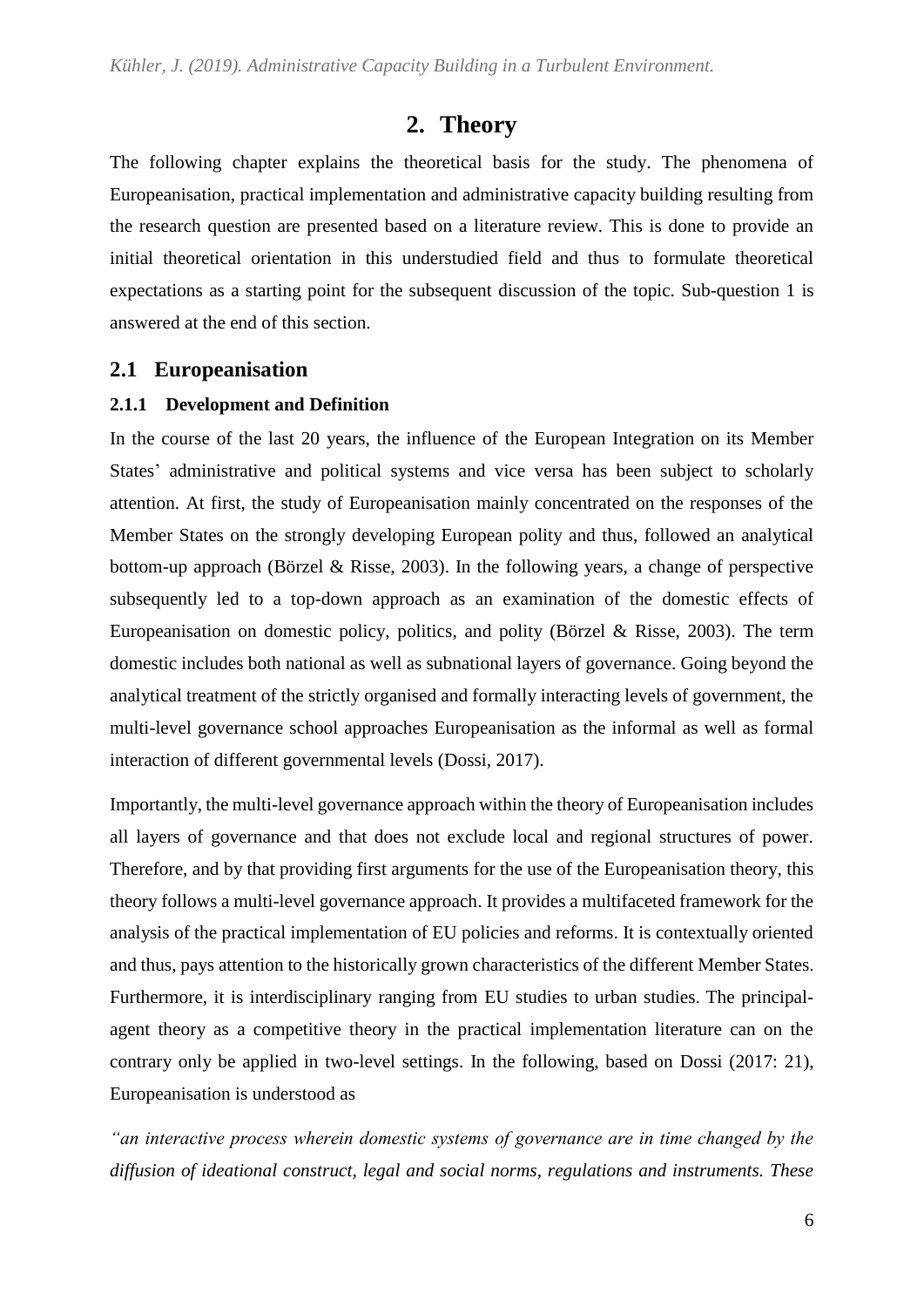*are first identified, negotiated, contested and agreed upon within the EU-wide arenas, and eventually used by domestic actors to shape their institutional order."* 

Institutional order here refers to the polity of the domestic system of which the administrative system is a crucial part of. Consequently, the multi-level governance approach incorporates the interplay and reciprocal influences of and on the distinctive layers of governance under the realm of the European Union.

### **2.1.2 Europeanisation in the Urban Context**

The Europeanisation of cities and urban areas has been mostly studied within the context of the EU structural and cohesion policy and by that the allocation, use, and effectiveness of the affiliated funds. This constitutes a policy field and unit of analysis in which the hierarchy of governmental level is not an object of conflict within a Member State since regional developments are mostly in the shared interest of all levels involved. The EU instead has led to the disentanglement of the city out of the strong hierarchy of the national state by developing European policy networks and exchanges of urban best-practices (Kern & Bulkeley, 2009). This allows cities to partly act beyond the control of its central government in issues of urban governance reforms. Therefore, to explore the role of the city as a European "policy-maker", it is important to extend the analytical frame toward the city within the general public policy domain instead of analysing only policies with "urban" in their headlines (Dossi, 2017).

In the conclusion of his book, Samuelle Dossi (2017: 156) states that "European cities suffer from insufficient capacities to engage in, and achieve structural change". He concludes that it is necessary, in the absence of European legal basis for cities engagement and the highly different contexts, that cities guided by a "common logical framework" develop administrative capacities to strengthen communication, information gathering, strategic planning and effectiveness for long-term sustainable policy engagement This gives the first indication of an answer for sub-question 1. The knowledge within the Europeanisation literature of local administrations engagement in ACB through the implementation of EU reforms appears to be short reaching. However, following Dossi (2017) the process of ACB seems to be key for achieving structural change through reforms. This conclusion indicates the importance of ACB for urban structural change.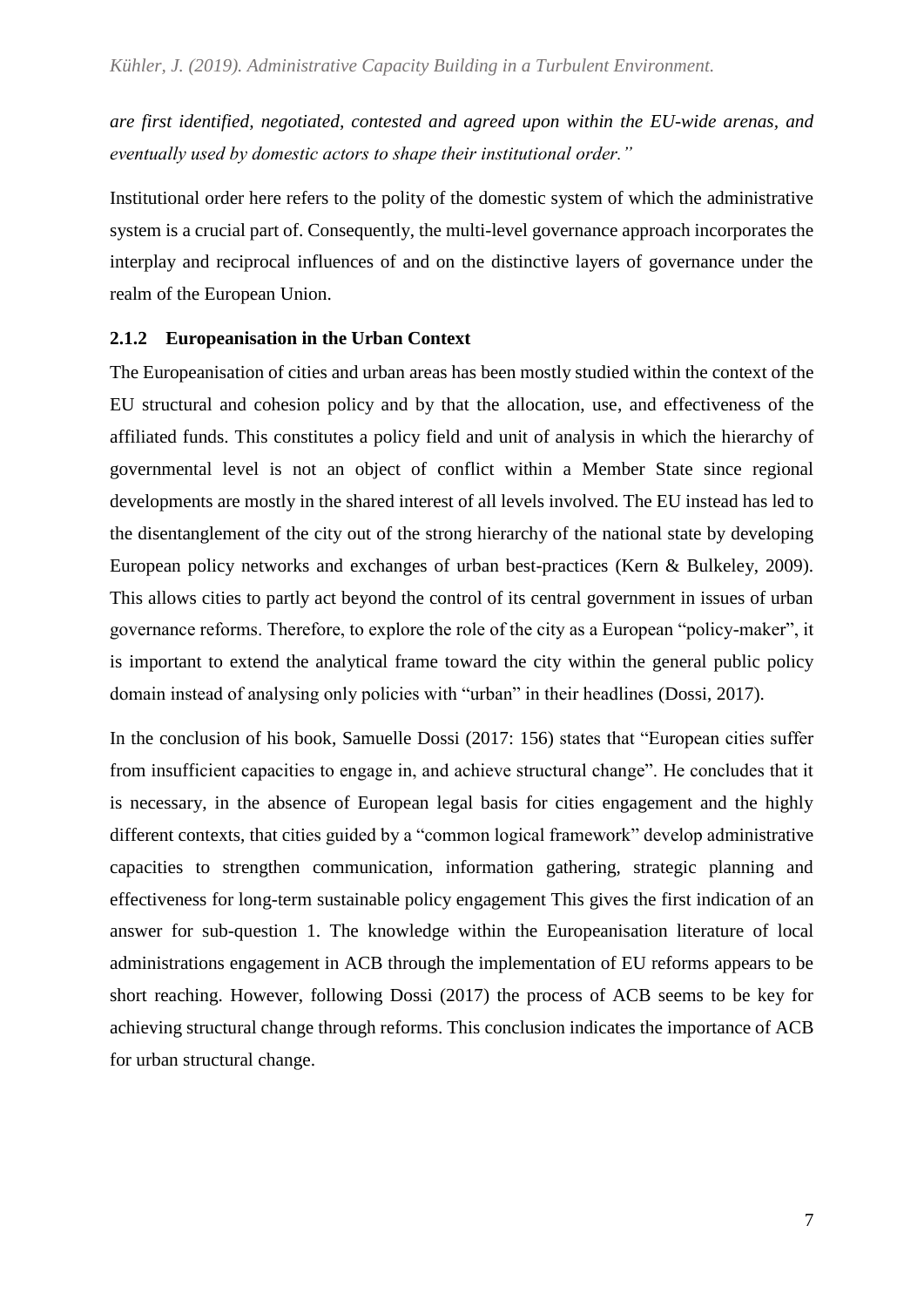#### **2.1.3 Post-Accession-Monitoring**

The effects of pre-accession conditionality on the accession countries have been widely analysed (Schimmelfennig & Sedelmeier, 2004, 2005). The future promise of accession aligned with a positive incentive structure was effective in leading the transition process of the postcommunist countries towards the EU (Sedelmeier, 2008). However, the process of the Eastern enlargement of the EU was steadily accompanied by expressions of concern whether the new Member States are capable to continue the transition and adaption process of the acquis communautaire after accession (Sedelmeier, 2008). Sedelmeier (2008) has analysed these postaccession dynamics within the new Member States and stresses that not only financial sanctions but also the constructed legislative capacities as well as the socialisation as EU members play a crucial role in complying to EU rules. Therefore, the national administrative characteristics are not only important for compliance with EU policies but also inter alia built up legislative structures and the citizen's as well as the administrator's EU perceptions. These contextual dynamics can influence the local administration forces' environment. Ganev (2013) points out by referring to the dismantling of the Anti-Corruption Directorate that the process of statebuilding in Romania after accession has been reversed. Since 2007 political elites seem reluctant to invest time and effort "in the creation of bureaucratic institutions endowed with bureaucratic capacity" (Ganev, 2013: 38). This process of dismantling pre-accession built administrative capacities induces high costs (Sedelmeier, 2012).

The European Commission has put mechanisms in place to track such issues in its Member States. One of these mechanisms is the 'European Semester' (hereafter only referred to as 'Semester') which includes detailed monitoring reports about the Member States' key challenges and reform progress. It is followed by Country-Specific-Recommendations (CSR). The monitoring tool was firstly invented in 2011. This post-crisis monitoring instrument covers a wide range of policy areas from fiscal policies to social policies including issues such as healthcare for which the main competences lays at the national level (Verdun & Zeitlin, 2018). The relatively new instrument of EU macro-economic governance, therefore, aims to increase the convergence of all Member States with binding standards. In recent years under Commission President Jean-Claude Juncker, the focus of the Semester has shifted more towards social policy and emphasised the need for the Member States to improve, for example, the effectiveness, accessibility, and adequacy of their health system (Zeitlin & Vanhercke, 2018). Additionally, the Commission consults Member States in drafting the documents to increase their commitment to the process since 2017 (Alcidi & Gros, 2017).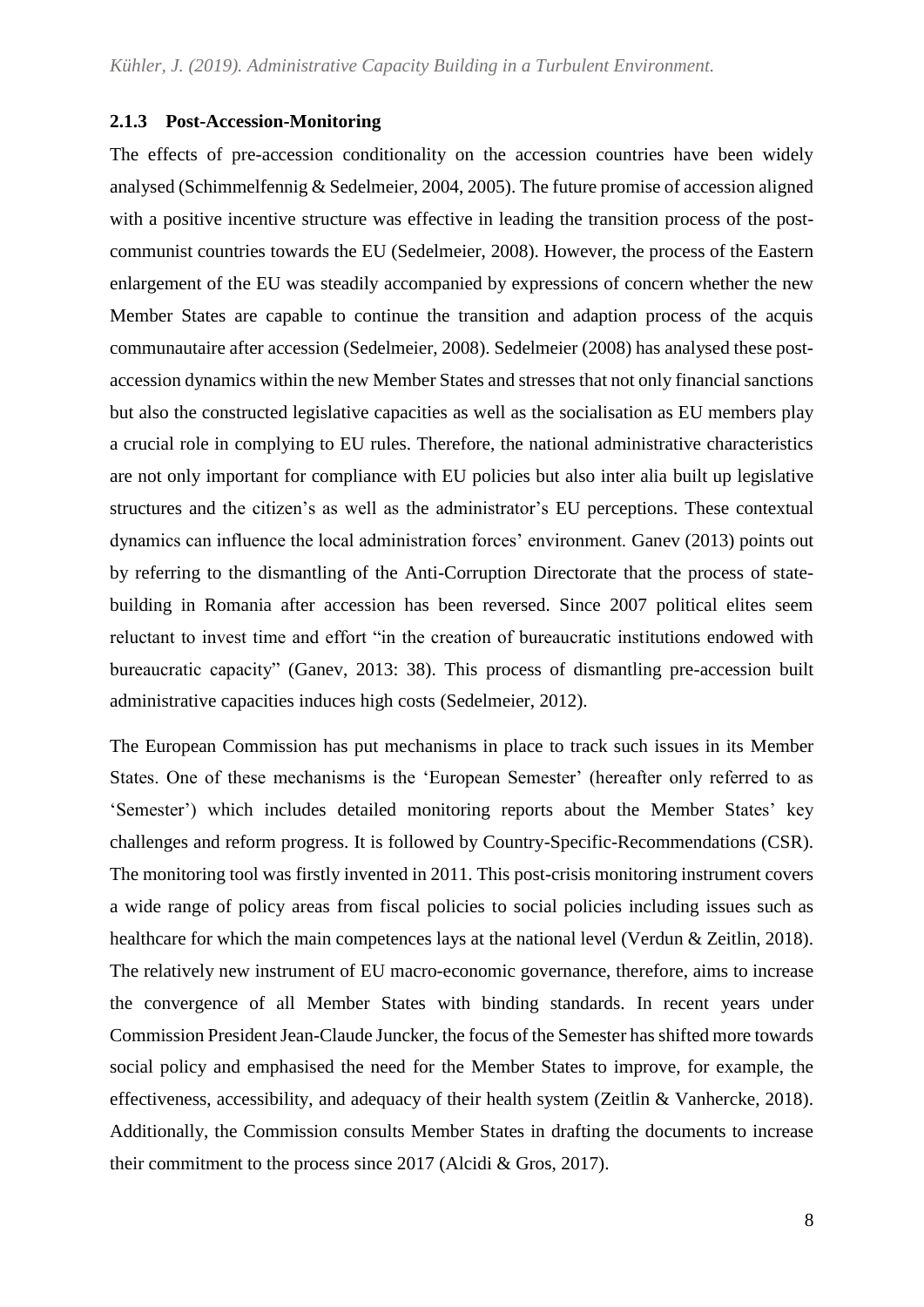The Semester is an important instrument for the implementation of the Europe 2014-2020 framework. The European Social Fund (ESF) provides substantial funding for administrative reforms to strengthen the performance of the domestic administration for precisely this period (Heidbreder, 2014). In this vein, the Semester documents serve as monitoring instruments structurally presenting the situation of besides other administrative capacities in the domestic administrations. In the CSRs, tailor-made proposals for the process of administrative capacity building are successively provided. The Commission can relate the provision of European Structural and Investment Fund (ESI) to the fulfilment of the national conditions, for instance institutional capacities, for the effective and efficient use of these funds. This fulfilment is monitored for in the reports and called "ex-ante conditionality" (Commission, 2019). Therefore, in the EU governance architecture special emphasis is laid on ACB to ultimately strengthen the convergence of Social Europe (Heidbreder, 2014; Zeitlin & Vanhercke, 2018). Empirically unclear, however, remains the "domestic implementation and the causal inference" of the EU monitoring tool and national reforms in for example the healthcare system (Zeitlin  $\&$ Vanhercke, 2018: 169). Nevertheless, the "Semester" is a crucial instrument for the architecture and monitoring of EU governance and contributes to the further Europeanisation of the Member States after accession.

*Expectation 1a: The Semester increases the probability that national and local governments will participate in administrative capacity building as an essential EU requirement after EU accession.*

*Expectation 1b: The lack of administrative capacities of the local administrative forces hampers the ability to achieve local structural change in-line with EU-standards in Cluj-Napoca.*

# <span id="page-12-0"></span>**2.2 Practical Implementation**

The study of administrative capacity in the context of practical implementation can be regarded as a bottom-up perspective within the multi-level governance approach of Europeanisation. In contrast, the top-down implementation approaches address more macro-level factors such as adaptational pressure, aid conditionality or misfit (Börzel & Risse, 2003; Van Gerven, Vanhercke, & Gürocak, 2014). The subsequent section focuses predominantly on the mesolevel, such as environmental and local administrative characteristics that can influence the practical implementation. In recent years, the attention has shifted beyond the issue of legal compliance toward the practical implementation of EU policies at the local level by domestic implementers (Thomann & Zhelyazkova, 2017).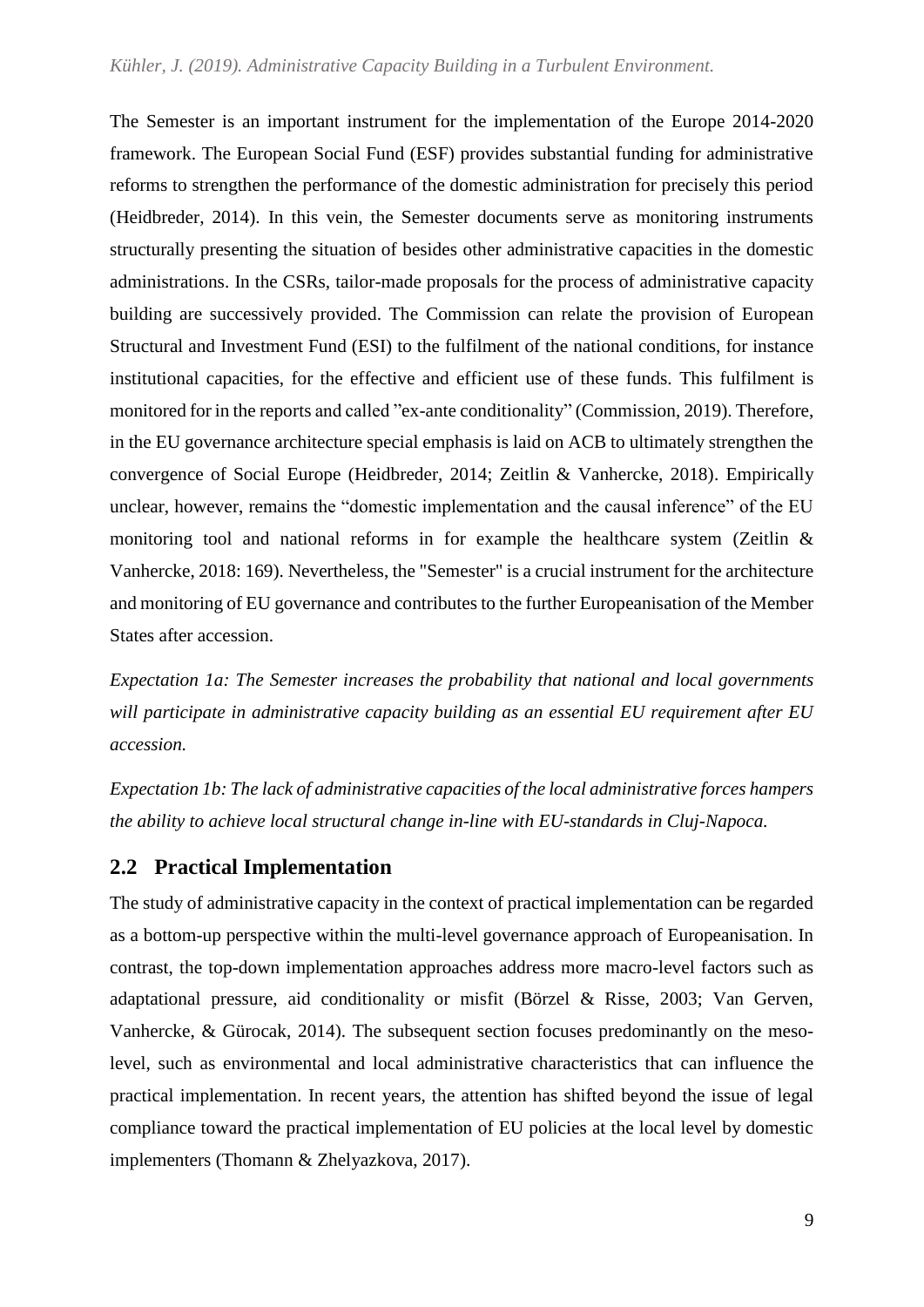Legal compliance can be regarded as the outcome of the technically correct legislative implementation of EU policies resulting in "legal conformity by legislative authorities" (Zhelyazkova et al., 2016: 828). In theory, formal implementation is followed by practical implementation. In this second step of the implementation procedure, the policy is put in practice by domestic administrative actors and unfolds its impact. However, the first step of formal compliance tends to decouple from practical implementation under specific circumstances in the Member States (Zhelyazkova et al., 2016). Therefore, legal compliance cannot be regarded as the end of the transposition process. The practical implementation of EU policies or reforms partly steps out of the realm of politics. It is executed by the Member-States' administration.

Following this argument, the theoretical elaboration of practical implementation is central to later describe and explore the ACB actions of the local administrative forces in Cluj-Napoca. It is nevertheless highly important to distinguish between practical implementation through administrative capacity and practical implementation of administrative capacity. This means, in the latter case, the process of ACB through the implementation of a reform encompassing these efforts. The literature on practical implementation, however, predominantly studies the practical implementation of EU policies such as regulations or directives (Dörrenbächer & Mastenbroek, 2017; Newig & Gollata, 2017; Zhelyazkova & Torenvlied, 2011). The next two subsections provide a literature overview of the practical implementation of EU policies and of the implementation of EU administrative reform.

#### **2.2.1 Practical Implementation in a Turbulent Environment**

The environments of public organisations are characterised by turbulence and interconnectedness (Rainey, 2014). Limited monitoring and enforcement capacity of the European Commission and the European Court of Justice (ECJ) reinforce the importance of local implementers in the multi-level governance context (Zhelyazkova et al., 2016). The Commission's capacity is limited in the sense that predominantly formal compliance with the EU rules can be monitored. The Member States are obliged to report any legislative action on a directive (Zhelyazkova et al., 2016). For practical compliance reports, the Commission relies heavily on national monitoring bodies such as civil society organisations and a functioning judiciary (Falkner & Treib, 2008). However, these organisations in CEE are still underdeveloped in comparison to Western European countries (Džatková, 2016). Their relation to the public authorities and politics is characterised by a lack of trust (Bădescu, Sum, & Uslaner, 2004).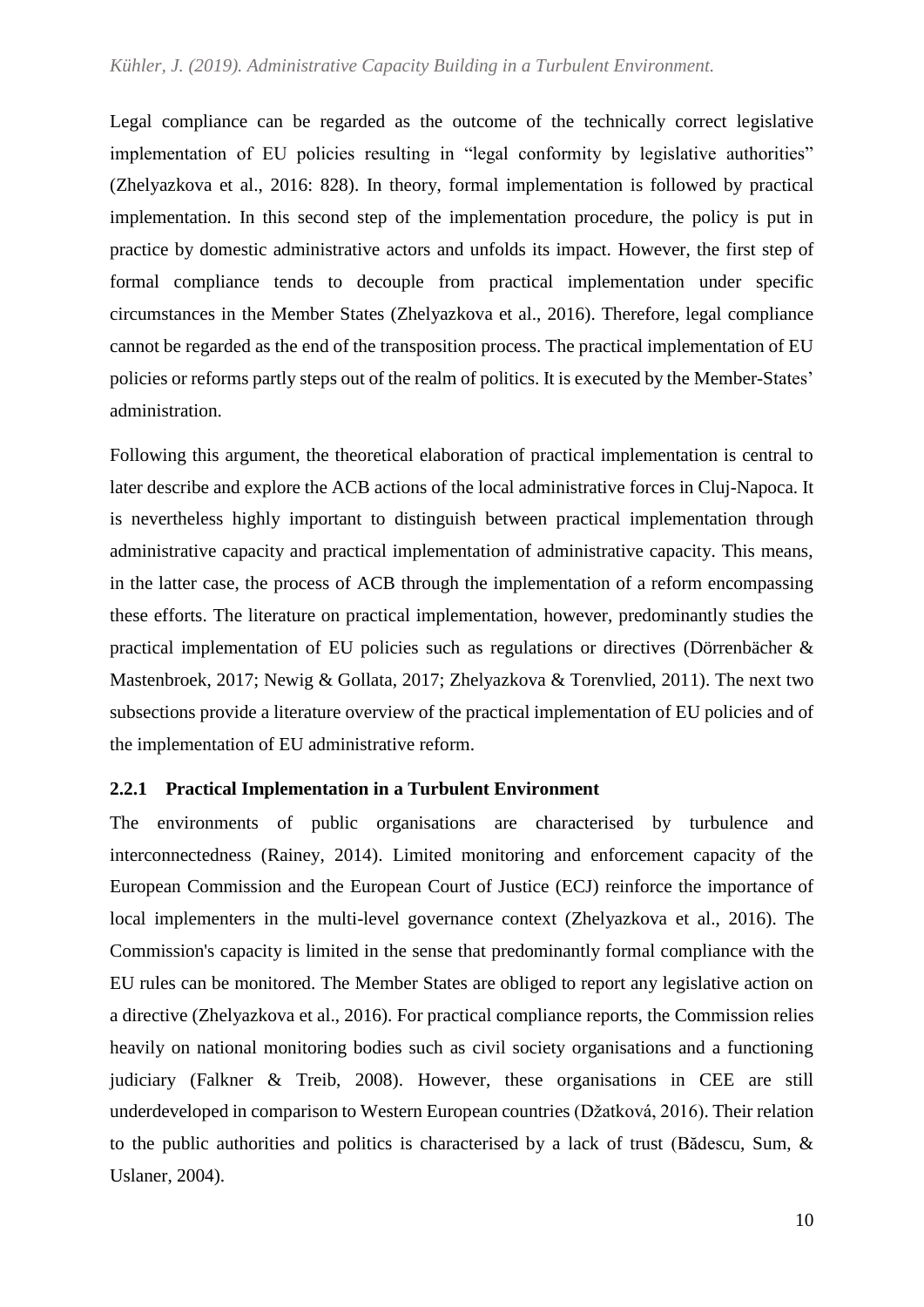#### *Kühler, J. (2019). Administrative Capacity Building in a Turbulent Environment.*

Therefore, in theory, the national implementation process is expected to be strongly influenced by the policy preferences of the domestic policy actor (Falkner, Hartlapp, Leiber, & Treib, 2004; Zhelyazkova et al., 2016; Zhelyazkova & Torenvlied, 2011). If the political preference of the domestic policymaker deviates from the EU policy's objective, the policymaker may have an interest in formally obeying but not supporting the actual practical implementation by the administration. However, as analysed by Zhelyazkova et al. (2016) and Falkner et al. (2004), these policy preferences do not have as much influence on the appearance of decoupling of formal and practical compliance as a local lack of administrative capacity or the societal legitimacy of these rules.

The discretionary scope (Dörrenbächer & Mastenbroek, 2017) determines the legal frame in which the administrators can execute the implementation of the policy. This scope, however, is decided upon by the national legislative authorities and ministries, therefore by political actors. Rapid turnover of political actors as visible in unstable or corrupt government like in Romania constitutes a challenge for the administrators (Rainey, 2014; Vlădescu, Scîntee, Olsavszky, Hernández-Quevedo, & Sagan, 2016). Discretion, in fact, could be a tool for tailor-made solutions to domestic public problems. Dörrenbächer and Mastenbroek (2017) based on their analysis of transposition acts in three Western European countries, present the main finding that discretion is often not specifically tailored, in some cases even extended. Thus, practical implementers do have considerable space for action. The Europeanisation literature has mainly focused on the discretion provided either in the EU policy itself or in the national transposition act (Dörrenbächer & Mastenbroek, 2017; Zhelyazkova & Torenvlied, 2011). The practical implementation of administrative reforms, however, can differ which is to be explored.

Practical compliance requires more detailed situational knowledge. Domestic policy practices, administrative capacities and the local perception of the EU are consequently crucial for effective practical implementation. The perceived legitimacy of rules (Zhelyazkova et al., 2016) and the responsiveness to public demands (Rainey, 2014) are two exemplary factors. Lastly, the implementation of EU reforms could lead to questions of loyalty for local implementers in the case of contradictory policy objectives between EU policies and national law (Thomann & Sager, 2017b). The implementers on the frontline thus not only act as part of their environment, their octroyed political agenda or their organisational values but also decide as individuals with political preferences and values.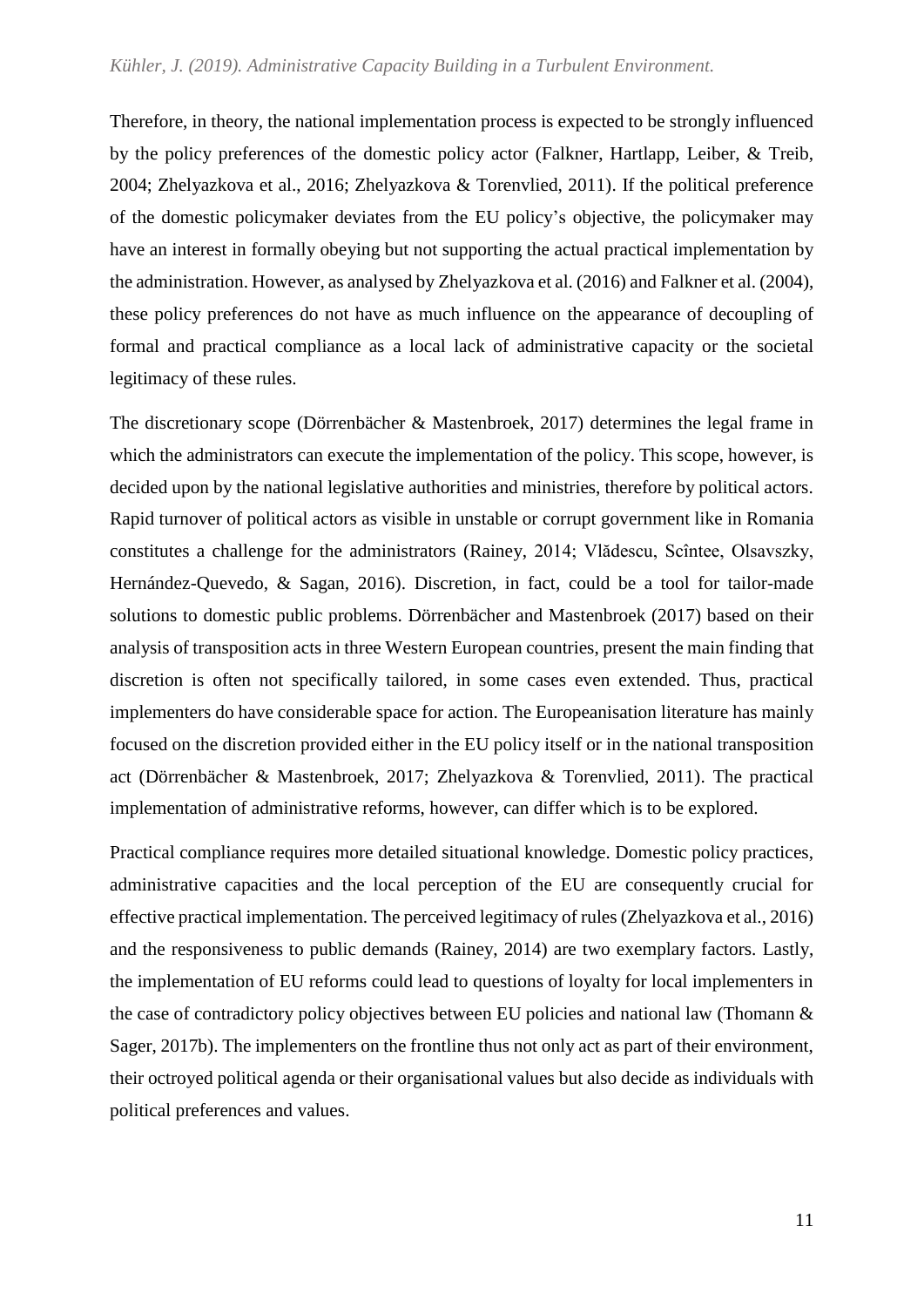### **2.2.2 Practical Implementation of EU Administrative Reforms in CEE**

The last section described the environmental impact on local administrations. This step was crucial as the environment remains the same for local administrative actors, despite differences in the content of policies and reforms. It is now necessary to provide theoretical insights into the practical implementation of ACB. More precisely, the process of ACB through the practical implementation of EU administrative reforms.

Public administrative reforms are defined in the literature "as any restructuring of the administrative part of the public sector to solve organisational and/or societal problems associated with this structure and intended to promote a professional, merit-based and neutral civil service" (Nemec & de Vries, 2012: 23). In the developing region of CEE, the national states as former-communist countries were forced to rapidly transform their administrative systems. In this vein, the administrative systems of these countries are often unitary defined based on their communist past. Nevertheless, they differ significantly (Pawel Swianiewicz, 2014). These differences are firstly based on their pre-communist administrative traditions as being part of the Prussian, Ottoman or Russian tsarist systems (Kuhlmann & Wollmann, 2014). The path dependencies of administrative reform endeavours must be theoretically served by paying attention to regional developments and local characteristics taking into account the historical incidents.

The administrative reforms were driven by the incentive to develop an administrative system that functions properly within the framework of the EU (Junjan, 2016). Problematically, the timing of the reforms in the "new" democracies in Eastern Europe went along with the Western European administrative reforms led by the paradigms of Public Management and New Public Management as supported by the EU and the World Bank (Pawel Swianiewicz, 2011). This means that

*"CEE countries have had to introduce the Rule of Law (in the Weberian sense) and the New Public Management in parallel (…) so that in the East the tension between legalism and managerialism may threaten to fragment the local authority as an institution"* (Pawel Swianiewicz, 2011: 499).

Junjan, in Nemec and de Vries (2012) identifies three main patterns in the literature dealing with public administrative reforms in CEE. First, the definition of reform is highly multifaceted. Second, implementation problems are a crucial factor in studying the reform processes. These problems can stem from a lack of administrative and institutional capacities, political control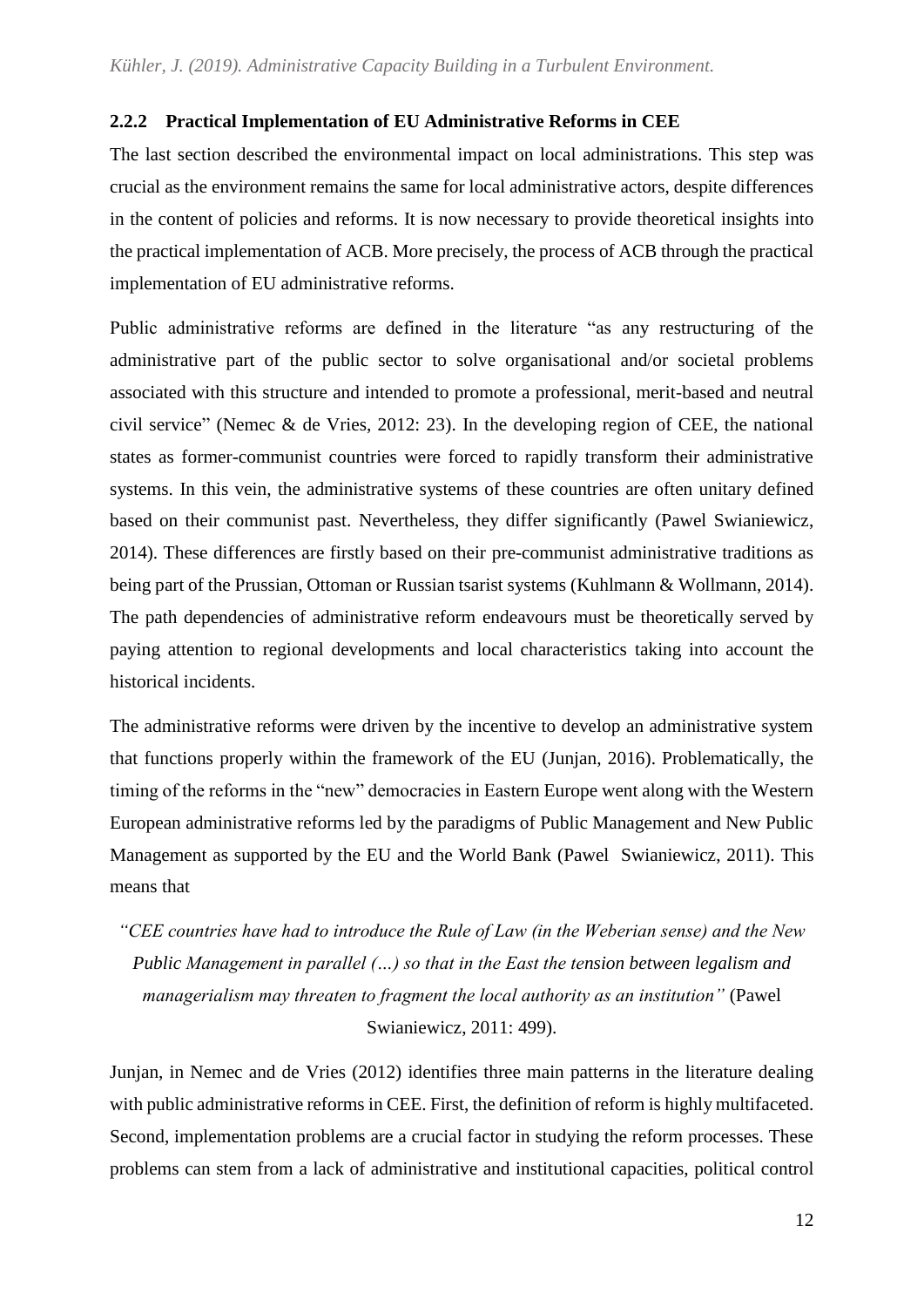as well as motivational issues of designers and implementers which undermine long-term reform endeavours. The blind downloading of administrative reforms and the non-adaption to the specific local conditions constitutes the third main pattern. Interestingly, these factors seem to be similar to those identified by the practical implementation literature of EU policies.

Although the public sector is first and foremost regarded as a national competence, the impacts of EU driven public sector reforms are undeniable. Although this is academically broadly acknowledged, the study of broader impacts of EU driven reforms on ACB remains an unmeasured blind spot (Ongaro & Kickert, 2019). Heichlinger, Thijs, Hammerschmid, and Attström (2018) instead formulate four key areas as crucial for the successful practical implementation by the Member States of EU driven public administration reforms initiated on the EU-level. The authors firstly emphasise the need for political support and strong leadership while implementing the well-scoped reform alongside a strategic roadmap. Secondly, they propose a multi-level governance approach by including a strong external stakeholder network incorporating a wide variety of actors. Thirdly, the establishment of adequate resources and civil service system are necessary for effective implementation according to the literature. Finally, the authors propose that monitoring tools should be established to assess progress and results properly.

In conclusion of the section on the practical implementation of EU policies and EU administrative reforms, one main finding regarding sub-question 1 (*What is known from the literature about the impact of local administrative forces on the construction of administrative capacity through the practical implementation of EU reforms on the local level?)* appears. Although the literature on the practical implementation of EU policies and public administrative reforms entails a richness on analytical insights on environmental, and institutional factors influencing these processes, few theoretical insights can be found on the practical implementation of EU-driven reforms including measures for administrative capacity building on the local level. Nonetheless, based on the elaboration above, the second set of expectations can be derived:

*Expectation 2a: The likelihood of effective local practical implementation of EU administrative reforms increases if the domestic administrative forces of Cluj-Napoca perceive political and public support including the provision of policy space.*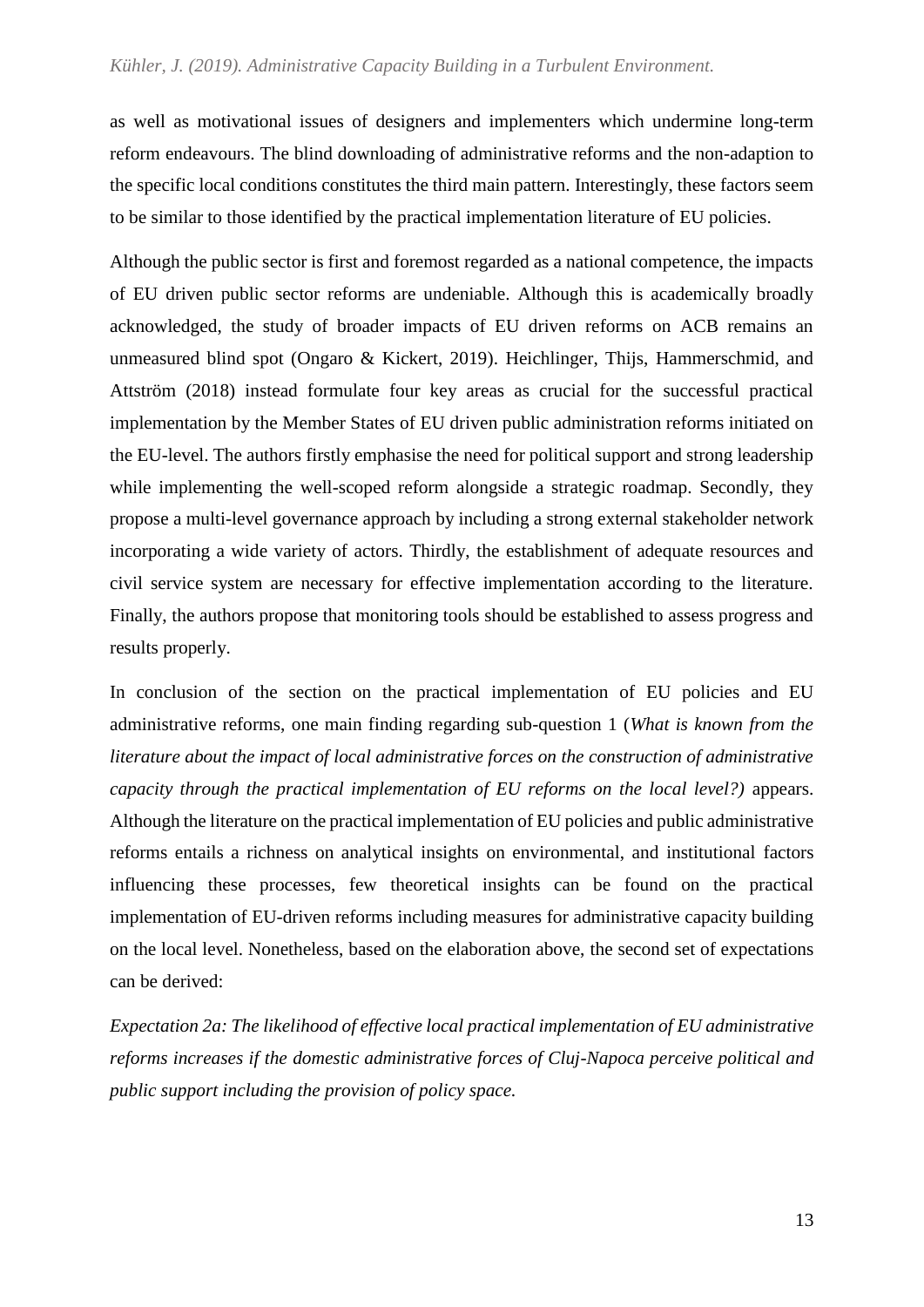*Expectation 2b: The likelihood of effective local practical implementation of EU administrative reforms increases if the domestic administrative forces of Cluj-Napoca follow a well-scoped reform plan including the allocation of resources and monitoring instruments.* 

# <span id="page-17-0"></span>**2.3 Administrative Capacity Building**

As extensively outlined above, administrative capacities are key for the effective implementation of policies. These capacities incorporate the ability of the public administration to define problems, to make priorities, to allocate resources, and to possess the expertise to provide the public services properly (El-Taliawi & Van Der Wal, 2019). Of further importance are monitoring and evaluation capacities of the organisations (Milio, 2007). Milio (2007) concludes that the administrative capacity strongly accounts for regional performance. Poor performance outcomes often can be related to weak administrative capacities (El-Taliawi & Van Der Wal, 2019).

### **2.3.1 Administrative Capacities**

Administrative capacity as a general concept is measured in three main dimensions concentrating on its organisational-operational dimension (Heichlinger, Thijs, & Bosse, 2014; Surubaru, 2017). The focus lays here on the ACB by the local administrative forces within a relatively well-functioning regional public sector in the Nord-Vest of Romania (Rothstein, Charron, & Lapuente, 2013). The first dimension relates to the institutional capacities or structures related to the institutional design and framework (Heichlinger, Thijs, & Bosse, 2014; Surubaru, 2017). These structures include mechanisms such as planning, monitoring, evaluation or structural measures to combat corruption. Together, these steps form a loop of administrative capacity that strengthens the capacity to implement upcoming policies or reforms (Heichlinger et al., 2014). During the programming process, the objectives and priorities of the organisation are defined and then provided with resources. The capacity of strategic planning is critical to avoid implementation errors due to wrong priorities or lacking resources. Monitoring these implementation processes thus ensures the proper use of resources, identifies problems and provides information for the management of institutions (Heichlinger et al., 2014). Finally, evaluation in multiple forms from different perspectives can indicate whether the process was carried out as originally intended (Milio, 2007). The second dimension is the bureaucratic capacity. The multi-faceted bureaucratic capacity refers to the stability and existence of internal rules and procedures to be applied and respected by practical implementers. It also includes the tools the bureaucrats can use such as e-government devices. The third dimension is human resources. It refers to the individual capacity of the administrative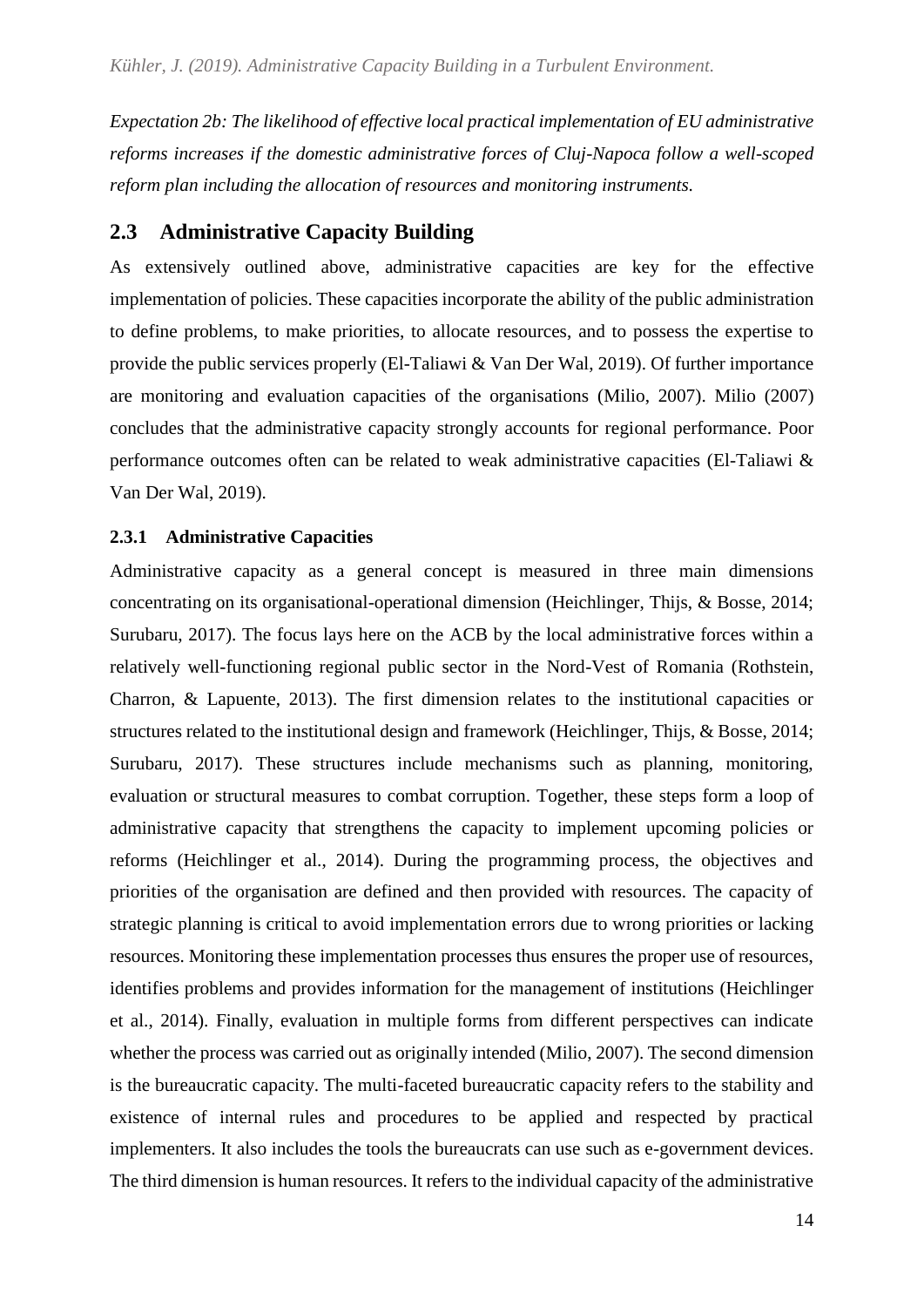forces such as personal expertise or professionalisation including incorruptibility. In the context of ACB, human resources are strengthened by means of training, personal policies such hiring as strategies and the implementation of incentive systems (Surubaru, 2017).

Also, the World Health Organisation (WHO) increasingly acknowledges the role of effective governance through the administrative capacity for the functioning of health systems. For this purpose, the WHO has established a five-point list of crucial governance indicators for health systems on which further action plans are based (WHO, 2014). This set includes firstly, the formulation of policy and strategic plans for the development, implementation, and review of their systems. Secondly, the countries should develop general intelligence in terms of gathering core financial and policy data for decision-making. Thirdly, the countries should put instruments in place for implementing the strategies and policies. These can include an enforcement system, the system's organisation, and leadership's responsibilities. Fourthly, the WHO recommends the active construction and participation of external stakeholder networks. Lastly, the countries should develop strong systems of accountability to combat corruption by means of putting independent oversight in place. The combination of these similar set of measures provides a fruitful fundament for the forthcoming operationalisation of the "reform content".

#### **2.3.2 Process of Administrative Capacity Building**

These administrative capacities, however, need to be built up and must be steadily developed further to ensure effective work by the administrative forces. Therefore, ACB is a continuous, dynamic process and cannot be analytically treated as a static process reaching its goal at a certain point. This leads to the question of how to actually build these capacities and how to structure this process. The following argumentation of ACB is based upon El-Taliawi and Van Der Wal (2019). Although the authors neglect the Europeanisation literature, they provide a comprehensive list of ACB measurements retrieved from a wide variety of literature. As the public administrative system is a historical product of the national states trajectories, the ACB is equally an outcome of path-dependencies. Thus, ACB efforts and strategies should be executed in a tailor-made manner paying tribute to the specific circumstances and environment of the state, region or urban area. This argument subsequently includes that international bestpractices or recommendations should not be downloaded nor implemented blindly. This could lead to a situation as experienced in CEEC after the fall of the communist regime as progressive public management approaches were implemented without having built up a stable administrative system's fundament based on the Rule of Law (Campbell & Coulson, 2006).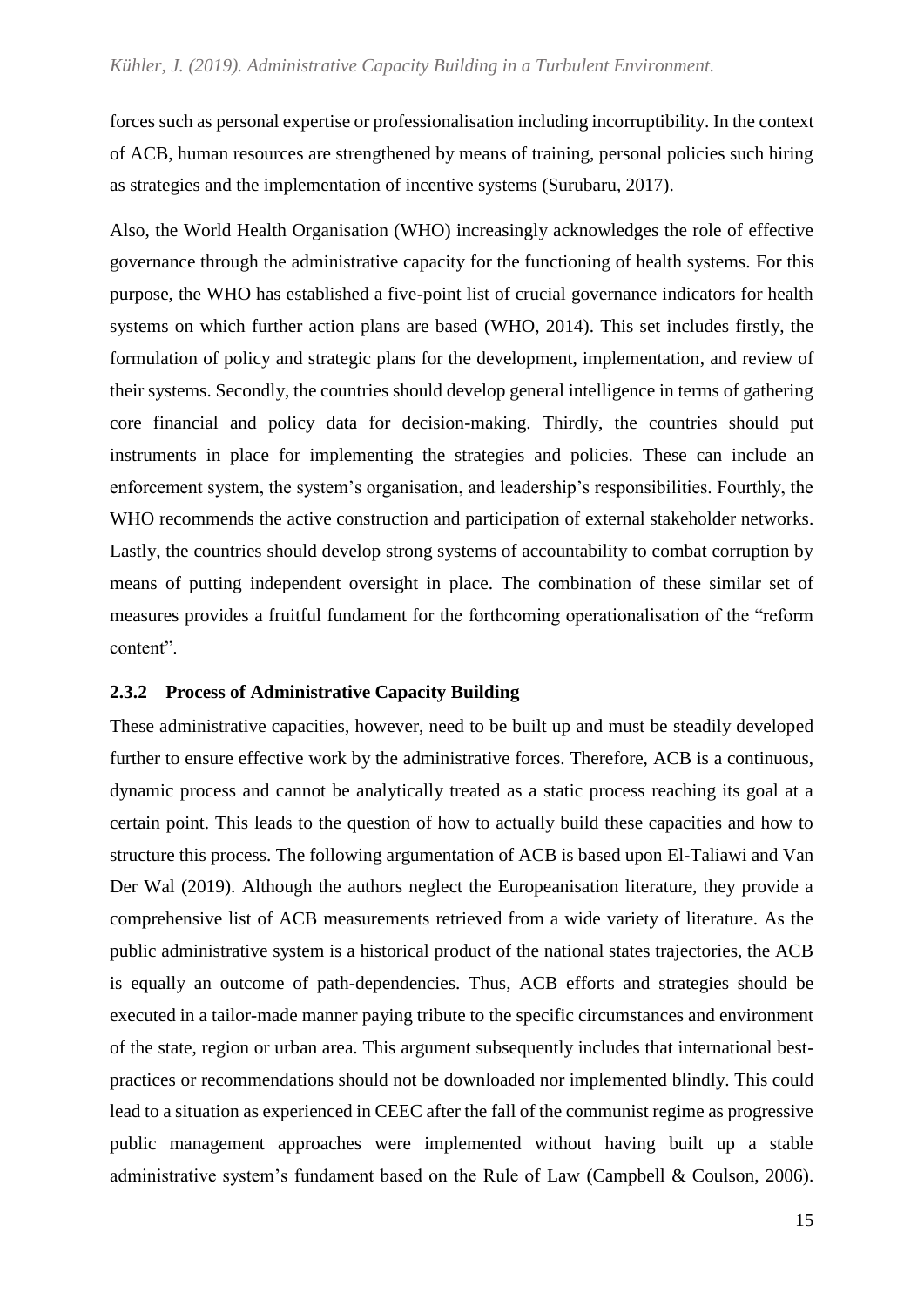Administrative reform implementation and with that ACB is a long-term endeavour and requires time and patience by its designers and implementers (Nemec & de Vries, 2012).

Additionally, inter-governmental collaboration is necessary as well as the incorporation of external stakeholders (El-Taliawi & Van Der Wal, 2019). Public sector organisations function within a system that is under political steering. Political will and political actors that execute authority while keeping up impartiality are further main factors of effective ACB according to the authors. Lastly, governments and administration's leader should put mechanisms in place which steadily identify skill and capacity gaps. This ensures that the ACB is timely adequate and can react to new environmental developments or public demands (El-Taliawi & Van Der Wal, 2019). Further, it is necessary to develop and design support systems that accompany and lead the capacity building process. These support systems could be for example strategic planning or e-Government systems (El-Taliawi & Van Der Wal, 2019; Junjan, 2015).

*Expectation 3a: The likelihood of effective ACB on the local level increases if the reforms to be implemented are carefully applied to the specific socio-economic context of the city of Cluj-Napoca.*

*Expectation 3b: The likelihood of effective local ACB increases if the process is seen as a longterm endeavour, carefully monitored and evaluated by impartial bureaucrats equipped with the necessary resources.*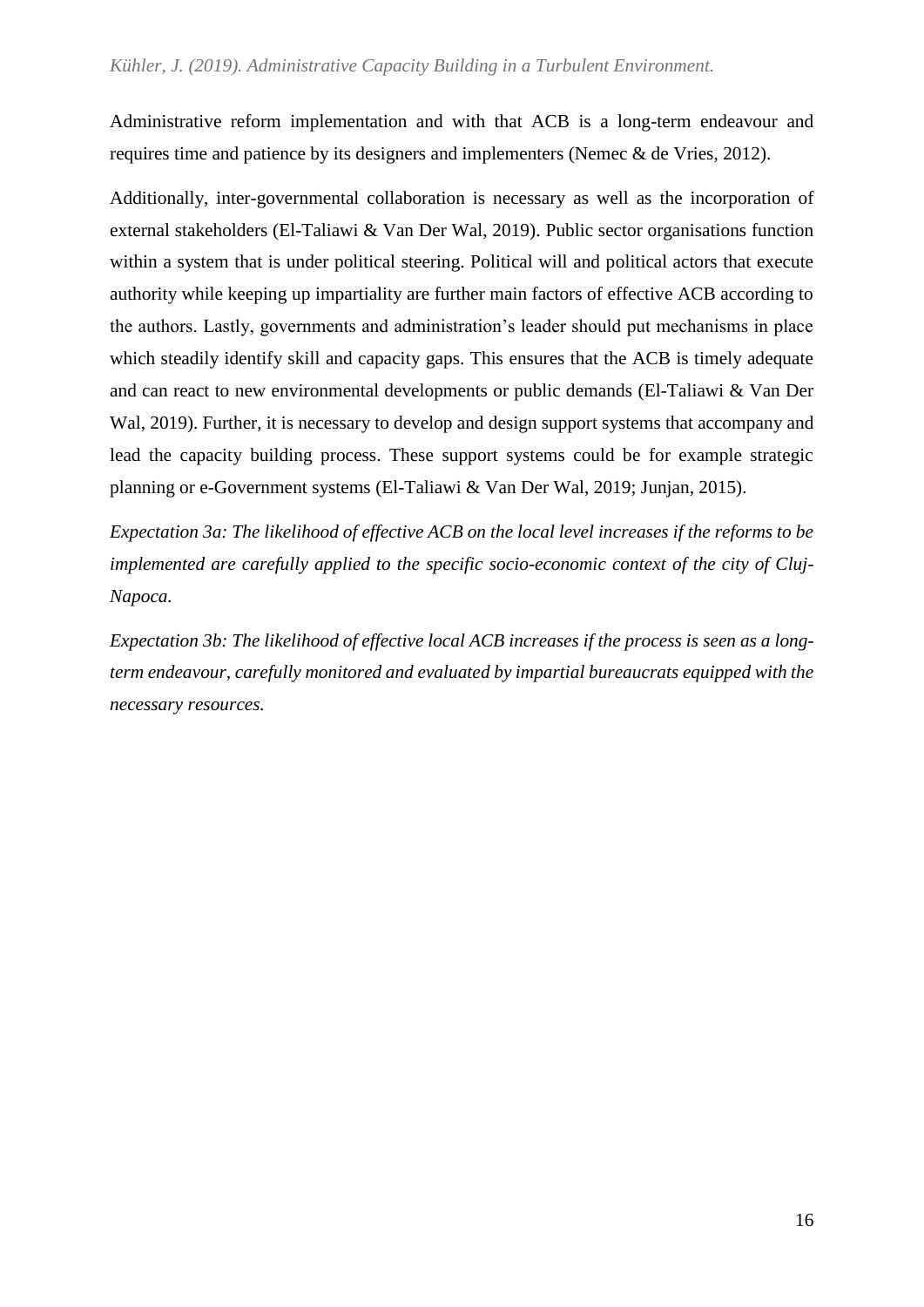# <span id="page-20-0"></span>**2.4 Theoretical Framework**

Altogether, the expectations based on the literature review lead to the following mechanism of local ACB through the practical implementation of EU driven reforms in a European multilevel governance context:



*Figure 1. Conceptual Framework (illustration by the author)*

In sum, sub-question 1 (*What is known from the literature about the impact of local administrative forces on the construction of administrative capacity through the practical implementation of EU reforms on the local level?*) can be answered as follows. The literature does not provide concrete or coherent evidence or theories on the local practical implementation of ACB through EU reforms. However, the overall literature review highlights the immense importance of administrative capacity in general. Interestingly, without referring to each other, the individual authors mention similar factors that are crucial for ACB. In this vein, the literature on the practical implementation of EU driven public sector reforms proposes strategies comparable to those mentioned in the ACB literature. One factor repeatedly mentioned is political and public support. Further, the literature suggests that blind downloading of reforms can lead to serious fragmentation and dysfunction of the local system. Therefore, tailor-made strategic planning based on the characteristics and resources of the city and the local administration is important. Finally, the literature attributes to local administration forces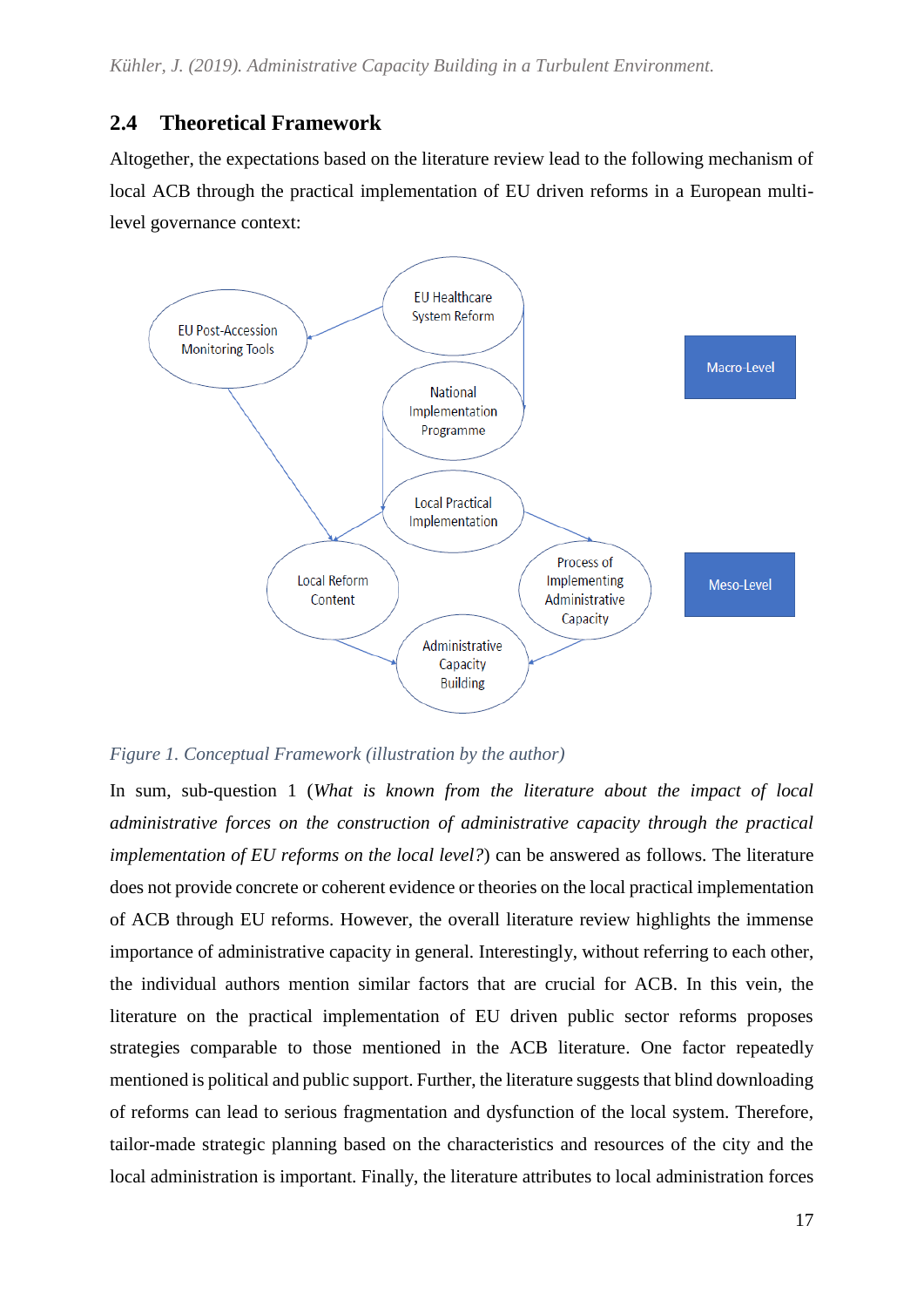the key role in ACB for urban structural change. Thus, these theoretical findings provide a crucial indication of which factors might affect the "process of local ACB" and its "reform content" for the local health system administration through the local administrators.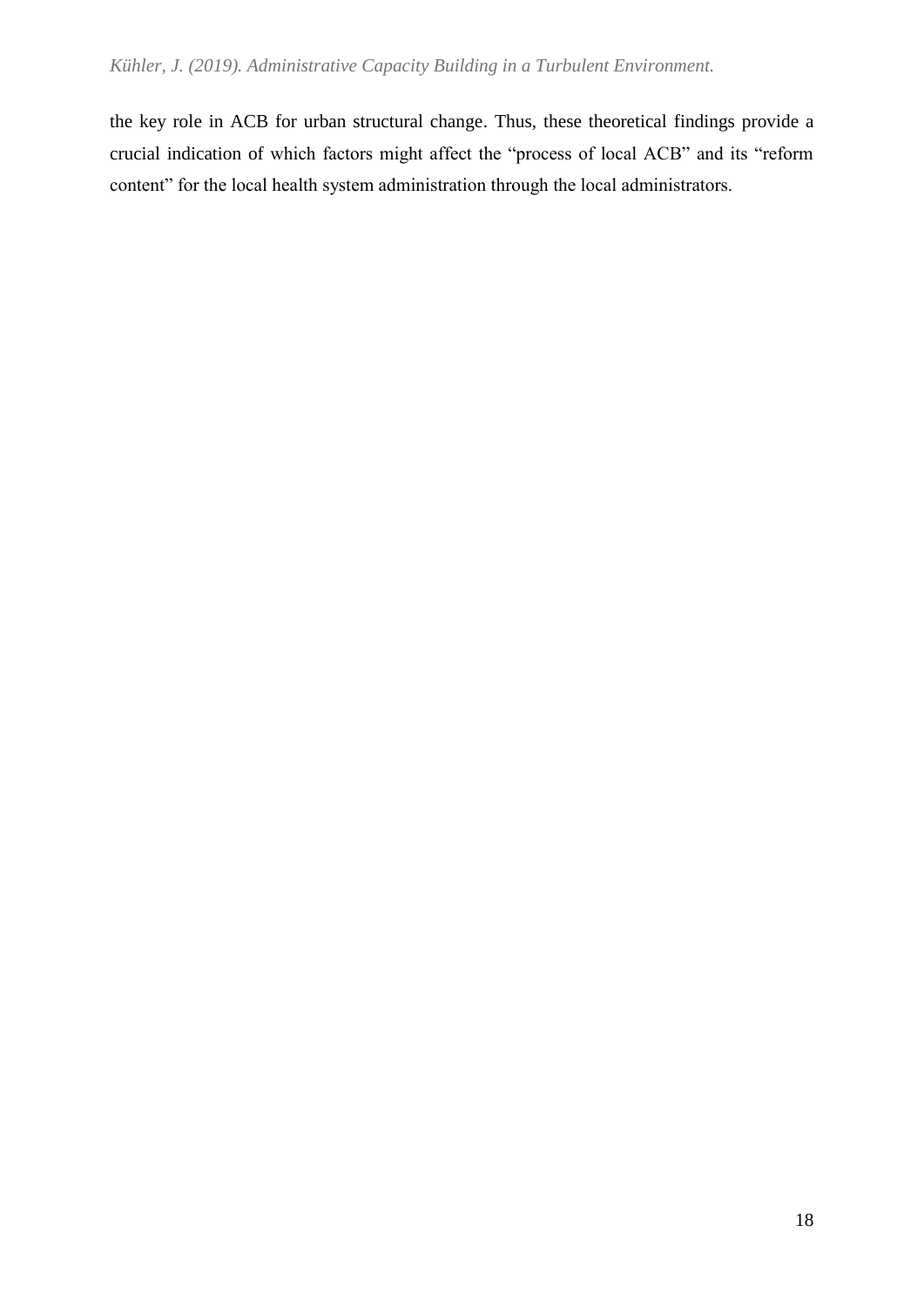# **3. Methodology**

<span id="page-22-0"></span>The following chapter 3 explains the methodology of the thesis. The first section shows how the research is designed and provides arguments for the approach chosen. The second section explains the case selection procedure. The third section contains information on data collection. The fourth section presents the operationalizations of the "EU structural reforms", "process of local ACB" and "reform content" and coding. The thesis is regarded as a descriptive explorative case study. In general, it follows a qualitative design that is particularly suitable for small-*n* studies in which phenomena are analysed in their context (Flick, 2018). A case study is useful for the analysis of a contemporary phenomenon in a real context for which the relationship between the phenomenon and its context is not yet clear (Yin, 2003). Therefore, the chosen design provides a fertile basis to explore the process of local ACB through practical implementation in Cluj-Napoca. This chapter reinforces the reproducibility and comprehensibility of the present work.

# <span id="page-22-1"></span>**3.1 Research Design**

The following section presents the research design of this thesis including a discussion on the threats to validity based on Yin (2014). First, the research question in this article is of a descriptive exploratory nature. It asks for the "how" and wants to explore the "why". The research question that guides this work aims to examine the extent to which local forces can build administrative capacity through the practical implementation of EU structural reforms in a turbulent environment. Because of the explorative design of the study, there are no theorybased propositions. Nonetheless, six theoretical expectations are stated regarding contextual factors affecting the ACB. The implicit key presumption of the study is that the practical implementation of EU structural reforms leads to local "ACB" in the health sector.

These expectations and the sub-questions provide direction to structure the study. It might be the case that the expectations will be proved wrong (Yin, 2014). The unit of analysis in this single-case study is the process of practical implementation within the health sector of Cluj-Napoca. The subject of the study, the phenomenon to be explored must be distinguished from its context (Yin, 2014). The study analyses the implementation process as a part of its context. The study's intent is to extract the mechanism and underlying logic of ACB in the EU's multilevel governance system. This step requires the collection of in-depth qualitative data. Two types of data are collected and analysed: interview and document data. The analysis of "EU structural reforms" to extract the main reform components for ACB in the health system (*SQ2*) is based on the CSRs and the National Health Strategy 2014-2020. This study uses a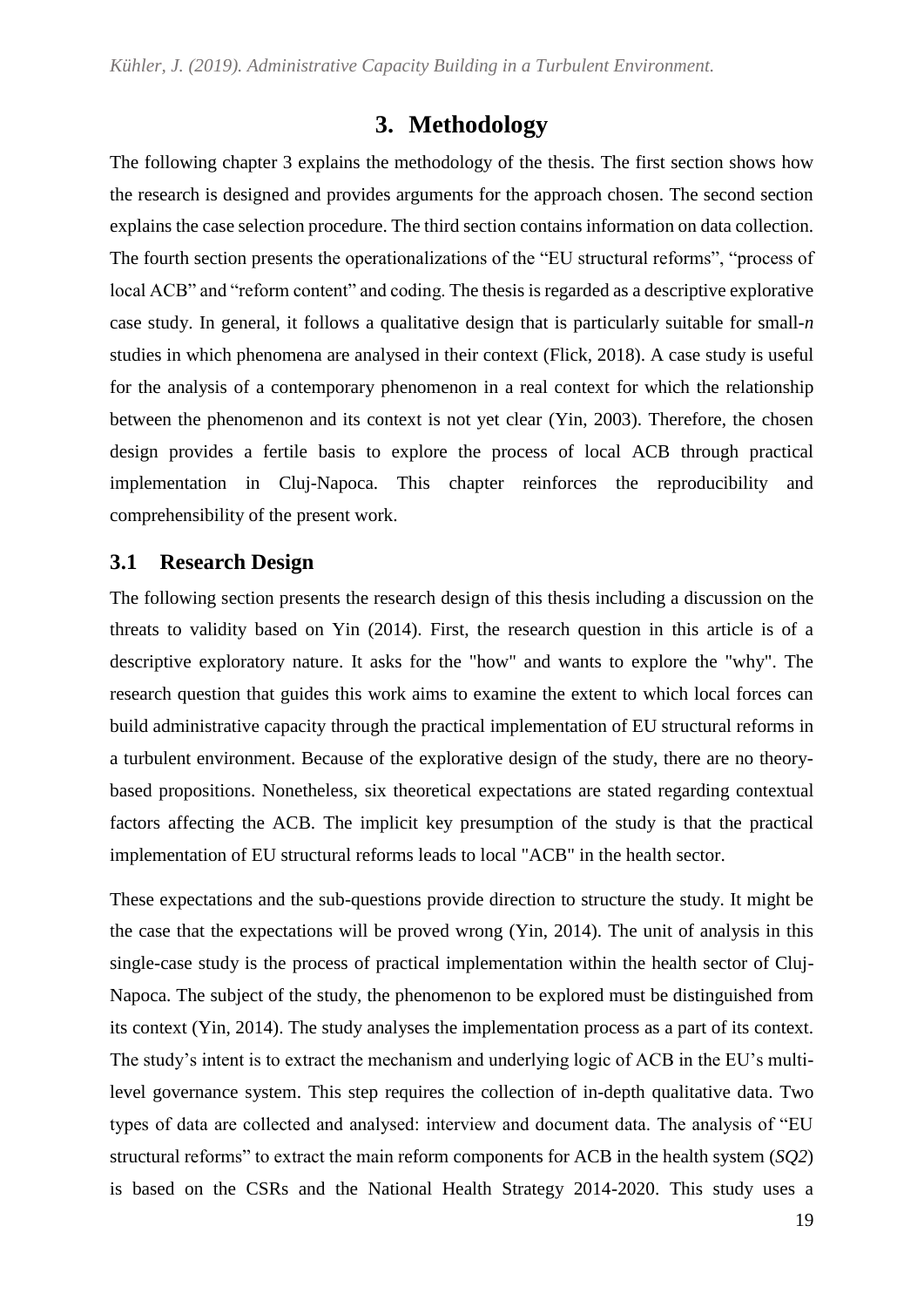longitudinal approaching the CSRs from 2011-2018. The "reform content" is analysed by using the local health strategy for Cluj-Napoca to extract the respective ACB measures on the Mesolevel (*SQ3*). Information regarding the "process of local ACB" is gathered through three keyexpert interviews to explore the mechanisms of practical implementation on the local level *(SQ4*).

In case study research, various threats to validity may occur. The developed research design must, therefore, include measures to combat these threats. First, it must take into account construct validity (Yin, 2014). This explorative study faces the challenge that the analysis of implementing ACB is ambiguous as a continuous and highly context-dependent phenomenon. To address this threat, this study actively uses several sources of evidence from different literature streams to extract measures that take account of ACB through practical implementation. In addition, the exploratory design jeopardises the data validity of the study because the information provided by respondents can hardly be verified and respondents may be biased (Van Thiel, 2014). Triangulation supports data validity. It is used to ensure the convergence of the data by controlling for the information of "reform content" in the interviews and for the "process of local ACB" particularly in EU monitoring documents (Maxwell, 2009). A second way is to consult the respondents for validation. This was done by asking respondents for results that had previously been obtained in document analysis and analysis of previous interviews. In this way, several perspectives on the result could be obtained. This encounters the personal bias of the researcher and wrong understandings in the interpretation of the data (Maxwell, 2009). The issue of generalisability (Yin, 2014) is elaborated in the following section.

## <span id="page-23-0"></span>**3.2 Case Selection**

This section explains the methodological reasons for the case selection based on Seawright and Gerring (2008). Studying a multi-level implementation procedure focusing on practical implementation requires the selection of an analytical level. The practical implementation of reforms is mainly carried out at the ground-level of the system. Moreover, the macro-level does not provide for the examination of specific local determinants affecting the implementation performance. Therefore, the key analytical level to focus on is the meso-level (local-level). In order to select the case at meso-level, this study made a two-step approach. Firstly, the selection of the Member State must satisfy two conditions. First, due to the geographical focus of the project group on CEECs, the Member State must be chosen accordingly. Second, it must provide a deficit sector embedded in a turbulent environment to indicate lacking AC and the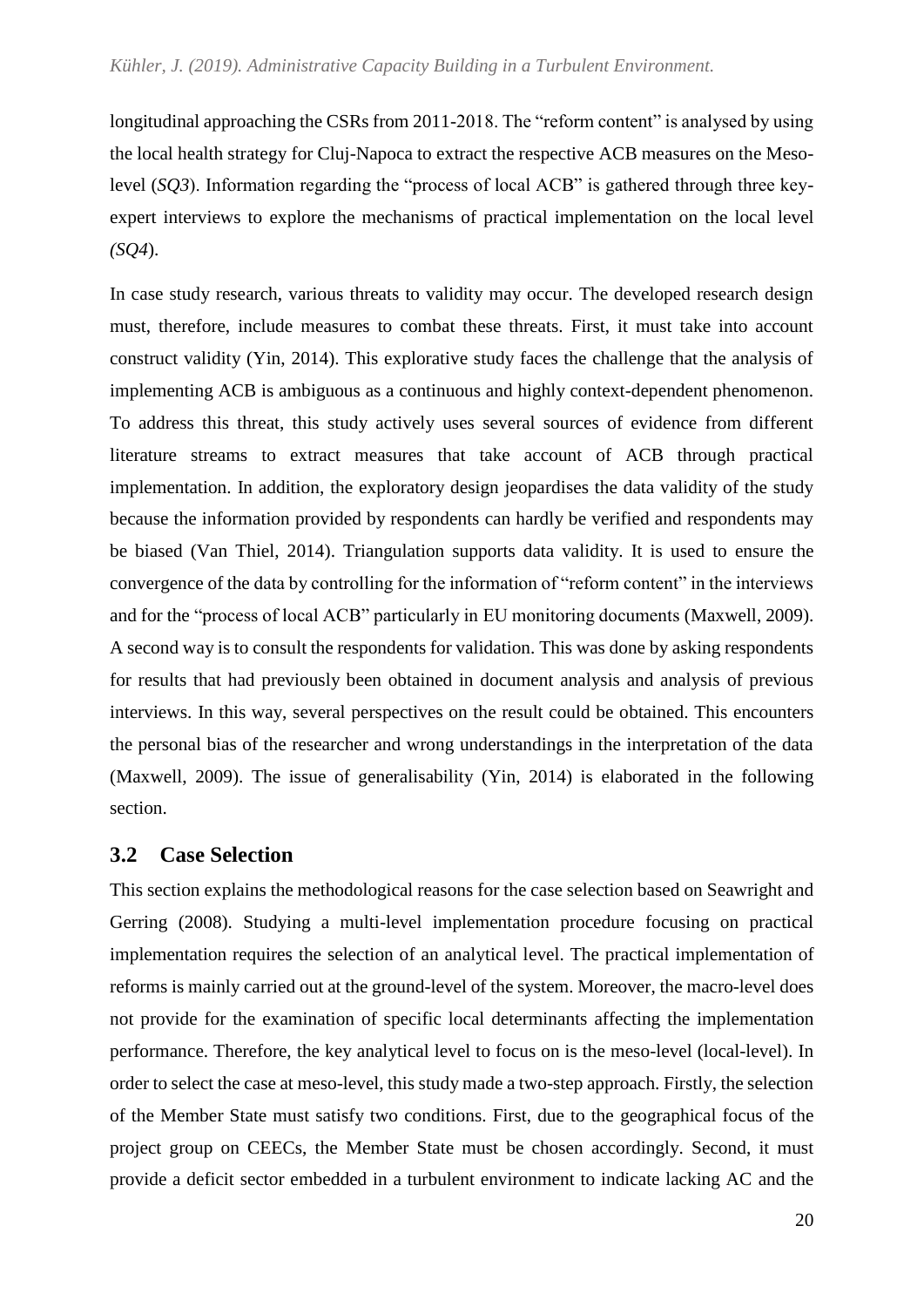need for reform implementation. Romania as a CEEC spent the lowest amount of money in healthcare, faces an increasing problem with the migration of health professionals and remains highly centralised (Paina, Ungureanu, & Olsavszky, 2016). This national setting provides the possibility to explore the local practical implementation under pressure to find solutions to public problems (Dossi, 2017). Additionally, it is of importance to choose a sector that is not typically urban. In this vein, the Romanian healthcare system was chosen.

The second step was the selection of the case itself located at the meso-level. The deviant case type which Seawright and Gerring (2008) elaborate seems best suited for this thesis. The deviant case shows a surprising value in relation to other cases on several dimensions. This case type makes the investigation of theoretical irregularities possible that are visible in real cases but are still poorly explained (Seawright & Gerring, 2008). The city of Cluj-Napoca represents such a deviant case. In Romanian healthcare, Cluj-Napoca surprisingly stands out positively. It is a university city with a medical faculty and school for public health which leads to the local availability of scientific expertise. The regional development centre of Cluj-Napoca attracts investment, leads to the settlement of enterprises and is interesting for health professionals to remain. The Nord-Vest region, including Cluj, was in the European top-eight regions of female and youth employment (Rothstein et al., 2013). In 2010, only Bucharest as the capital had better health infrastructure than the Nord-Vest region. Additionally, Rothstein et al. (2013: 216) explicitly state that "if there are steps that must be taken towards modernizing public services and saving public money responsibly, Cluj-Napoca is always the first city to make them." Consequently, this case selection is appropriate for the exploratory purpose of this thesis. Representativeness of the case cannot be achieved, which by its nature, lies outside the aim of this deviant case design. If the deviant case becomes representative it does no longer deviate. Therefore, non-representativeness is not a limitation to the study. The deviant case rather provides a fruitful fundament for exploring determinants of ACB (Seawright & Gerring, 2008).

## <span id="page-24-0"></span>**3.3 Data Collection**

The following section introduces the reader to the data collection. The study uses two types of data sources: document data and interview data. Three different types of documents are used. First, the Semester's CSRs were used as one component of the Semester's cycle providing the necessary reform components for the Romanian health system as requested by sub-question 2. These eight CSRs were retrieved in English from the Commission's official website in May 2019. Second, the "National Health Strategy 2014-2020- Health for Prosperity" (NHS 2014- 2020) is used to coherently link the European- and local level. It is the official national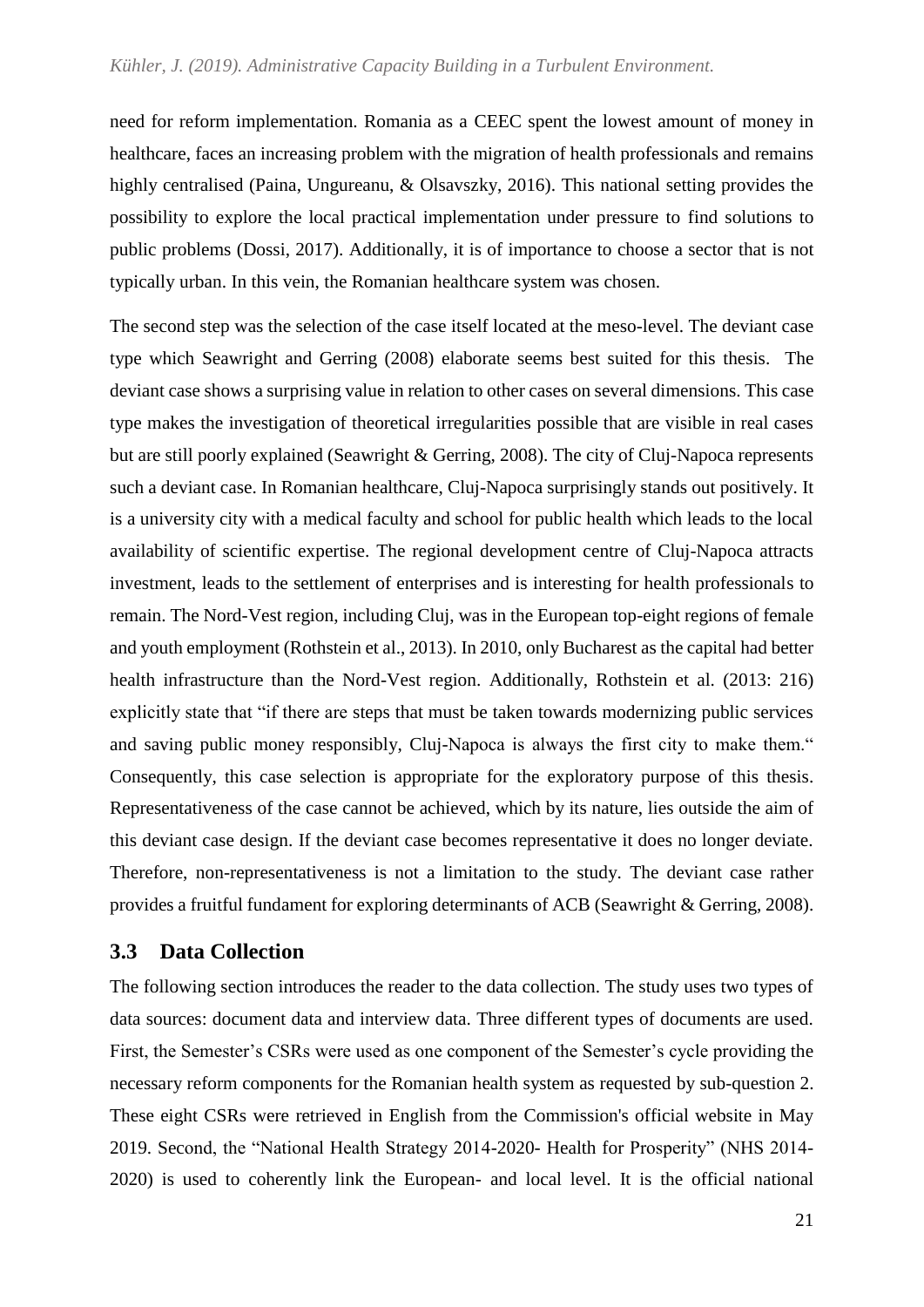document by the Romanian government in this regard. It was accessed in Romanian on the website of the National Ministry of Health. The relevant parts of the NHS 2014-2020 were manually translated into English with Google Translate and were subsequently cross-checked by a native speaker. Third, Cluj-Napoca's strategic development plan for the health system constitutes the data fundament for the analysis of "reform content". This document is publicly available only in Romanian and was accessed in June 2019. It was similarly translated via Google Translate and cross-checked by a native speaker. The table of documents including the specific names and sources of each document used is attached to the appendix (A)(A.3).

The collection method might facilitate selection bias (Yin, 2014). Especially, the language barrier constitutes a threat because the Romanian documents could not be fully translated professionally due to the limited scope of the thesis. The tables of content were translated and then the for the thesis relevant parts were subsequently translated. The selection bias could, therefore, occur in the prioritisation of parts for translation. This threat was encountered by cross-checking the selection and translation by a native speaker which is familiar to the field to constrain the bias. Additionally, only documents were chosen which were referred to in official reports and academic literature indicating their importance. In terms of the internal reliability of the translation, the documents are attached to a separate appendix available upon request. In general, all documents are analysed with content and document analysis. The analytical steps covered by this data analysis method are further explained in section 3.4

Secondly, three key-expert interviews were conducted to gather more detailed information about the "local ACB process" in Cluj-Napoca. The interviews were created in a semistructured way that consists of open-end questions covering specific topics (Van Thiel, 2014). Hereby, it is ensured that the interviewee has the chance to explain things in detail (Flick, 2018). The interviews were conducted in English. The interviews were transcribed, and the transcripts were subsequently analysed. The transcripts are attached to a separate appendix which is available upon request on special conditions. The interview partners were selected both for their expertise in the Romanian health care system and their involvement in drafting the Health chapter of the local development strategy in the years 2013/2014.

This selection procedure goes along with a threat to data validity since the retrieved data displays the subjective respondent's positions on the issue under investigation. Additionally, recollection issues must be considered since the drafting process took place in 2013/2014. Nonetheless, the involvement and experiences of the interviewees provide a strong added value of in-depth expertise that allows to disentangle the components of the mechanisms at local level.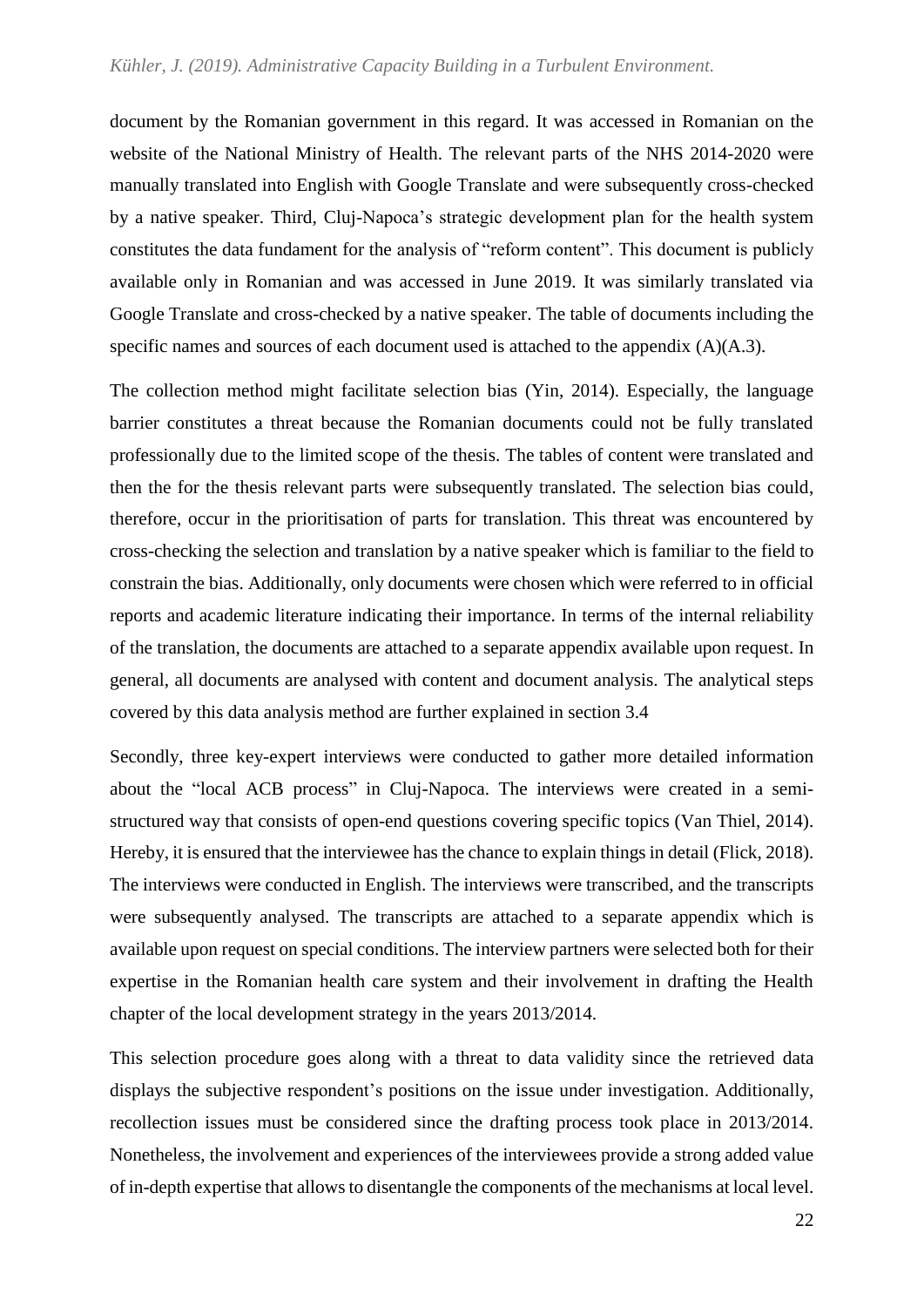Explanations and more detailed information are lacking regarding the process of local political decisions-making. The collected interview data does only allow for assumptions in this regard. An interview with a representative of the local government would have strongly added value. As Van Thiel (2014) mentions the use of semi-structured interviews in an exploratory research setting might threaten the reliability of the collected data since the theoretical framework does not provide a clear indication for the interview structure. This threat to reliability can be countered by the detailed transcription that provides the possibility for analytical reproducibility. Further problems can be a response bias or reflexivity if the interviewee states what the interviewer wants to hear (Yin, 2014). Addressing these threats, the interview guide entails questions that are formulated neutrally. The interview guide is attached to the appendix (A.4). Within the expert interviews, additional information was gathered for ACB measures to cross-check the findings of the document analysis.

## <span id="page-26-0"></span>**3.4 Operationalisation**

The following section describes the operationalisations of the theoretical concepts developed and described in theory. Subsection 3.4.1 presents the operationalisation of "EU structural reforms". Subsequently, subsection 3.4.2 further operationalises "reform content". Subsection 3.4.3 provides the operationalisation of the "process of local ACB". The operationalisations serve as the basic fundament for the data analysis and data collection. Nonetheless, unexpected findings beyond the scope of the theoretical concepts, following the exploratory approach, were not excluded but further investigated. In this sense, the reader should approach the following subsections as a flexible framework rather than a rigid structure that is strictly maintained under all circumstances.

#### **3.4.1 Operationalising EU Structural Reforms**

As outlined in section 2.1.3 post-accession monitoring the Semester is an annual monitoring tool of the Commission and the Council of the European Union. This includes the monitoring of national healthcare systems. Based on the monitoring of the system's performance the Commission formulates the CSRs. Their implementation is subsequently monitored in the successive year. Especially, the CSRs are of major interest for the thesis at hand being the starting point for the implementation process of the EU driven reforms. In terms of the research question, it consequently provides the content of the EU health system reforms on an operational level. It additionally serves the analysis of the empirical context "EU-post accession monitoring". The inclusion of the EU monitoring documents into the analysis underlies the theoretical assumption of "what gets measured gets done" (De Bruijn, 2003: 10). Structural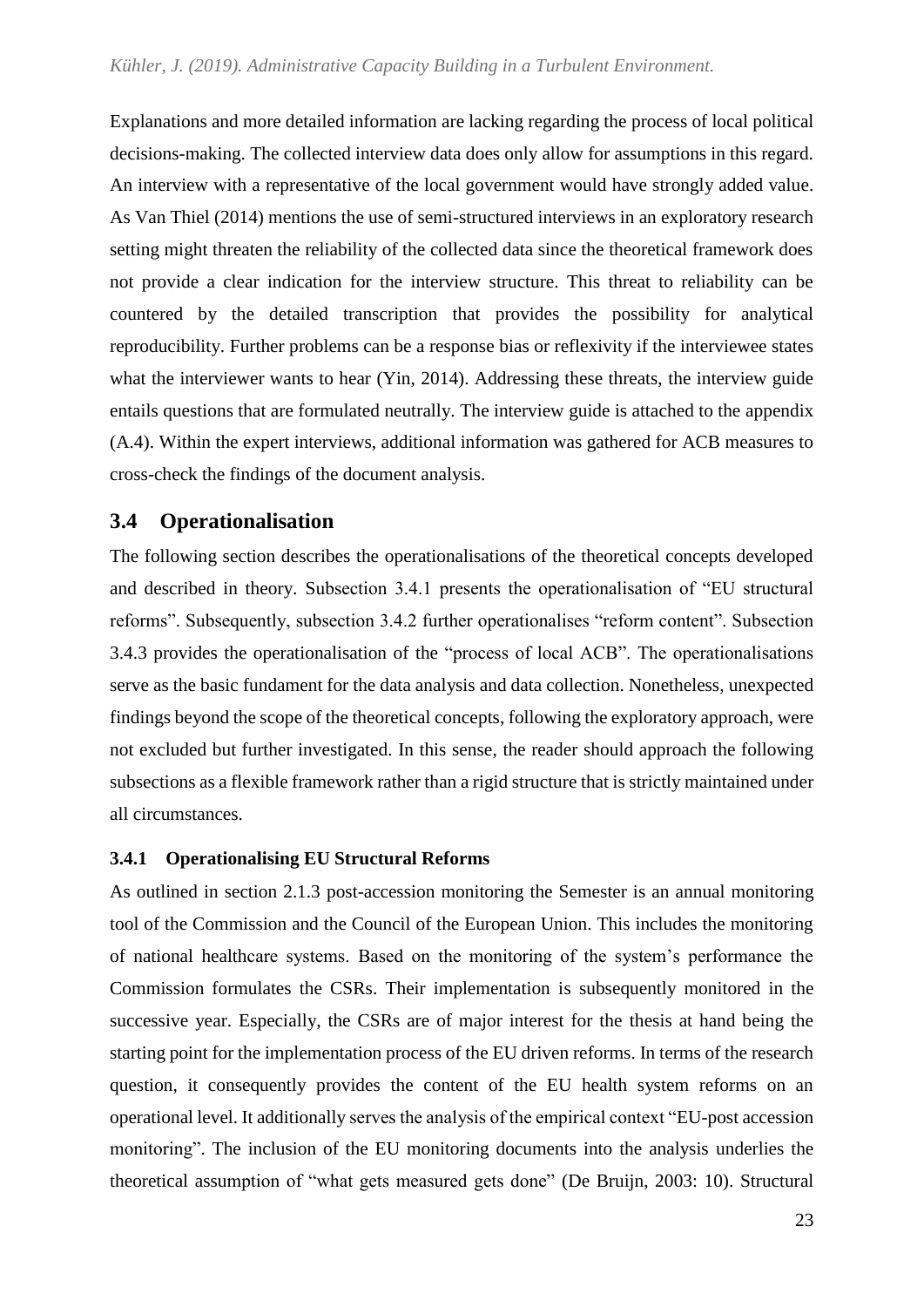systematic change and ACB are long-term endeavours. Therefore, the CSRs are analysed from 2011-2018. The inclusion of the national implementation programme (macro-level) is also necessary following the theory providing the link between the macro- and meso-level. For the case at hand, this programme is the document NHS 2014-2020. Therefore, it is necessary to analyse the NHS 2014-2020 concentrating on the ACB measures mentioned for the local level.

#### **3.4.2 Operationalising Reform Content**

"Reform content" refers to the ACB measures for healthcare contained in the local reform plans. To operationalise the "reform content" for the local level, this study pursues a dual strategy. The first step is theory-based. The theoretical subsection 2.3.1 "Administrative capacities" defines two different approaches for the conception of administrative capacities. The first perspective, based on Surubaru (2017), approaches administrative capacity from an analytical, more general perspective of public administration. It provides a comprehensive set of necessary components for AC that allow structuring "reform content" into three theoretical dimensions (Reform Content Dimensions (*RCD*)): Institutional capacity (*RCD1*), bureaucratic capacity (*RCD2*) and human resources (*RCD3*). WHO's second perspective offers a stronger sectoral focus on ACs in the health sector. The consideration of those components which apply to the case and their combination with the operationalisation of ACs by Heichlinger et al. (2014) enables the operationalisation of "reform contents". Both an example of developing the operationalisation and the operationalisation table itself are attached to the appendix (A.1) in detail for the sake of readability. The second step was to actively use this operationalisation to compare it with the RCs retrieved from the CSRs and the NHS 2014-2020. This step was used to explore if measures for ACB were mentioned on the macro-level which were not mentioned in the selected theories.

#### **3.4.3 Operationalising Process of Local ACB**

The analytical decision was made to focus on the process of ACB at the meso-level. Thus, the practical implementation literature which focuses on the street-level (sections 2.2.1- 2.2.2), as well as the literature on local ACB (section 2.3.2), provides the fundament for this methodological step. Both sets of literature present similar factors that determine the effectiveness of both practical implementations of administrative reforms and local ACB. These environmental factors constitute accordingly the dimensions of the dynamic "process of local ACB" (Process Dimensions (*PD*)): Political support (*PD1*); Incorporation of external stakeholder networks (*PD2*); Usage of monitoring- and evaluation-tools (*PD3*); Time structure (*PD4*); Adaption to local context (*PD5*). To create an analytical basis that examines the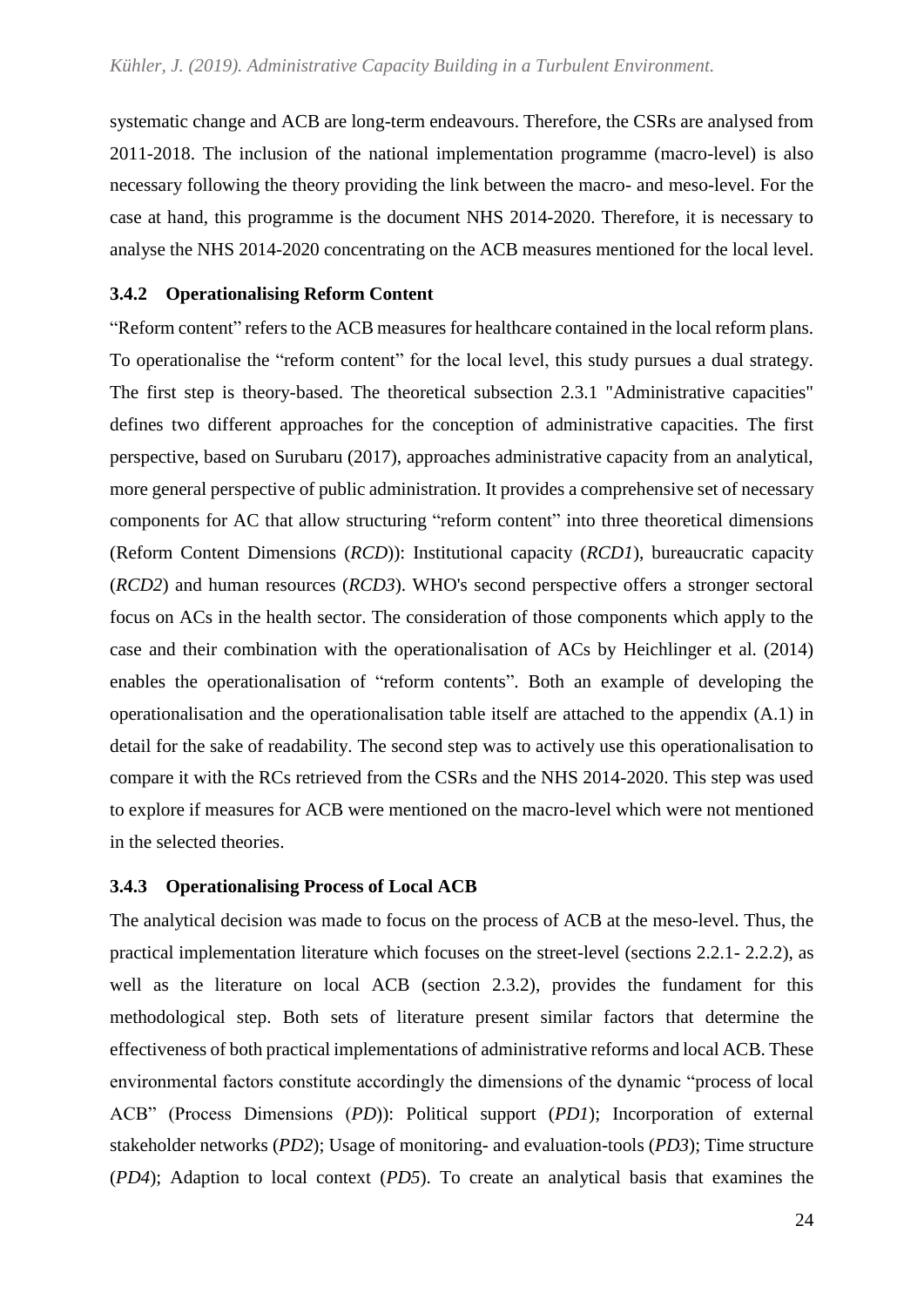appearance and extent to which these dimensions apply to the present case, respondents are asked to describe the process and its elements (*SQ4*). On this basis, the various measurements of the dimensions are queried and then examined for their degree of process determination. The detailed operationalisation with the attached measurements plus example can also be found in the appendix (A.1).

#### **3.4.4 Coding**

This subsection presents the coding strategies for data analysis. Coding procedures function by means of a set of words indicating essential information about, in this case, ACB measures for the local health system (Maxwell, 2009). The coding for the three types of documents is executed differently. The coding procedure was carried out by means of the *Atlas.ti* software.

First, the eight CSRs were exploratively coded, which means the codes were not pre-set theoretically, but retrieved directly from the documents. This was done to avoid the exclusion of unexpected topics within the documents. The CSRs were analysed regarding healthcare and public administration from 2011 onwards. Each issue raised in the context of CSRs was coded separately, if, for instance, the sentence is "Low funding and the inefficient use of resources limit the effectiveness of the healthcare system, against the background of a sizeable shortage of doctors and nurses" (CSR, 2018: 5), the codes retrieved are "low funding", "use of resources" and "shortages of professionals". This process was reproduced in the document of the successive year. New problems led to new codes to take account of new developments, and the issues already coded were marked. The procedure was performed in reversed chronological order to search for duplicate or missed issues enabling to determine the number of problem occurrences for each year. If an issue was present, it was marked with an *X* and if it was not present, with marked with a *-*. An argumentation to leave the coding at this binary level is attached to the appendix (A.2.5).

The translated parts of the NHS 2014-2020 were subsequently coded. If the analysis of the document is carried out in Romanian, the findings might differ due to the different wordings. The coding of the document was carried out to first examine whether and to what extent the reform components (*RC*) derived from the CSRs can be found in the NHS. Three code descriptions are used in this context. If the *RC* was found at a detailed level (analysis of the status quo, planned measures to address the problem, objectives), it was marked **+**. If the *RC* is only mentioned (formulation that the problem exists and explanation that it needs to be addressed, but no concrete steps), it was marked with a **0**. If the *RC* was not mentioned at all, with a -. In cases of the extensive elaboration of the strategic steps for a measure but no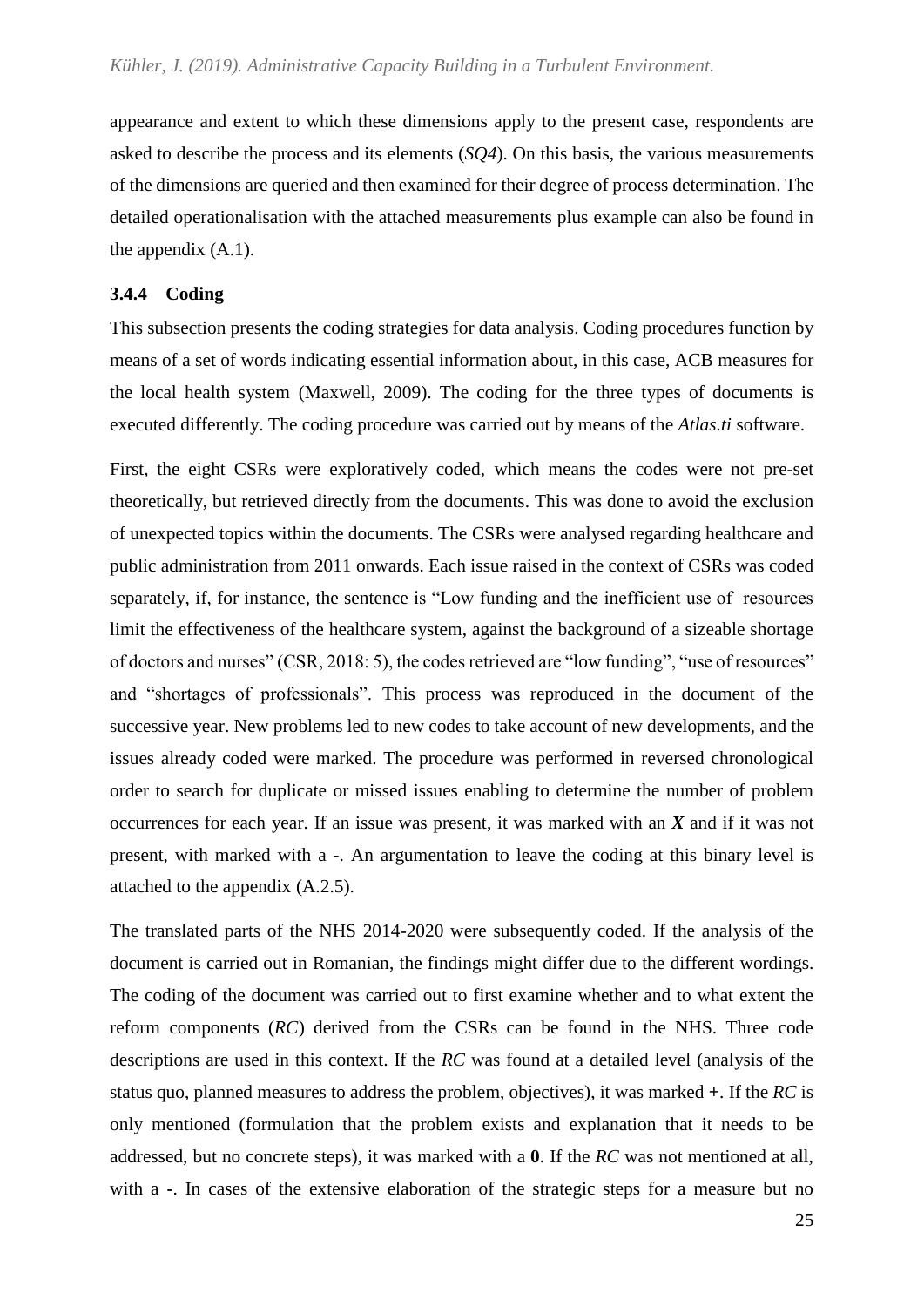mentioned resources or accountabilities, it was coded as **0/+**. With only one superficial mention of the problem, it was coded as **0/-**. Secondly, the NHS 2014-2020 combined with the CSRs were used to check the operationalisation of "reform content" by checking for unmentioned ACB measures. Based on the operationalisation of "reform content" (A.1), the coding was conducted for the translated parts of the local health strategy. The coding of the documents was conducted alongside the coding applied for the NHS 2014-2020  $(+; 0, +; 0; =/-; -)$ . Each measurement refers to its specific *RCD*. As the operationalisation is reviewed by the CSRs and NHS' *RCs*, the internal coherence of the coding with the implementation process is ensured.

The second type is data retrieved from the key expert interviews. The information provided by the interviews is firstly analysed based the operationalisation of "process of local ACB" to explore the extent to which theoretical dimension appears. It was explored during the data collection that the process of local ACB must be separated into the planning phase and implementation phase. The coding was conducted alongside this separation. Instead of being based on mentioning in the documents, the coding was conducted on the level of appearance in the process ( $\text{-}$  = no appearance;  $\textbf{0}$  = appearance;  $\text{+}$  = strong appearance). The interview parts regarding the local practical implementation performance and the related explanations were subsequently used to answer sub-question 4. The entire coding procedure was conducted by the author and is, therefore, subjective. Also, a second coding round to ensure full intra-code reliability was not conducted due to the scope and timeline of this thesis. This is to be kept in mind for subsequent research.

#### **3.4.5 Reporting the findings**

After having established the process of collecting, operationalising and coding the data, the reporting of the data must be shortly explained. The different types of documents require distinct kinds of reporting. The CSRs issue's analysis is presented by a table showing the appearance of the issues over the years. The specific recommendations are also presented in a table. These tables are attached to the appendix (A.2.1-4). The NHS analysis's results are shown in a table displaying the addressed level of detail for each *RCs* in the document. The analysis of "reform content" is similarly presented in a table presenting the results of the coding. Lastly, the information on the "local process of ACB" is also presented a table following the detailed description of the current environment of the Romanian health system serving the goal of exploring the data in its context.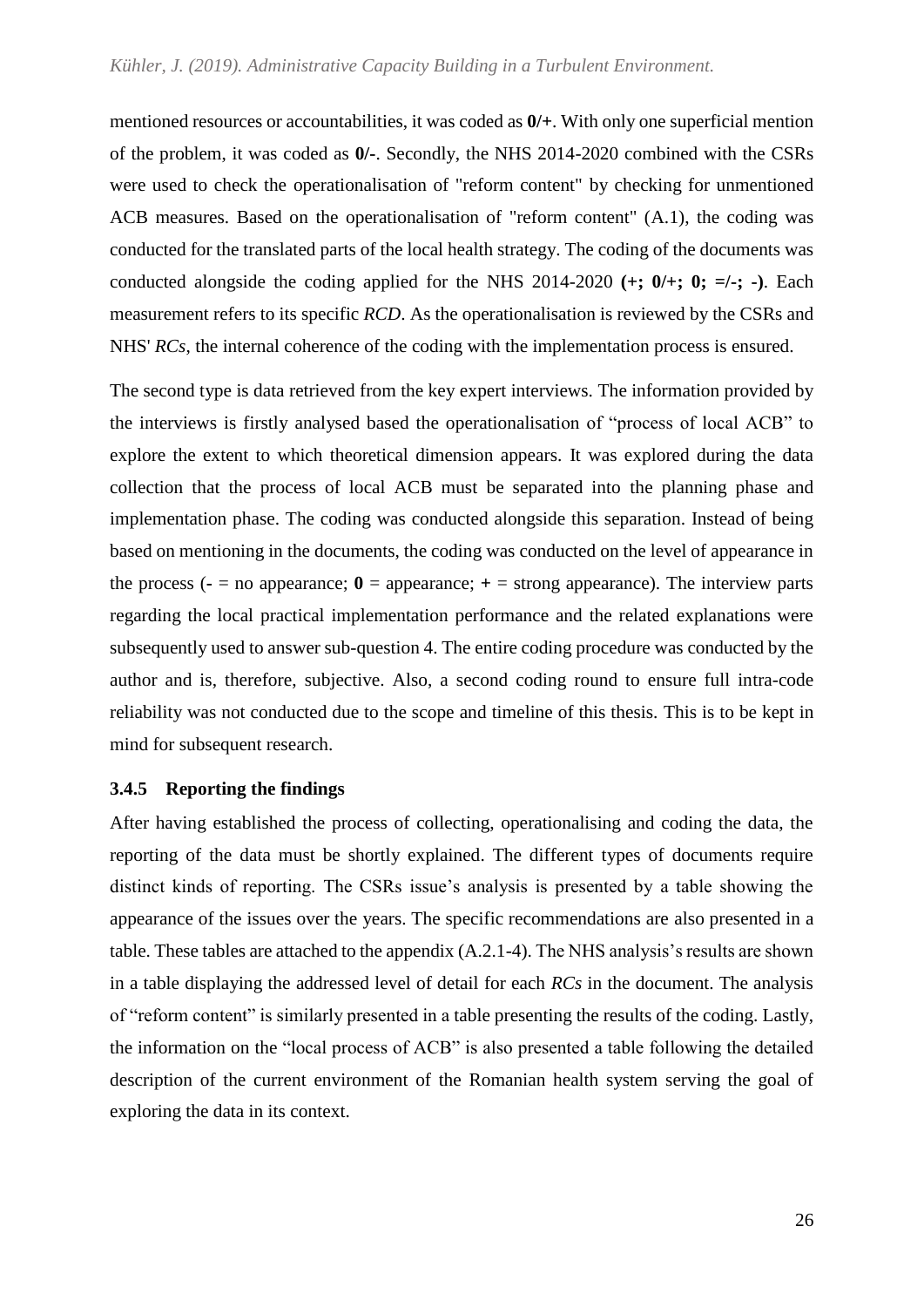# **4. Analysis**

<span id="page-30-0"></span>This chapter presents the analysis and aims to answer the three remaining sub-questions mentioned in the introduction. The structure of the analysis follows the theoretical framework presented in section 2.4. First, the context of the case is outlined to introduce to local specificities. Secondly, the results of the EU's CSRs document analysis are presented to give an answer to sub-question 2. In this subsection, the Romanian NHS 2014-2020 is analysed to examine the extent of the legal implementation of the EU structural reform components. Thirdly, the concept of "reform content" is used to analyse the local health strategy and to provide a response to sub-question 3. Fourthly, the concept of the "local ACB process" is employed to analyse the information given in the interviews to answer sub-question 4.

## <span id="page-30-1"></span>**4.1 Context of the Case**

This subsection provides the context of the case. This is necessary to present the basic characteristics of the environment in which the case is embedded and thus serve the theoretical condition of being aware of historical path dependencies.

Before the nineteenth century, the territory of present-day Romania was dominated by the regions of Moldova, Transylvania, and Valachia. The state of Romania has a long tradition of centralism. At first, this began with the first Romanian constitution of 1866, which laid the foundations for a constitutional monarchy with a centralised administration and a strong executive. After independence from the Ottoman Empire in 1887, Romania was recognised as a unitary state for the first time in the treaties after the First World War. Men's suffrage was introduced in the 1920s and the first steps towards democratisation were taken until Carol II took the throne in 1930 and established a dictatorship from 1938 until the end of World War II. The successive forty years of communist rule destroyed the efforts to decentralise administration undertaken between 1862-1938. The communist legacy today also includes the lack of efficient institutions at the regional and local levels, since these institutions were subordinated to the will of the communist party for 40 years. After 1991, this strong tradition of centralism became visible in the construction of the new Romanian state, which was built to a certain extent on this very centralism (Dobre, 2010).

Nevertheless, as Dobre (2010: 689) notes, the tradition of the historical regionalism of the state and the pre-communist decentralisation steps in conjunction with the external influences of the EU, led to two major developments: "The introduction of political, administrative and fiscal decentralisation combined with trends of local deconcentration and the emergence of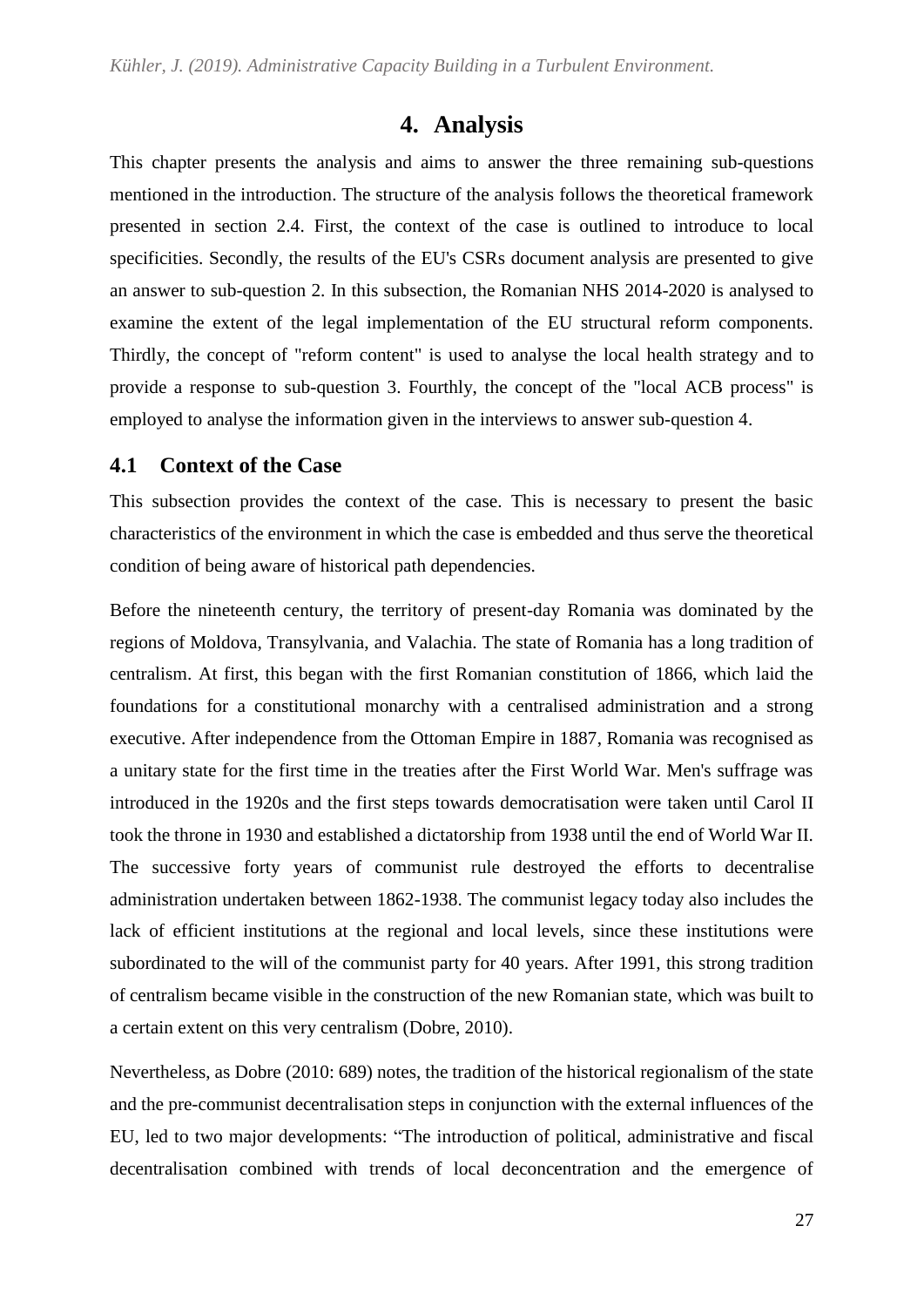administrative-statistical regionalization." In the current political-administrative system, the local government consists of two levels: the local- and the county level. The political authorities are democratically elected. In 2003, the principles of local government were laid down in the constitution for the first time in the context of EU accession: deconcentration, local autonomy, and deconcentration of public services. In this sense, the local level has exclusive and shared competences. Exclusive competences include the management of public health facilities of local interest, sanitation and the management of public and private domain belonging to local government (Dobre, 2010). A shared competence in social health with the central level is, for example, socio-medical support for people with social problems. The municipality is financed for fifty percent from its own tax revenues. The rest of the local public funding is paid by the national level. Overall, this means relatively little financial responsibility for the local administration (Dobre, 2010).

The Romanian health system in this manner remains centrally organized (Vlădescu et al., 2016). The health system's governance is based on the law 95/2006 on Health Care Reform which combined the existing national legislation with the acquis communautaire (Vlădescu et al., 2016). The National Ministry of Health is the central administrative actor in the system which sets the general system's objectives, the regulatory framework and is responsible for the implementation health policies. This includes the monitoring and evaluation of the population's health status and human resources policies. In Since 2009 some tasks have been delegated to the local level (county level). The county public health authorities execute tasks that mainly cover the tasks of the Ministry of Health at the local level. These, in particular, are "monitoring the health status of the population; developing, implementing and evaluating public health programmes; organizing health promotion and health prevention activities; as well as controlling and evaluating health care provision and the functioning and organisation of health care providers" (Vlădescu et al., 2016: 21). Nonetheless, the local level's competences in the field of health remain constrained.

This case description serves as the basis for the following analysis. The literature on Europeanisation as well as the writings on the history of Romania recognise the influence of the EU on the post-communist development of the country as essential (Dobre, 2010; Spendzharova & Vachudova, 2012). The following first section of the analysis, therefore, presents the analysis of "EU structural reforms" as the beginning of the official implementation process.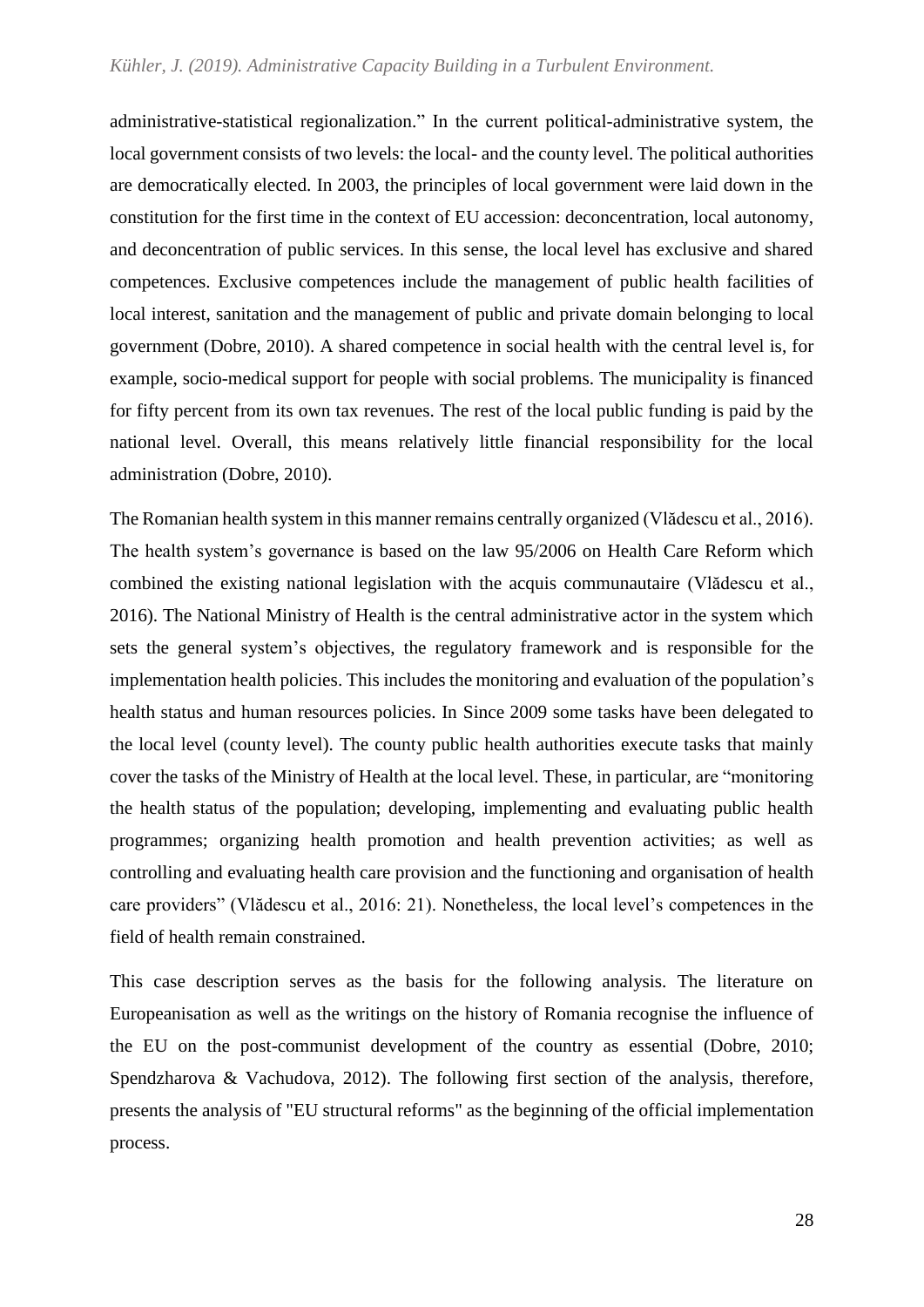## <span id="page-32-0"></span>**4.2 EU Structural Reforms**

This subsection aims to satisfy a twofold endeavour. Firstly, the data retrieved from the CSRs are analysed, and the findings are presented. An answer to sub-question 2 is provided by analysing the CSRs for Romania's health system from 2011-2018. Secondly, the NHS 2014- 2020 will be analysed to check the extent to which the *RCs* derived from CSRs have been adopted at the national level as the link between the European and local level. It is also used to explore unexpected ACBs measures not covered in the operationalisation of "reform content".

#### **4.2.1 Analysing the CSRs**

*Analysing the CSRs' issue section.* The CSRs of the Semester are divided into two main parts. First, the documents briefly summarise and explain the predominant issues and development steps of the country on the basis of the country reports of the Semester. The sector-specific recommendations are then formulated on this basis. Both the formulation of the issues and the recommendation vary in size and level of detail over the years. In this regard the Coding Table 1 and Coding Table 2 show the issues of the Romanian public administration and health system which were mentioned at least twice in between 2011-2018. The coding tables are attached to the appendix for the sake of readability (Table 1: A.2.1; Table 2: A.2.2). Interestingly, most problems appear in the documents unchanged or only slightly modified in wording several times over the years. The most pressing problem arising from the sheer frequency of occurrence in the segments on the health system is the dependence on inpatient care, which in turn points to a weak outpatient care infrastructure that impairs accessibility and places a financial burden on the system. The problems of inadequate funding or inefficient use of resources have occurred each year since 2013 with two exceptions (funding not in 2013; resources not in 2017). This strong presence in the specific sequences signals a recurrent phenomenon considered problematic at report level. In particular, the inefficient use of resources points to malfunctions of the administrative system due to a lack of strategic planning capacity or a weak public procurement system.

These issues constitute two major problems of the system. First, the strategic planning capacity is decisive for the needs-based design and implementation of policies and strategies as the fundament for efficient local public investment planning and execution (Heichlinger et al., 2014) of for example the building of the local hospital infrastructure. Second, the public procurement system is then crucial supporting the execution of these planned actions in an efficient and effective manner. This latter challenge was especially highlighted by the Commission: "Efficiency and transparency challenges associated with public procurement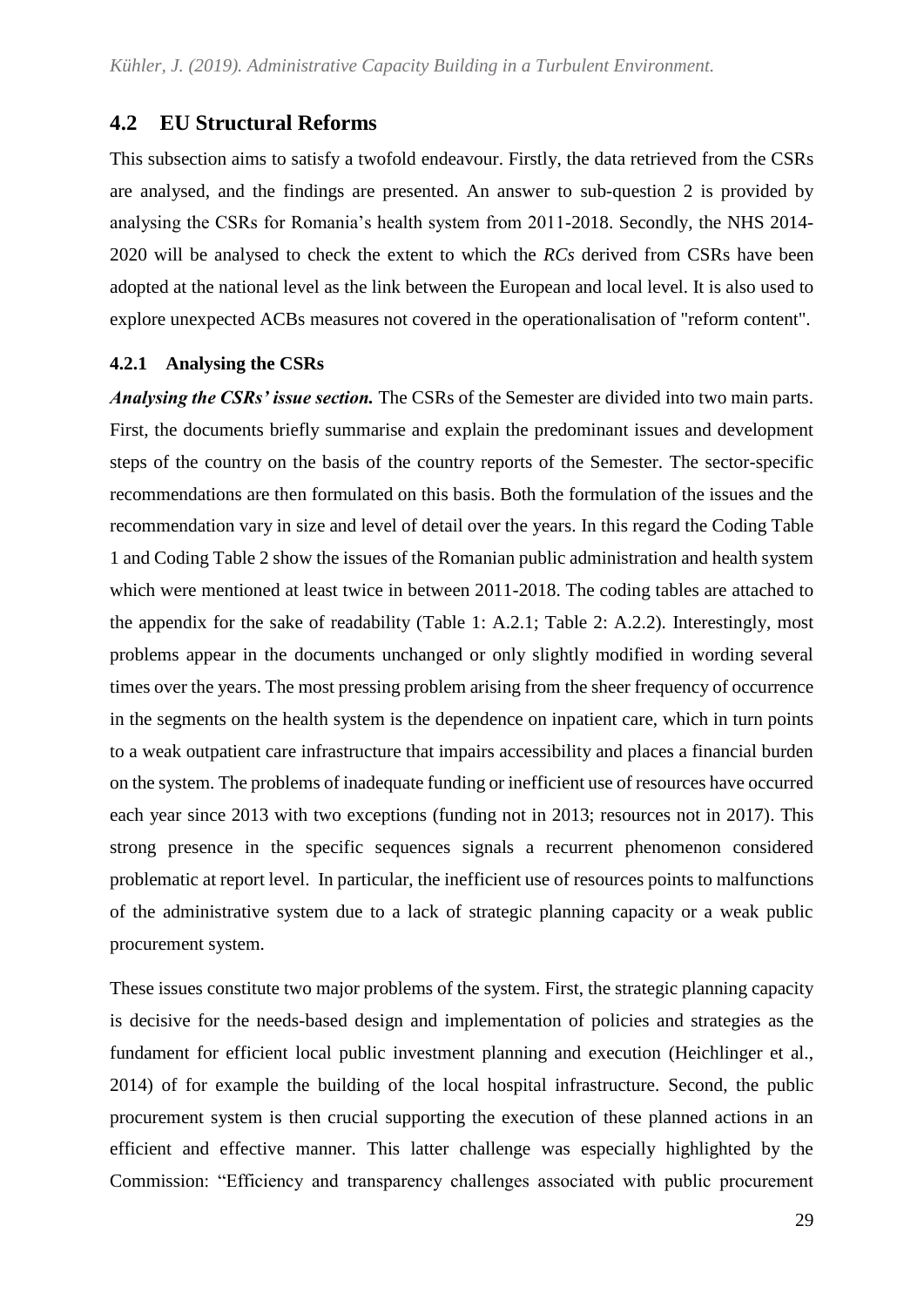#### *Kühler, J. (2019). Administrative Capacity Building in a Turbulent Environment.*

apply in particular to the large healthcare infrastructure investments in the regional hospitals for Iaşi, Cluj and Craiova" (CSR, 2018: 6). In this manner, including the public procurement system, structural weakness is mentioned as an issue three times since 2015.

Since 2014, informal payments and corruption/ independence were elaborated as major problems in Romania seven times. The lack of accountability and the unclear delegation of responsibilities combined with fragmented management and control systems are framed as a key threat to the functioning of the system contributing to the still-prevailing appearance of corruption in the health system. Moreover, shortages of professionals of doctors and nurses as well as problems with human resource management are indicated in the CSRs several times. Interestingly, the latter is mentioned only in the years 2013-2015 and the former only in the years 2017/2018. This may be due to different priorities of the Commission in the elaboration of CSRs, as the literature provides the knowledge that both issues have arisen before and after the presentation in the CSRs.

Since 2015, the issue of weak implementation of reform strategies was critiqued each year by the Commission. These implementation problems were related to several strategies and reform endeavours. In the context of the health system, the CSR of 2016 provides the key sentence that the efforts to implement the NHS 2014-2020 are hampered by a lack of administrative capacity: "However, the lack of administrative capacity is delaying implementation of the 2014-2020 national health strategy" (CSR, 2016: 5). This general lack of administrative capacity is also addressed four times within the eight years. It is however not to be seen as a single and isolated issue. Administrative capacity, as indicated by Surubaru (2017) is the umbrella concept including three dimensions of administrative capacities, which are also included as issues found in the CSRs. Furthermore, the theory mentions the possibility for the Commission to link the accession to the ESI funds to distinctive conditionalities regarding national capacities for the efficient and effective use of the funds. This process is called ex-ante conditionality and is interestingly mentioned for the Romanian case: : "(…) addressing a country-specific recommendation and in the context of ex-ante conditionality for the 2014-2020 EU funding period, Romania took some policy action (…)" (CSR, 2017: 7). This shows the use of postaccession-monitoring tools for the case at hand.

*Analysing the official CSRs.* In order to filter out the most important necessary reform components, the health sector-related recommendations are used. Table 3 (A.2.3) shows the development of the CSRs over the years. No health-specific recommendations were issued for 2011 and 2012. The CSRs of the years 2013 and 2014 formulated the need for a comprehensive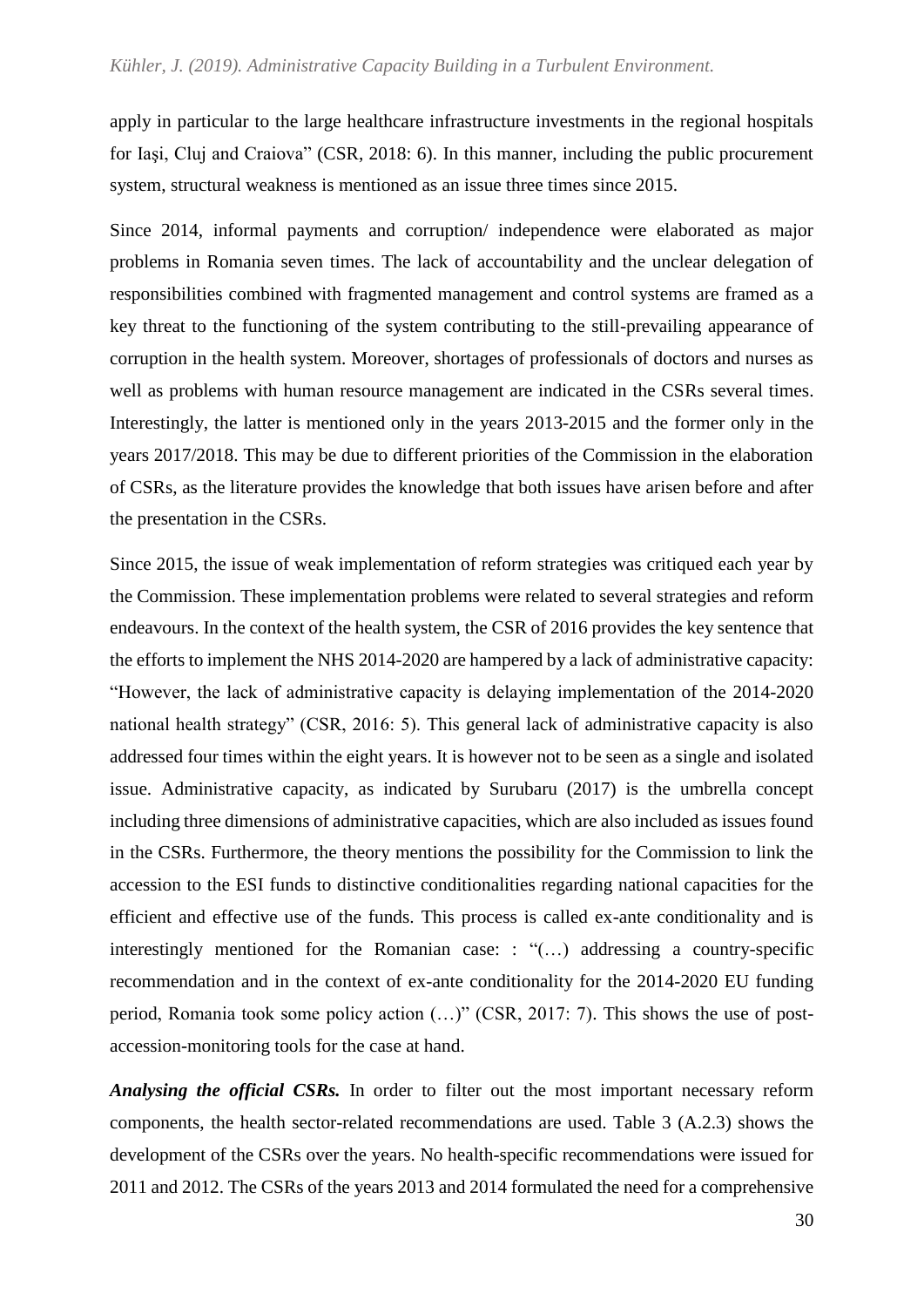reform of the health sector. In 2014, the CSR also issued a recommendation to curb informal payments as the biggest threat to equality of access and quality in the Romanian healthcare system. The 2015 CSR sets out the goal of implementing the NHS 2014-2020, which was introduced by the Romanian government in the previous year. Nevertheless, the main recommendations for 2016-2018 remain the issues of informal payments, which promote inequality in access to healthcare and excessive dependence on inpatient care. In total, the three main reform components addressed in the CSRs for the Romanian health system are 1) *combating informal payments* (14,16,17), 2) *reducing inpatient care* (13,16,17,18), and 3) *implementing a healthcare sector reform which strengthens the efficiency, quality, and accessibility of the healthcare system* (13,14,15).

Interestingly, especially the first and third components seem to relate to a lack of capacities in the health system's administration. The still prevailing issue of informal payments is recommended to be addressed by raising salaries and strengthening human resources management in the 2017 CSR. Also, the lacking efficiency and quality of healthcare indicate structural problems in the system's organisation. The years 2013 and 2014 already comprehensively put forward the issues which were included in the NHS 2014-2020. As to be seen in the year 2015, the Commission prioritised the implementation of this strategy and mentioned no other recommendations which indicate the importance of this endeavour. However, the strategy was not implemented in the successive years as stated in the issue section. The problems of informal payments, accessibility, and outpatient care remain, pointing at the weak administrative capacities of the system hampering the reform's implementation. This issue of the interrelatedness of poor quality of the health system and weak administrative capacities will be more theoretically addressed in chapter 5.

In this vein, sub-question 2 asks for measures to build administrative capacity in the local health sector. This cannot be fully answered by solely focusing on the health system recommendations. To convey the administrative perspective on this topic, it is also necessary to consider the recommendations of the CSRs in this respect. As shown in the analysis of the issue section, the CSRs of 2016 and 2018 also relate administrative capacity to the implementation performance of the NHS 2014-2020. Thus, it is necessary to cover the public administration reform recommendations to extract the main reform components and to understand this mutual reinforcing process ACB and implementation performance.

Table 4 (A.2.4) more clearly puts forward measures for building administrative capacity. It was decided to focus on measures which include local government activities such as strategic

31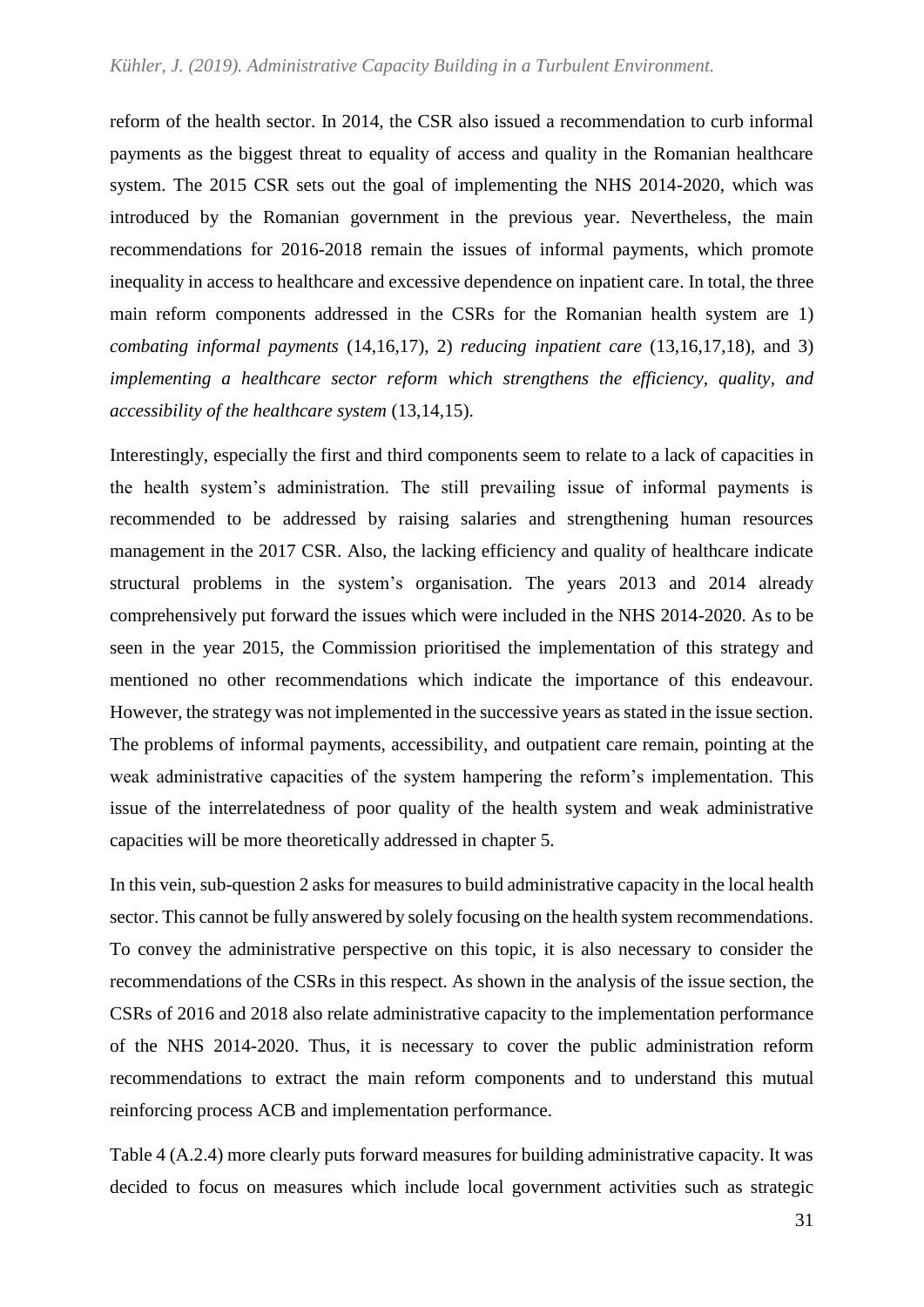#### *Kühler, J. (2019). Administrative Capacity Building in a Turbulent Environment.*

planning or human resource management. Goals covering only national competences were excluded for example conducting nation-wide impact assessments. Consequently, the necessary main reform components from the public administration's CSRs for local ACB are: 1) *increasing the strategic planning capacity* (13,14,17), 2) *professionalise public services including through better human resource managements* (13,14,16,17), 3) *improve public procurement* (13,14,17), 4)*strengthen the coordination between the different government levels*  (13, 14), 5) *simplifying administrative procedures* (16).

Importantly, the main recommendations for the public administration system particularly highlight the measures to build up administrative capacities that enable the implementation of the reforms mentioned. Strategic planning capacity is crucial for the realistic design of the implementation process in terms of the attached resources, expertise, evaluation, and monitoring systems. The professionalisation of the public service in that manner supports the availability of expertise and of accountable, responsible public administrators who enforce this implementation on the ground level as strongly emphasised in the different theoretical sections on effective practical implementation by Zhelyazkova et al. (2016) and on ACB by Heichlinger et al. (2014). The public procurement system is decisive to prevent the effective use of funds allocated to the process. The intergovernmental coordination, in this manner, helps to prevent miscommunication, diverging interests and supports the effective delegation of tasks in implementing the reform (El-Taliawi & Van Der Wal, 2019). This must be finally executed in transparent and clear administrative structure improving the implementation's effectiveness.

*Answering SQ2.* In total, and by that answering sub-question 2 (*What are the main necessary reform components of the Romanian health system as addressed by the European Commission in order to build up administrative capacity in the local health system?),* the CSRs on Romania contain eight main necessary reform components *(RC)* for ACB in the health sector:

- o *RC1*: Combating informal payments
- o *RC2*: Reducing inpatient care
- o *RC3*: Implementing a healthcare sector reform which strengthens the efficiency, quality, and accessibility of the healthcare system
- o *RC4*: Increasing the strategic planning capacity
- o *RC5*: Professionalise public services including through better human resource management
- o *RC6:* Improve public procurement
- o *RC7:* Strengthen the coordination between the different government levels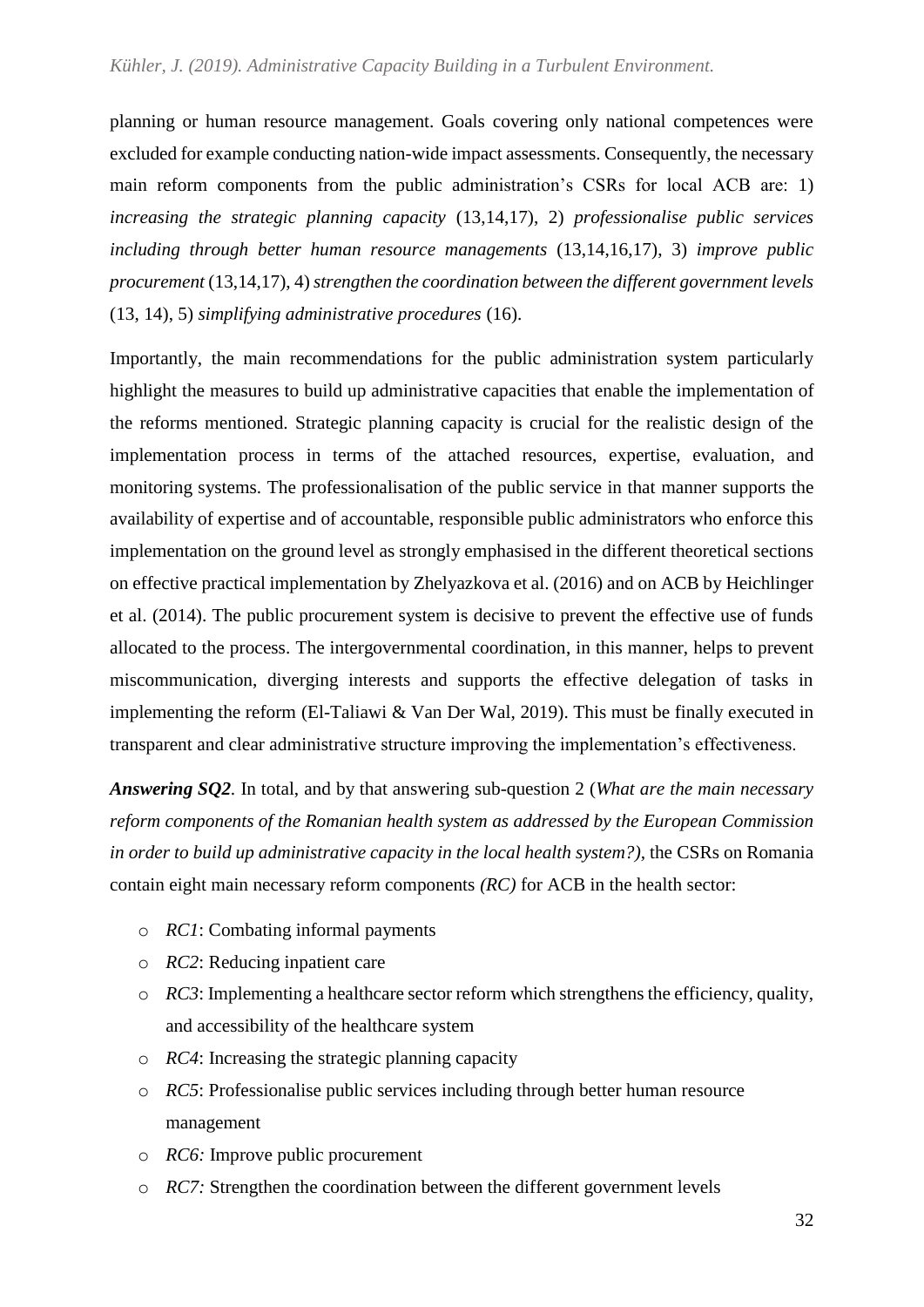o *RC8:* Simplifying administrative procedures

The first three *RCs* are based on the health system CSRs. They rather constitute the performance goals and indicate the area in which ACB is necessary than include ACB measures themselves. It is crucial to remember the difference between practical implementation through administrative capacity and the practical implementation of ACB measures to achieve better performance. Consequently, the analysis of the NHS 2014-2020 focuses on the five latter *RCs* as these aim at ACB in the local health sector to combat informal payments, strengthen outpatient care and implement the reform endeavours as performance goals.

### **4.2.2 Analysing the NHS 2014-2020**

This subsection presents the analysis of the NHS 2014-2020 that is twofold. First, the document's analysis investigates the degree to which the RCs are mentioned in the NHS. Second, the operationalisation of "reform content" is used to explore unexpected findings regarding ACB measures in the NHS 2014-2020 and the CSRs. The NHS 2014-2020 was published in November 2014. It is separated into three strategic intervention areas: "*1. Public Health"; "2. Health Services"; "3. Cross-cutting measures for a sustainable and predictive health system".* These descriptions are followed by the elaboration of the implementation plan. In particular, the third area of intervention covers planning and measures for ACB in healthcare and was translated manually as the most important part for this analysis. The implementation mechanism was also translated due to its relevance. The third area is structured into the objectives which are accompanied by specific strategic goals such as developing an "inclusive, sustainable and predictable health system through the implementation of priority cross-cutting programs and policies" (NHS 2014-2020, 2014: 57). With regard to the national implementation of the *RC* identified in the CSR, the NHS is analysed below:

| <b>RC</b> retrieved from CSR               | Level RC issued in NHS 2014-2020 |
|--------------------------------------------|----------------------------------|
| Increasing the strategic planning capacity | $^+$                             |
| Professionalise public services            |                                  |
| Improve public procurement                 |                                  |
| Strengthen inter-governmental cooperation  | 0                                |
| Simplifying administrative procedures      | 0/                               |

| Table 5. National Implementation Programme of EU Structural Reforms |
|---------------------------------------------------------------------|
|---------------------------------------------------------------------|

*Source: Coding Translation National Health Strategy 2014-2020*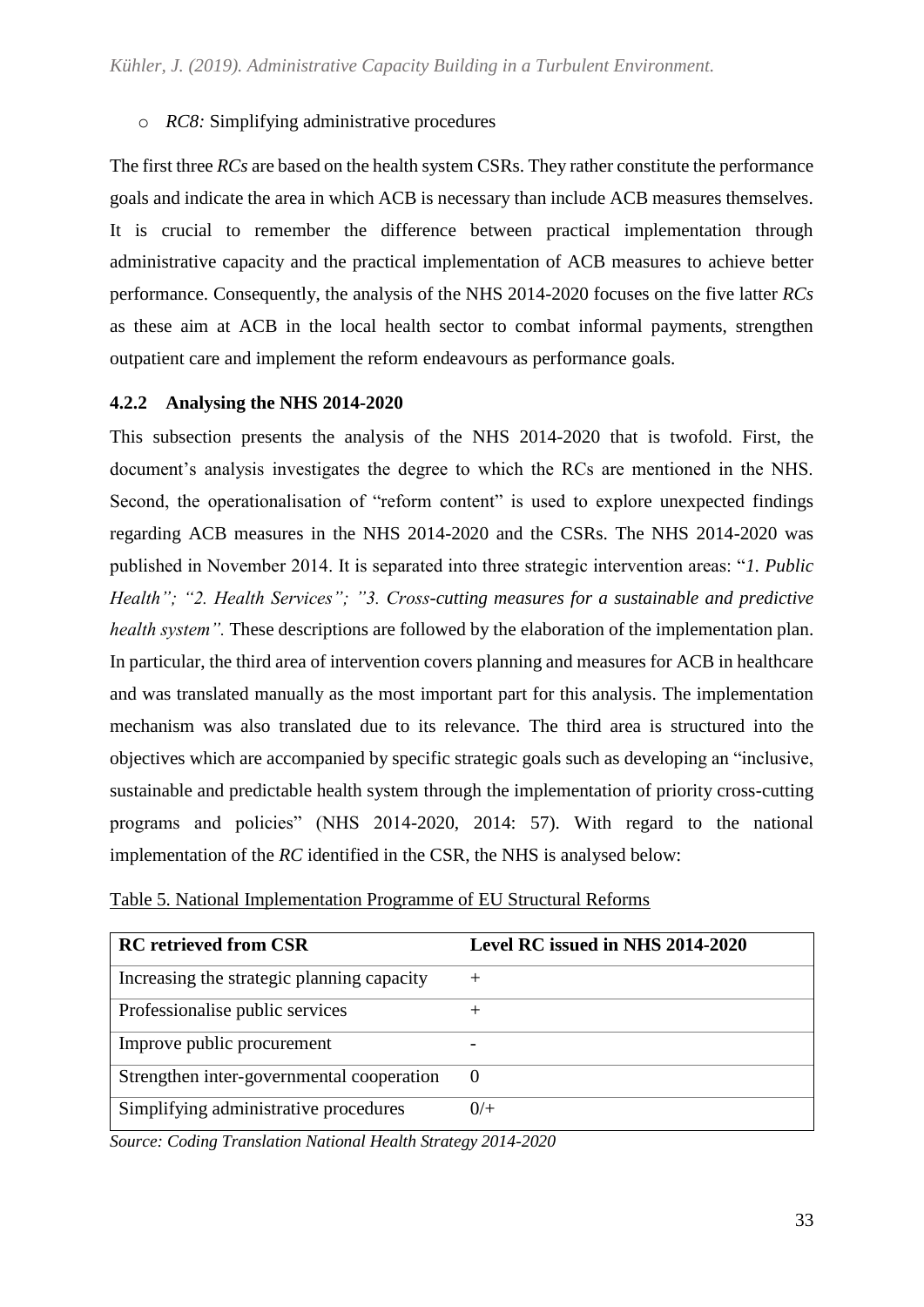These results apply only to the third intervention field and to the elaboration of the implementation. Table 3 shows that not all *RCs* are treated equally in the NHS 2014-2020. First of all, measures to improve public procurement do not appear in the sections examined. Public procurement, which is a serious weakness of the public administration problem, is treated separately by the Romanian government (see e.g. "Public Procurement Strategy 2016-2020"). Health infrastructure projects such as the construction of a regional hospital infrastructure are mentioned in the strategy, but not in the context of public procurement as a public instrument to be improved. Intergovernmental cooperation can be found in the NHS rather implicitly. Measures are planned which aim to strengthen regionalisation and decentralisation of the health system. The future monitoring of the health system performance is planned to be executed collaboratively as an example. Nonetheless, a clear organisational framework in this regard is not present in the text. Simplifying administrative procedures is mainly planned by means of the evaluation of existing distributions of competencies as well as by reorganising the responsibilities between the different levels of governments: "Analyse and review the competences and responsibilities of the institutions public health system at all levels of the health system" (NHS 2014-2020, 2014: 74).

The NHS treats the professionalisation of its public services in the area of healthcare as well as the strategic planning capacity as most important for the development of the system. Both areas are strongly elaborated under the strategic goal 5.1: " Improving the capacities of the national administration, the regional and local authorities and communicating change". Capacities for strategic planning will be improved by strengthening capacities for information retrieval in public services through ICT tools, external stakeholder involvement, and increased support for the local level for quality control management of health facilities on the basis of common guidelines. The results of these monitoring actions within the public administration and the health system will then be included in annual action and evaluation plans as a basis for further strategic action. The professionalisation of public services follows a threefold approach in the NHS. Firstly, based on the restructuring of the competencies, fitting staff shall be recruited with the necessary expertise. This shall help to reinforce the knowledge capacity on all levels of the health system. Secondly, the public services and shall be supported by ICT tools for which they are specifically educated to improve the efficiency, and the quality of the healthcare provision such as telemedicine services. Thirdly, the NHS 2014-2020 acknowledges the threats of informal payments for the functioning of the system. Measures to strengthen public integrity, as for example, "rigorous public spending controls" are proposed (NHS 2014-2020, 2014: 60).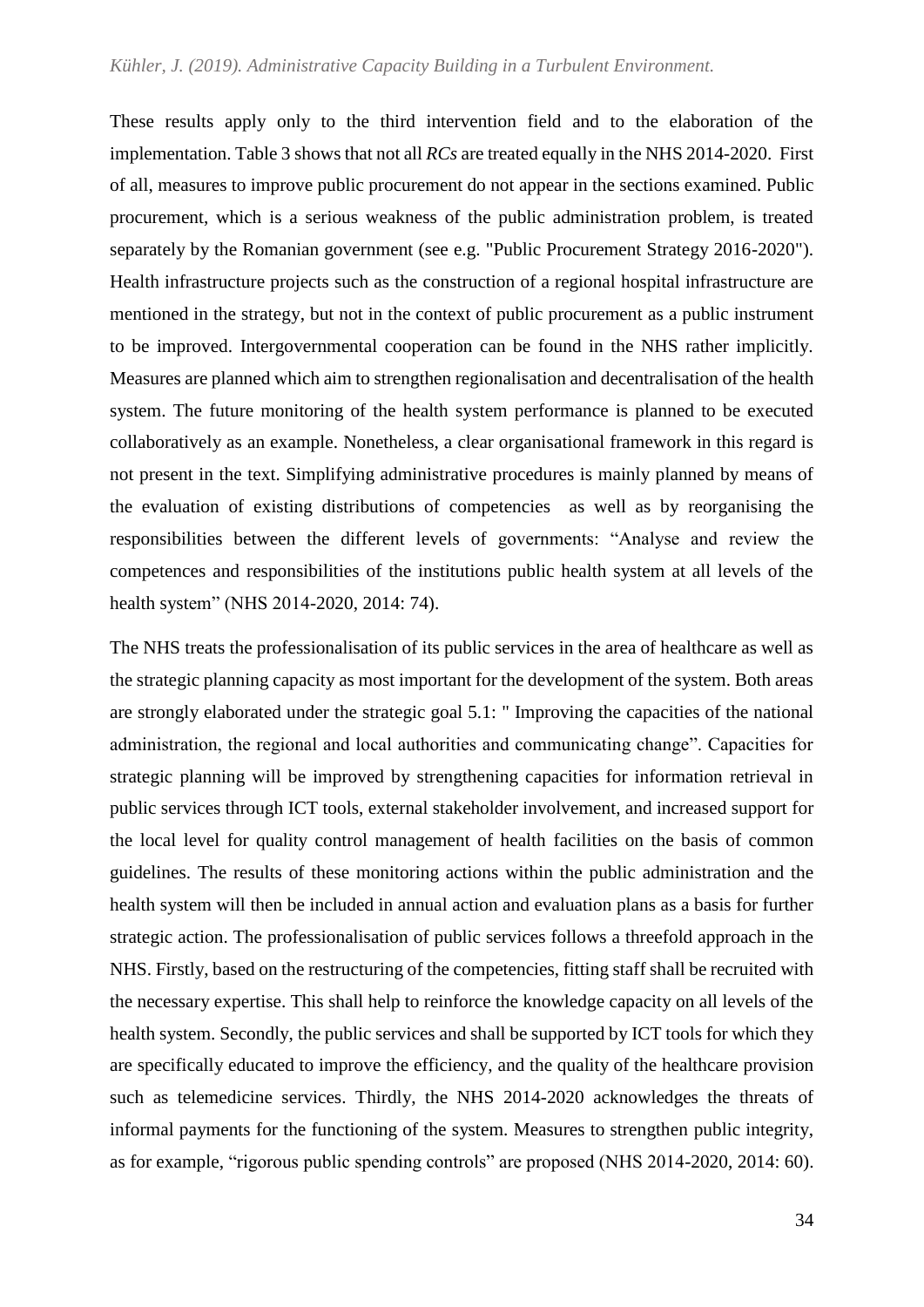Regarding the improvement of human resources, financial incentives and career prospects are planned to combat the migration of doctors and nurses.

The first and third *RCs* are, therefore, continuously addressed within the NHS as the performance goals for the health sector achieved through ACB. Especially, the inefficient use of resources and the public investment in the health system are strongly issued in the NHS, which is a crucial part of *RC3*. Inpatient care as *RC2* is predominantly addressed in the strategic intervention areas 1 and 2. These include also further measures for the other *RCs*. In general, the strategy is very ambitious and addresses crucial issues of the health system which were identified on the EU level (Popescu, 2015). However, as also identified in the CSRs, the practical implementation of this determined strategy is hampered by lacking administrative capacities. In terms of the operationalisation of "reform content", the analysis of the CSRs and NHS reveals two issues relating to ACB. The issues of accessibility through deficient health infrastructure and public procurement were not mentioned before. The former is subsequently added and included under *RCD*1 at the measurement level as "measures to improve local health infrastructure" to explore this measure also in the local health strategy. The latter, however, will not be added to the operationalisation because it does not constitute a major reform component which can be tackled on the local level health sector.

### **4.3 Local Reform Content**

This subsection presents the analysis of the local health strategy for Cluj-Napoca "Strategia Municipiului Cluj-Napoca în domeniul sănătăți". In this sense, this subsection shows the results of the local document analysis. These results are then examined to give an answer to subquestion 3. Interestingly, the local health strategy was firstly published in March 2014 and was shortly after included in the overall Cluj-Napoca local development plan 2014-2020. This was nine months before the publication of the NHS 2014-2020 and nine months after the health system reform was firstly mentioned in the CSR of 2013. This indicates on the one hand awareness of the local administration of the issue and its capacity for strategic responsiveness supporting the arguments for Cluj-Napoca as a deviant case outlined in section 3.2. On the other hand, this raises the question of whether the linear practical implementation process (see theoretical framework 2.4) derived from the literature takes place in this way. This is more strongly discussed in the conclusion taking account of all the evidence gathered.

To begin with, the existence, structure, and content of the document show a high degree of tailor-made adoption of the strategy to the characteristics of Cluj-Napoca. The strategy is built upon an extensive analysis of the local health system including a wide-ranging field of issues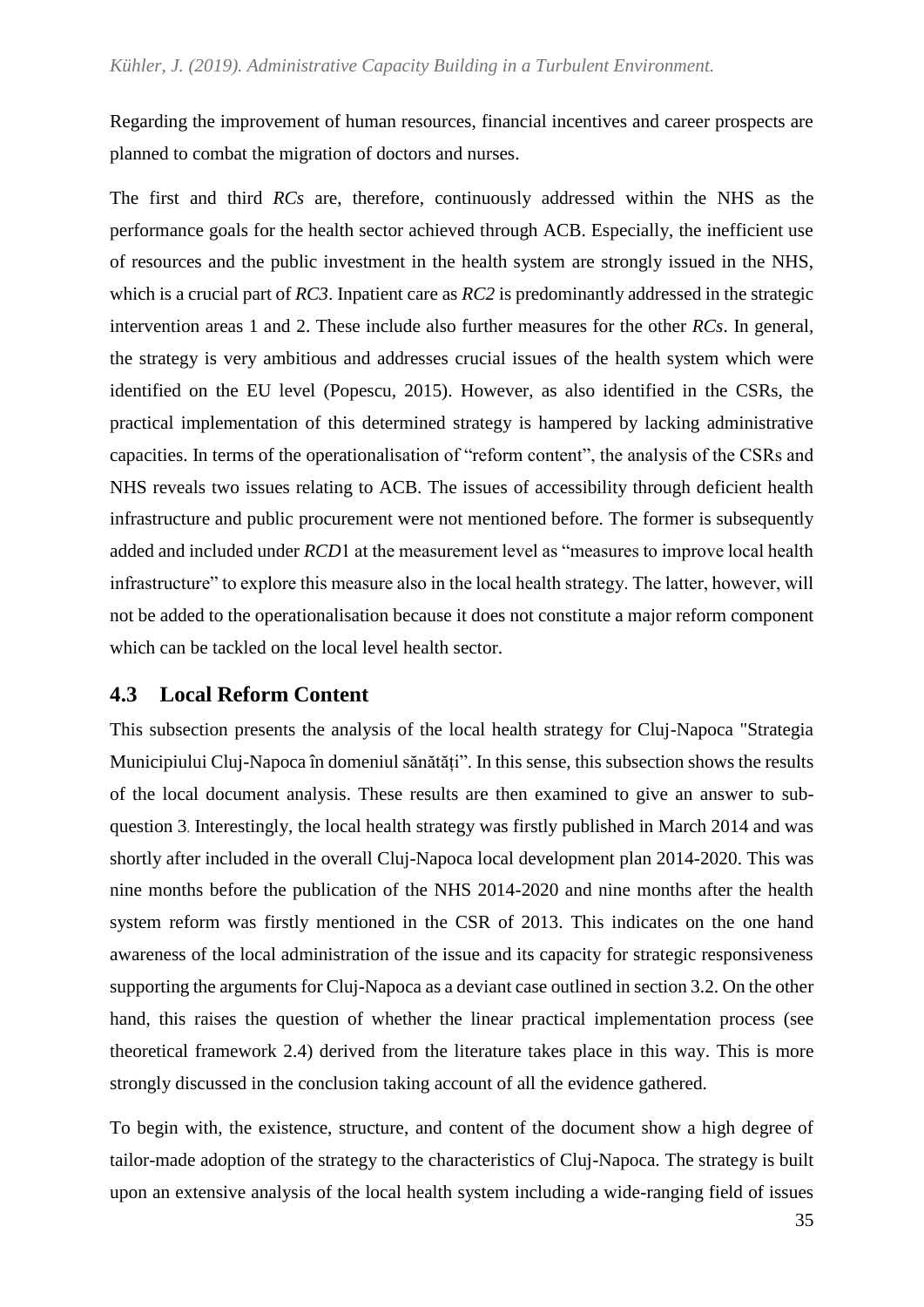based on the WHO's healthy cities model (WHO, 2019). Predominantly, it includes the issues for which the local level possesses the competencies as described in section 4.1. This is, exempli gratia, the competence of public health prevention. Additionally, the document includes a section on the main competitive advantages in the health sector of the city, the strong and weak points of the local health system and the opportunities and threats for the system. Based on this, the strategy provides a strategic enumeration including objectives, target levels and indicators for the issues identified in the previous analysis. This three-step is then combined with specific strategic actions varying in length. The extent to which ACB for the health system are addressed is presented in Table 6.

| <b>Reform Component</b> | <b>Measures for ACB in Local Level of Elaboration</b> | in                           |
|-------------------------|-------------------------------------------------------|------------------------------|
| <b>Dimension</b>        | <b>Health Sector</b>                                  | <b>Local Health Strategy</b> |
| RCD1                    | <b>RCD1.1 Combat Corruption</b>                       |                              |
|                         | RCD1.2 Monitoring of                                  | $\overline{0}$               |
|                         | Capacities Gaps in the                                |                              |
|                         | <b>Health Sector</b>                                  |                              |
|                         | RCD1.3 Simplifying                                    |                              |
|                         | <b>Administrative Procedures</b>                      |                              |
|                         | RCD1.4 Improve Public                                 | $0/$ +                       |
|                         | <b>Health Infrastructure</b>                          |                              |
| RCD <sub>2</sub>        | RCD2.1 Development of e-                              | $0/$ +                       |
|                         | <b>Governance Tools</b>                               |                              |
|                         | RCD2.2 Optimisation of                                | $\overline{0}$               |
|                         | <b>Internal Procedures</b>                            |                              |
|                         | RCD2.3 Improving the                                  | $\overline{0}$               |
|                         | <b>Management of Resources</b>                        |                              |
| RCD3                    | RCD3.1 Preventing                                     | $0/-$                        |
|                         | Migration of Health                                   |                              |
|                         | Professionals                                         |                              |
|                         | RCD3.2 Training for                                   | $0/+$                        |
|                         | <b>Healthcare Professionals</b>                       |                              |

| Table 6. Reform Content of ACB at Local Level in Local Health Strategy |
|------------------------------------------------------------------------|
|------------------------------------------------------------------------|

*Source: Coding Translation of Local Health Strategy (2014)*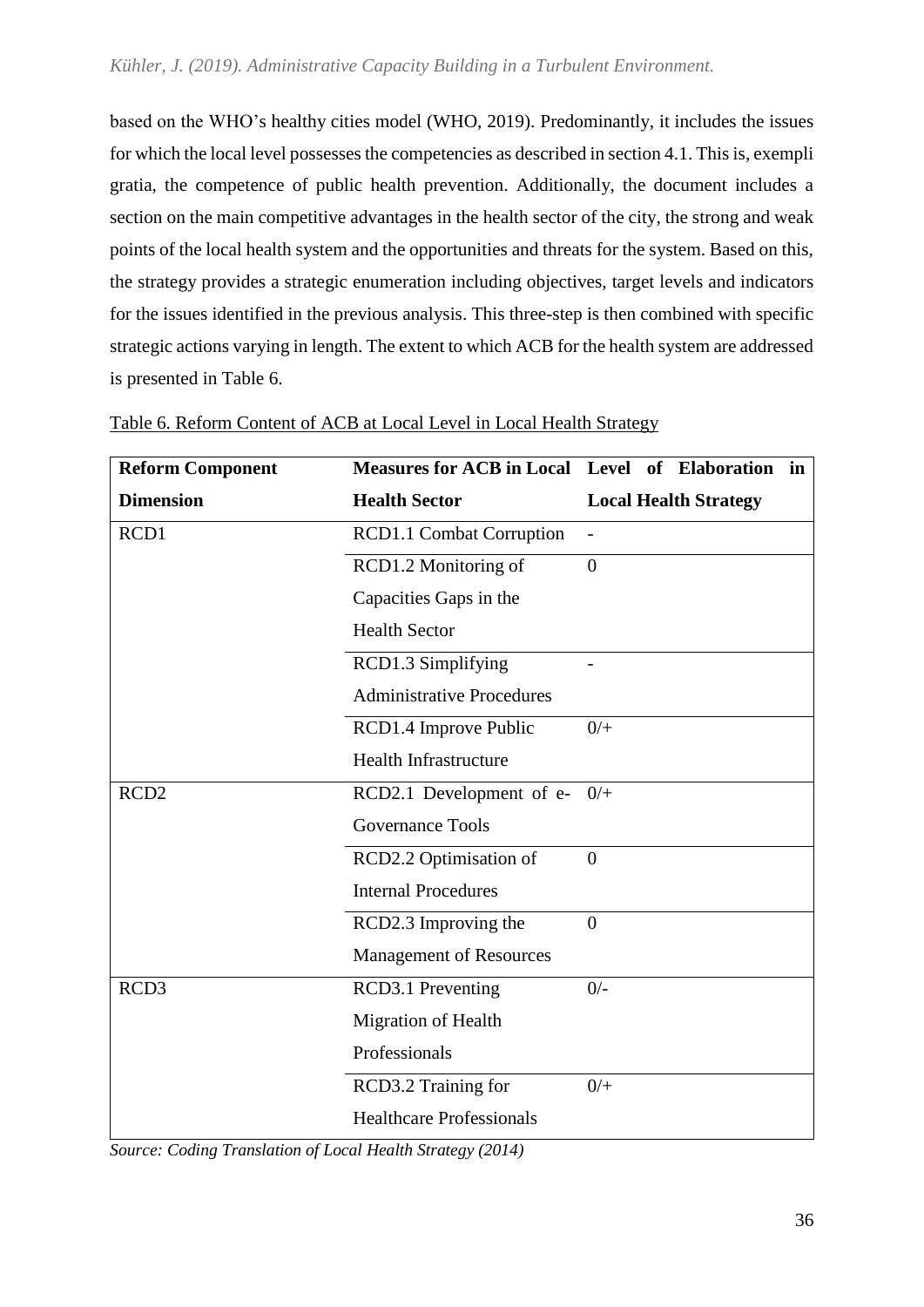Regarding institutional capacities (*RCD1*), it becomes clear that while the objective is to reduce delays in official administrative procedures and thus make administration more effective (O18.1), no measures to fight corruption and simplify administrative procedures are included in the strategy. In practice, according to the CSRs, both challenges are crucial for the professional functioning of the system. Only access to public and legal information shall be simplified. Focusing on the monitoring of capacity gaps, the strategy includes two actions: gathering public intelligence on the public health situation which is in line with the local competence (section 4.1) and gathering intelligence on the processes in the medical units in Cluj. However, the monitoring of public health administration procedures is not mentioned in the documents, nor are responsibilities or resources. As regards the construction of public health infrastructure, the document sets clear targets for health facilities to be built by 2020. However, there are no plans mentioned to align it with existing funds, but the focus seems to be rather to improve the internal capacity to access European and national funds through cooperation with external stakeholders and to train administrative staff in this respect. This lack of own resources could be due to the limits in the financial autonomy of the municipality or of the Cluj county.

The bureaucratic capacities (*RCD2*) also relate to the development of e-Governance tools to be developed for improved networking between medical units and with the administration of Cluj-Napoca. These units shall initially be connected to the integrated computer system. In addition, e-Health tools are planned to better monitor patient satisfaction. Although these seem to be the first steps of digitisation, no resources or responsibilities are foreseen for implementation. Optimising the internal procedures is addressed in several areas: the increased use of external stakeholder networks to better deliver services, receive financial support and support the implementation of the strategy. This includes improving the working environment of the local government and strengthening the communication capacity of the administration to influence decision-makers to achieve specific objectives. Finally, resource management is included in *RCD2*. The strategy, as outlined above, essentially does not provide for adjustment of resources and human resources to the planned measures. Where the need for funds for different objectives is addressed, the strategy outlines measures to improve access to European and national funds through increased capacity of administrators or inter-institutional cooperation. The internal absorption and the processing of the acquired European funds are not mentioned. This lack of (managerial) capacity regarding the use of funds can also be traced back to the criticism found in the CSRs and shows why the provision of the ESI was linked to ex-ante conditionality.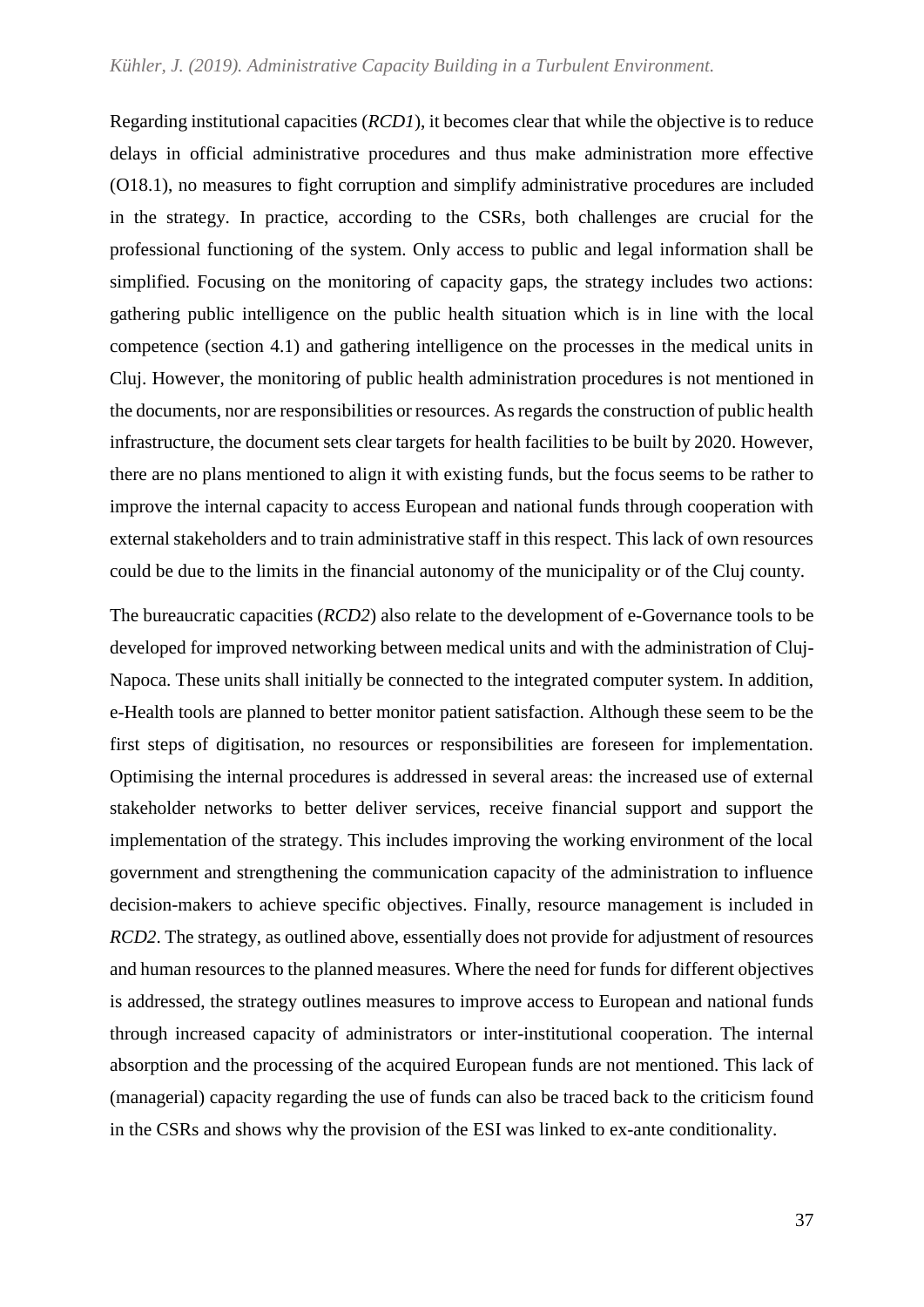Lastly, human resource management (*RCD3*) must be addressed here. This paragraph regards measures to prevent the migration of health professionals as doctors and nurses and the training for health professionals also including the administration's staff. The prevention of migration is addressed once as one of the main strategic directions. Although it is regarded this important, no further objectives are included in the translated parts. The training of health professionals is more strongly elaborated. Training is planned in the fields of the digital information system, educating the doctors, nurses, medical staff continuously in their specialisations and in the topic of health literacy. Finally, employees shall be empowered by improving their work environment. Also, for this component, there is no alignment to resources or responsibilities.

In order to answer sub-question 3 *(What administrative capacity building measures are integrated into the Cluj-Napoca Local Strategic Development Plan for Health?)*, all the measures were included that were coded with a 0 or higher displaying a sufficient level of integration. In this, the following ACB measures are integrated: *RCD1.2, RCD1.4, RCD2.1, RCD2.2, RCD2.3, RCD3.2.* Consequently, this analysis provides two main insights. Firstly, the local government of Cluj-Napoca engaged in the development of a strategy in the health sector in which they have only limited competences indicating the local awareness regarding the seriousness of the topic. This strategy was developed in a tailor-made manner for the local situation based on extensive analysis. It was already published in early 2014, even before the national level. Crucially, the tailor-made analysis firstly provoked a systematic approach of thinking about a vision for the system. Secondly, the strategy mentions  $(0,0/+; +)$  6 out of 9 ACB measures for the health system regarded as important by the literature. Moreover, the strategy addresses some of the RCs mentioned in the CSRs such as better human resource management, strengthening the efficiency and effectiveness of the system by investing and improving the use of resources. Altogether, this indicates an ambitious strategy, developed for the first time in this manner.

However, none of the objectives was attached with an elaborated planning including resources, responsibilities or accountabilities. Additionally, the strategy does not include a streamlined monitoring or evaluation plan regarding its practical implementation. This lack in addressing the level concrete organisational steps can seriously jeopardise the success of the practical implementation of the strategy. These are the crucial steps to ensure the administrative survival of the strategy after publication. If the visionary plans are not translated into actions, the strategy runs the risk to remain an empty shell. In chapter 5, these exploratory findings will be traced back to the theoretical expectations to subordinate them into the bigger picture of the analysis.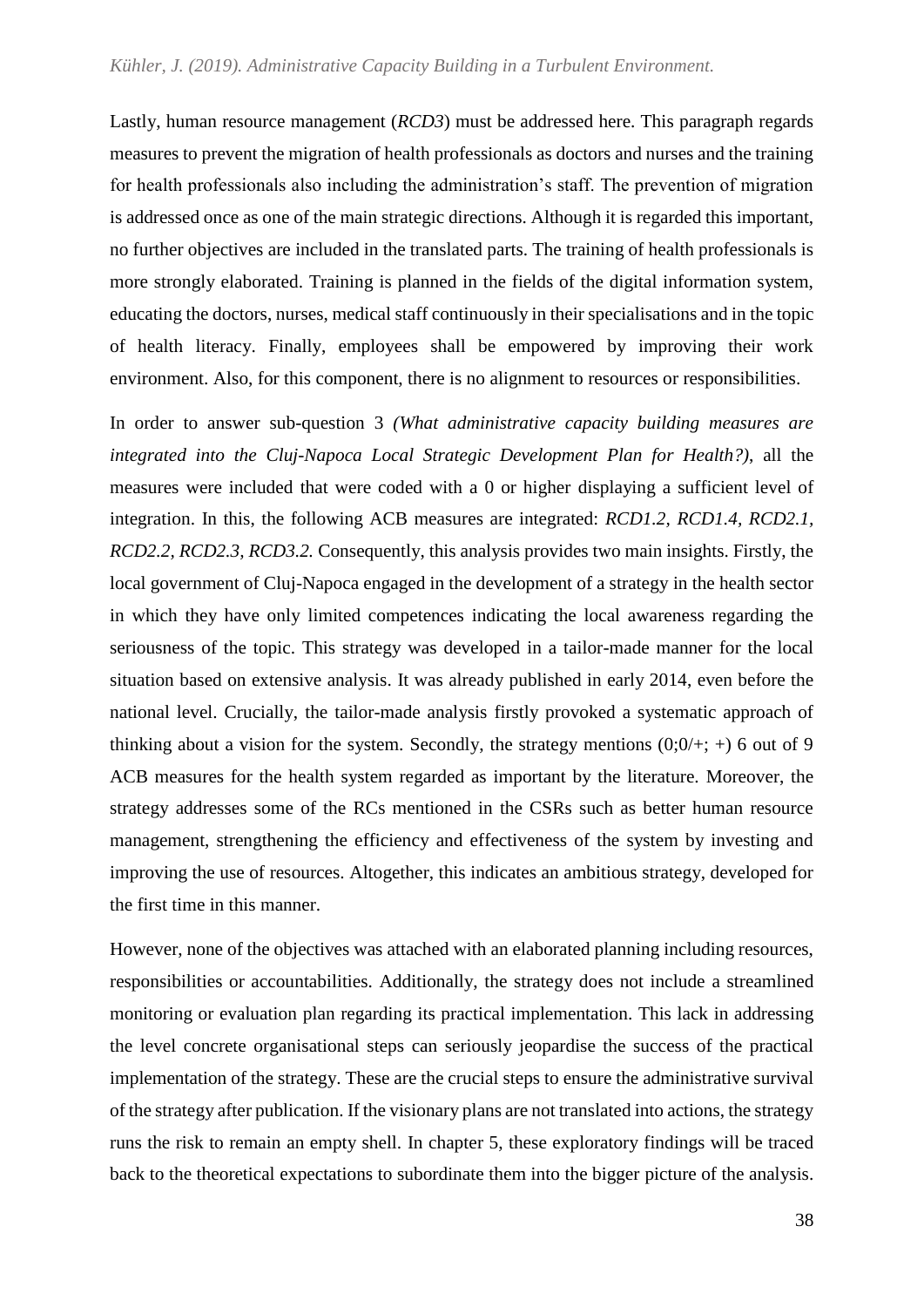The document analysis, however, does not provide any reasons for this missing action -and implementation plan. Therefore, it is now of importance to explore how this implementation process was executed practically on the national and local level.

### **4.4 Process of Local ACB**

This section presents the analysis of the data retrieved from the expert-interviews regarding the "process of local ACB". Subsection 4.4.1 includes the description of the main issues of the Romanian health system related to AC as they are identified in the interviews. This step is necessary to first introduce the context of the phenomenon: the turbulent environment surrounding the "process of local ACB" and "reform content". This step further serves as a control for the findings of the previous sections. Subsection 4.4.2 entails the presentation of the findings regarding the "process of local ACB" based on its operationalisation (A.1). Lastly, this section gives a respond to sub-question 4.

### **4.4.1 Turbulent Environment of the Health System**

The issues and description depicted here were independently mentioned by the three respondents regarding the Romanian and particularly Cluj-Napoca's health system. Notably, patterns in single issue's occurrence seem to be present throughout the interviews. In this vein, each issue retrieved from an interview refers to the respective interview's transcript number. The outlined challenges are chosen due to their relatedness to administrative capacity. The transcripts of the interviews are available upon request under specific conditions.

The lack of human resources constitutes the first main challenge. The quality insurance authorities, as well as the other public health institutions, face crucial shortages of health care professionals negatively affecting the agency of managing the system. It also affects the accessibility and quality of healthcare. This issue is especially visible in the rural areas: "If you are going 30, 40, 50 kilometres away from Cluj-Napoca, there are some mountain villages, that have no access even to primary care. They don't have a GP in their village" (Interview II). The salaries of the professionals have been increased to incentivise these positions, but the migration into foreign countries or the urban centres did not stop because the work in the rural areas and in the "public health institutions (…) [are] not attractive at all" (Interview III). Interestingly, one interviewee additionally mentions that the hospitals cannot invest properly in medical infrastructure since most of the financial resources go to salaries. This indicates the weak managerial capacities of administering the health system in terms of human resource management and the efficient use of resources (Interview III).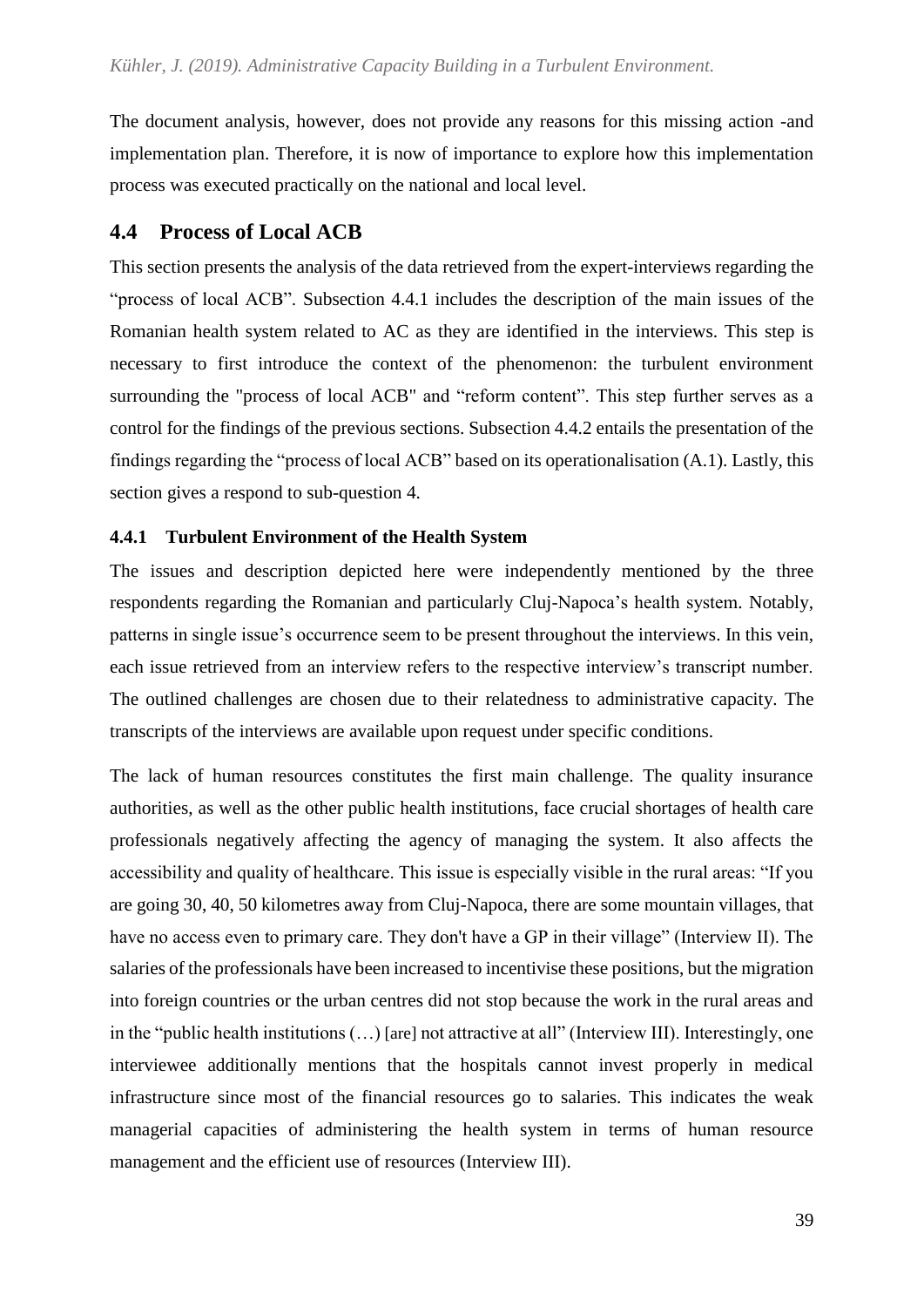The second main challenge regards the culture of quality evaluation of public health institutions in Romania. Particularly, the accreditation and quality evaluation of public hospitals is still "pioneering work" and "new" to the system's actors (Interview I). Consequently, the quality of the different hospitals cannot be ensured thoroughly and strongly depends on the managerial capacities of the hospital's manager or the facility's owner as the county's public health authorities to act in this regard engage by hiring professionals.

Cluj-Napoca, as a big "city under development" (Interview I) and "academic centre" (Interview III) with a classical medical university and well-equipped university clinics with a regional reach, however, does not face these problems, except for some areas like emergency medicine (Interview II). This could be one reason why for instance measures against migration of professionals are not addressed in the local health strategy of Cluj-Napoca. But due to the system's mismanagement, the lack of health professionals all over the country, and the weak infrastructure in more rural areas, the hospitals of Cluj-Napoca deal with problems of extensive inpatient care (Interview III) and informal payments due to long waiting lists (Interview I). This illustrates the strong link between planning and management capacities acting with needs-based foresight and the performance of the health system for the benefit of patients at all levels. A clear separation between a functioning urban system and a non-functioning rural area is not possible, as the example of Cluj-Napoca shows. The functioning of the interdependent parts of the system depends on well-trained administrators as the "backbone of the system" (Interview III).

The Romanian health system remains centralised with limited competencies for the local and county level following the historical trajectory of the centrally organised communist system (Interview III). The local and county's competences within the health system are moreover based on vague legislation which leads to highly constrained capacities of the administration and restricted feeling of responsibility resulting in limited local actions (Interview II). This directs to two further challenges of the system.

Firstly, although the needs of the different geographical areas differ significantly, they are approach alike by the national level. This produces situations in which well-equipped hospitals, highly specialised, are useless in their regions (Interview I). The public procurement system additionally contributes to this challenge of the inefficient use of resources, here with regards to e-Health systems: "They think that cheap is good but it's not. If you want to invest in something, you don't get the cheapest thing available" (Interview I).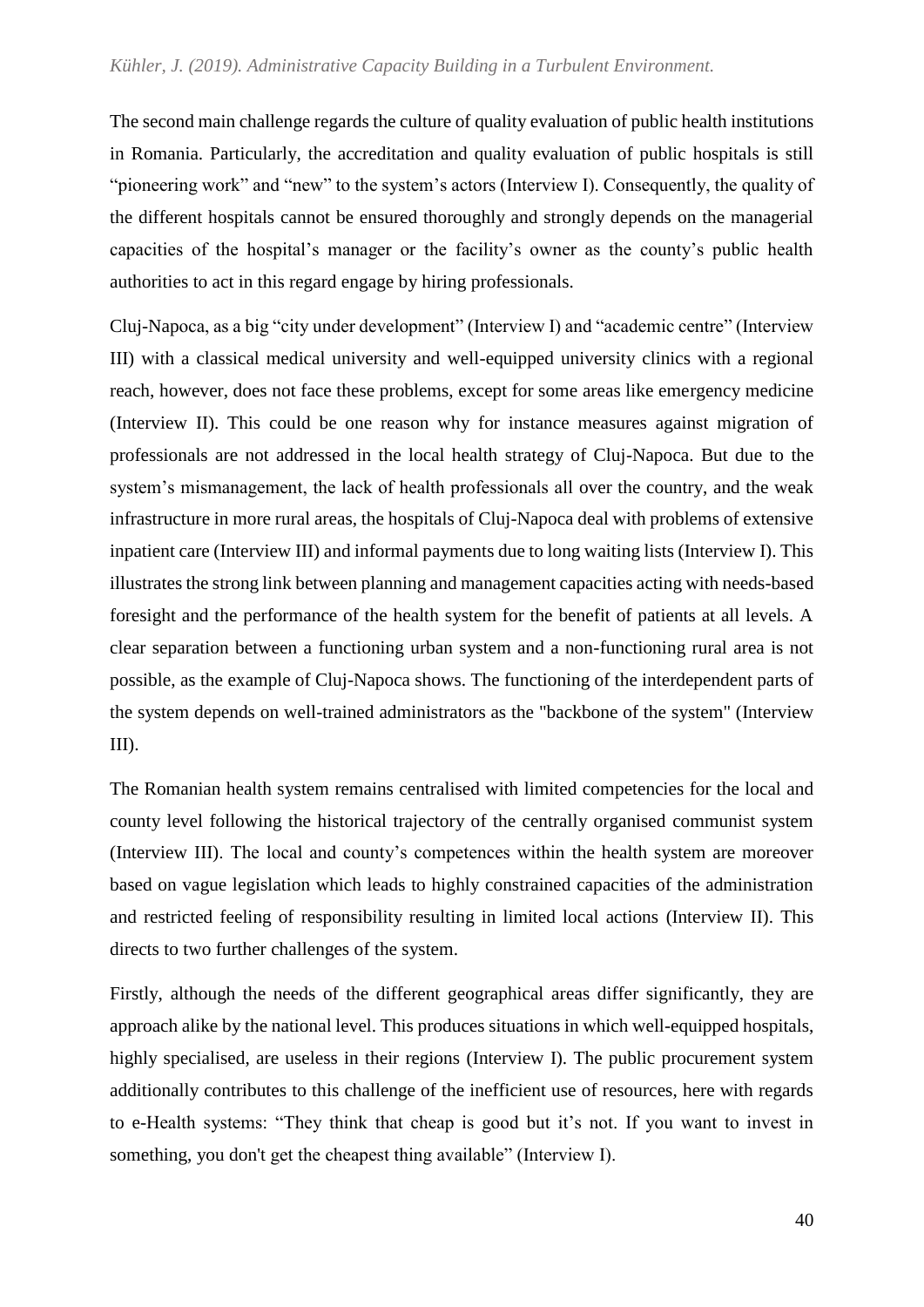#### *Kühler, J. (2019). Administrative Capacity Building in a Turbulent Environment.*

Secondly, although counties or cities do possess the necessary resources, the limited responsibility hampers the investment in public health infrastructure since policymakers "invest these resources in things that are more visible, you know, like for the people that elect them and for their interest. Because if there are not forced or stimulated to invest in healthcare or the health system, they don't do it. Why should they, right?" (Interview II). Combining that with the lack of technical capacity at the public health authorities, this leads to a system that cannot adjust to the increasing challenges facing the health systems as the aging population and the high costs of digitisation. Consequently, as highly recommended by the EU, there is the need for reform. This, however, must be initiated politically.

This constitutes a further crucial issue. The political situation in Romania is considered highly unstable: "We had a very increased change in governments. So, you have one government after the other. So, a minister cannot do so much into 6 months or a year" (Interview II). This rapid turnover in government delays, for example, the political commitment and awareness for agenda-setting regarding the continuation of the necessary decentralisation endeavours as well as the implementation of the NHS 2014-2020 (Interview III). Additionally, the centralised system would require an evidence-based policymaking on the national as well as on the county and local level which is based on data collection and analysis for tailor-made decisions that fit the needs of the policy-target. However, this is barely the case: "Data analysis and use of data analysis, I think this is a problem in Romania on every part, in every sector" (Interview I). This also threatens the tailor-made adaptation of EU-driven reforms if these are blindly adopted (Interview I).

Moreover, the interviewees also indicate that the EU could do more to facilitate the existing reform endeavours in Romania for the benefit of patients. Especially, in the healthcare sector, not much improvement was reported since the EU accession in 2007 (Interview III). EU documents are further often used as a legitimacy argument to propose a law. Instead of using them "instrumentally" (Interview II).

Furthermore, the interviewees describe a lack of willingness and mentality to engage in change by the administrators in the city halls: "It's hard to work on their mentality because it's easier to work with what you know than to start with something. This is the fear of change" (Interview I). This challenge also constitutes a crucial threat to the implementation of the NHS 2014-2020 and the local strategy. Interestingly, this becomes clearly visible asking for the implementation of the NHS 2014-2020. According to the interviews, the implementation of the NHS 2014-2020 stopped after the governmental adoption of the health strategy (Interview II; Interview III)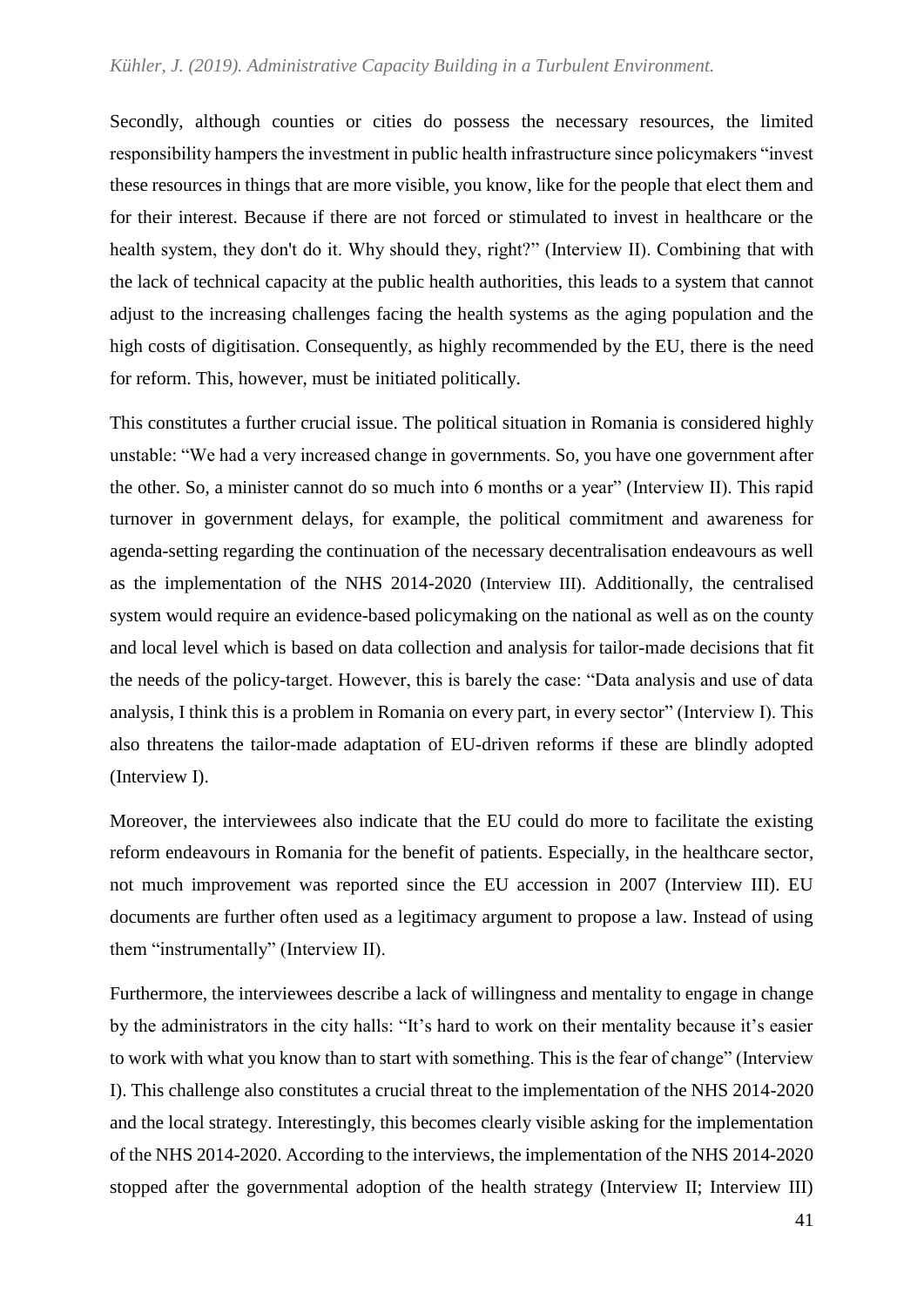without thorough evaluation: "I don't think there is an evaluation, at least a real one of the implementation systems" (Interview I). The Ministry of Health provides one monitoring report on its website dating back to 2016 (analysis of 2015) (Interview III).

Altogether, the interviews clearly show that the environment of the Romanian health system can be regarded as highly turbulent for ACB as expected on the basis of the theory. The challenges mentioned clearly underline that ACs such as knowledgeable personnel at all levels and institutional capacities in terms of clear accountabilities of and in the public health institution are key for the practical implementation of reforms (Surubaru, 2017; WHO, 2014). Moreover, political instability leads to a fractured political agenda undermining continuous reform endeavours undermining the administrator's actions (Rainey, 2014). Importantly, the willingness and mentality of the national and local administrators seem to play a crucial role in the (non-) implementation of the strategies (Dörrenbächer, 2017).

### **4.4.2 Planning and Implementing the Local Health Strategy**

After having described the challenges of the system, it is now of importance to describe the information regarding the practical implementation of the local health strategy. The findings of the transcript's analysis are presented in the light of the operationalisation of "local reform content" (A.1) to answer sub-question 4*.* 

| <b>Process Dimensions</b> | <b>Measurements</b>                                               | Level of Appearance Level of<br>in Planning $(P)$ | Appearance in<br>Implementation<br>(I) |
|---------------------------|-------------------------------------------------------------------|---------------------------------------------------|----------------------------------------|
| PD1                       | PD1.1 Political<br>Interference<br>PD1.2 Discretion for<br>Actors | $+$                                               | $+$                                    |
| PD <sub>2</sub>           | Incorporating<br>PD2.1<br>external stakeholders                   | $+$                                               | -                                      |
| PD <sub>3</sub>           | PD3.1 Analysis of<br>Status Quo before<br>Planning                | $^{+}$                                            | Does not apply.                        |

| Table 7. Process of Local ACB in Cluj-Napoca |  |  |  |
|----------------------------------------------|--|--|--|
|                                              |  |  |  |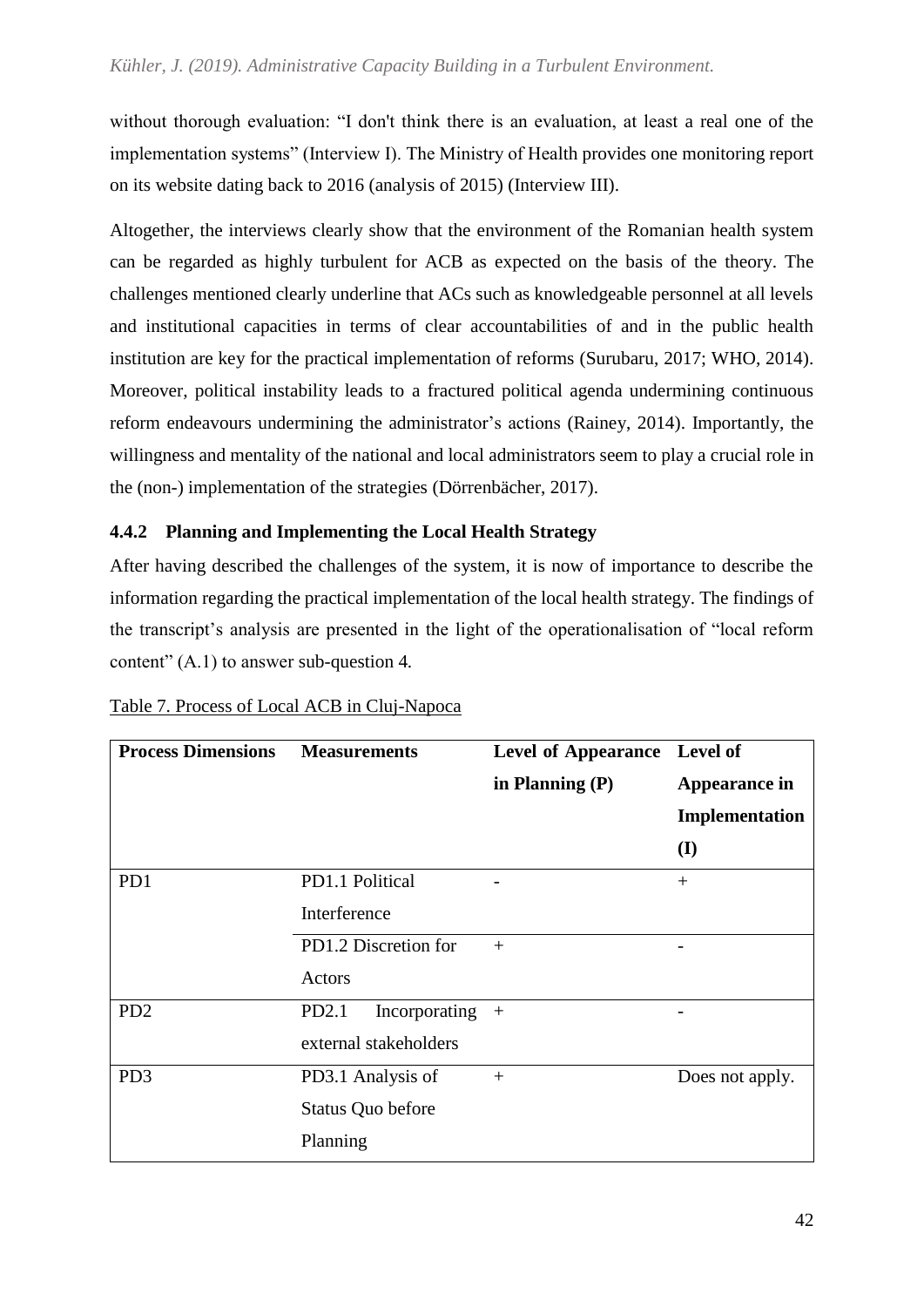|                 | PD3.2 Monitoring or  | Does not apply. |                          |
|-----------------|----------------------|-----------------|--------------------------|
|                 | Support Systems in   |                 |                          |
|                 | Place for            |                 |                          |
|                 | Implementation       |                 |                          |
| PD4             | PD4.1 Clear Time     | $\theta$        |                          |
|                 | Structure            |                 |                          |
| PD <sub>5</sub> | PD5.1 Formulation of | $\Omega$        | $\overline{\phantom{0}}$ |
|                 | clear, tailor-made   |                 |                          |
|                 | objectives           |                 |                          |

*Source: Coding of the Interview Transcripts*

Firstly, *PD1* is addressed. The process of drafting the entire local development strategy was conducted by the Faculty of Political, Administrative and Communication Sciences of the Babeş- Bolyai University, Cluj-Napoca. The respective Health chapter was drafted by the Department of Public Health. According to the interviews, there was high discretion (*P.PD1.2 +*) for the actors drafting the strategy without being inferred politically (*P. PD1.1 -*). The process was regarded as highly participatory (see *PD2*). However, after the draft was submitted, the city hall of Cluj-Napoca adjusted the strategy's priorities according to the political priorities of the local government (*I.PD1.1 +*) (Interview III). Moreover, the interviewees wondered whether it was actually intended to implement the strategy (Interview II). It was a political decision to not attach an action plan (Interview III) leading to, to the extent explorable, no space for administrative action (*I.PD1.2 -*). One interviewee assumes that the process was rather an "image exercise" for the city hall to show its openness (Interview II). Additionally, the time span 2014-2020 mirrors the EU funding framework. Important to mention, the CSRs were, however, not used to draft the document as the strategy was based on the WHO framework (Interview II).

Secondly, *PD2* is discussed. The planning and drafting phase was organised by the university in a highly participatory fashion (*P.PD2.1 +*). Based on the employed framework of the WHO, the important stakeholders were identified and invited to several meetings and discussions to collect their opinions. In the implementation phase, which is the responsibility of the city hall, there was no incorporation of external stakeholders mentioned or experienced by the interview partners anymore (*I.PD2.1 -*). Nor were any public documents published on the implementation for independent monitoring by civil society. Thirdly, regarding *PD3* a differentiation is made between an analysis of the status quo before drafting and executed monitoring during the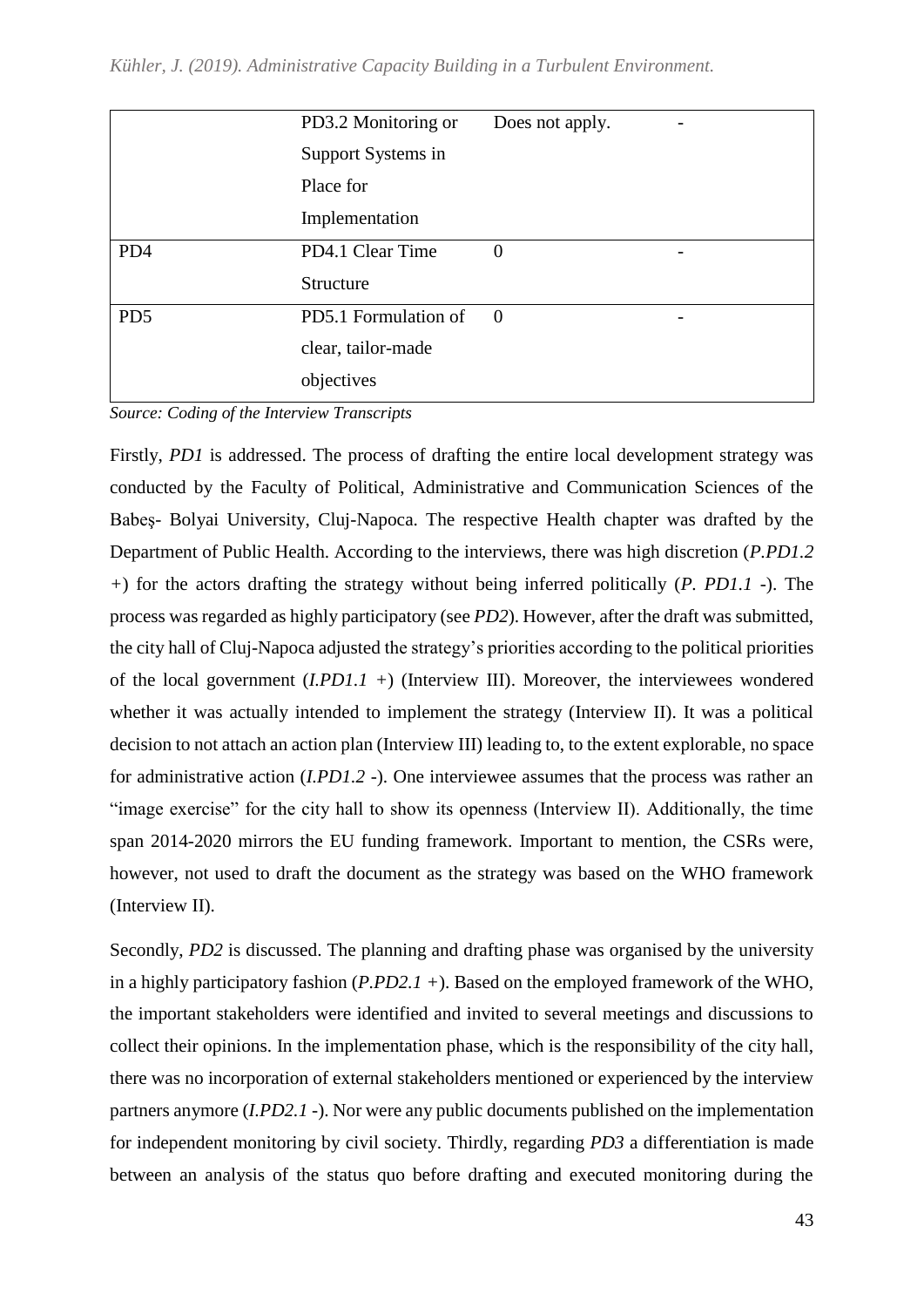implementation or a final evaluation afterward. The former can be found in the Health chapter in terms of the extensive analysis of data regarding the local health system's performance and the local population's health indicators (*P.PD3.1 +*). Regarding the monitoring or evaluation of the implementation of the strategy, no documents or indicators are available (*I.PD3.2 -*). It is the respondents' assumption, that the implementation progress stopped after the planning phase. However, there are no information available which provide evidence for or against this assumption. The university's department responsible for drafting the strategy was also not involved in the implementation procedure nor informed about it. This furthermore leaves the question regarding the practical implementation of the strategy unanswered.

Fourthly, *PD4* is addressed. In terms of the planning, a need-assessment was conducted to explore the main issues and, on that basis, formulate visions that need to be addressed. This was done in 2013/2014 and objectives for 2020 were set as it was planned to be concluded in 2020 (*P.PD4.1 0*) As already analysed, no timely structured action- or implementation plan was attached to the strategy. In June 2019, there are no publicly available data suggesting that an implementation has been executed (*I.PD4.1 -*). Lastly, *PD5* refers to the adaption to the local context. The Department of Public Health conducted an extensive analysis of the local health system based on the WHO's healthy cities framework which comprehensively includes measures for healthcare prevention, mental well-being and curative healthcare. By using the data and incorporating the local stakeholders, a fundament for the tailor-made objective setting was provided (*P.PD5.1 0/+*). However, streamlined and detailed indicators and action steps were not considered following a decision by the city hall, although they are necessary to address the shortcomings identified in the local system by implementing the strategy (*I.PD5.1 -*).

In sum, and by that answering sub-question 4 *(How is the process of local administrative capacity building described and what are the main elements?)* the analysis of the "process of local ACB" provides strongly contradictory findings regarding the quality of the two process elements based on the process determinants. The process can be separated into two main elements: planning and implementation. First, the planning phase was executed by the Department of Public Health in an apolitical manner provided with discretion by the city hall. Also, the planning was timely systematically organised by incorporating external stakeholders and analysing local data to address the shortcomings of the systems with tailor-made objectives. Second, regarding the implementation, no information is publicly available. Based on the previous analysis, questions can be raised regarding the level of execution of the practical implementation. This might be the case due to decisions of both the local government and the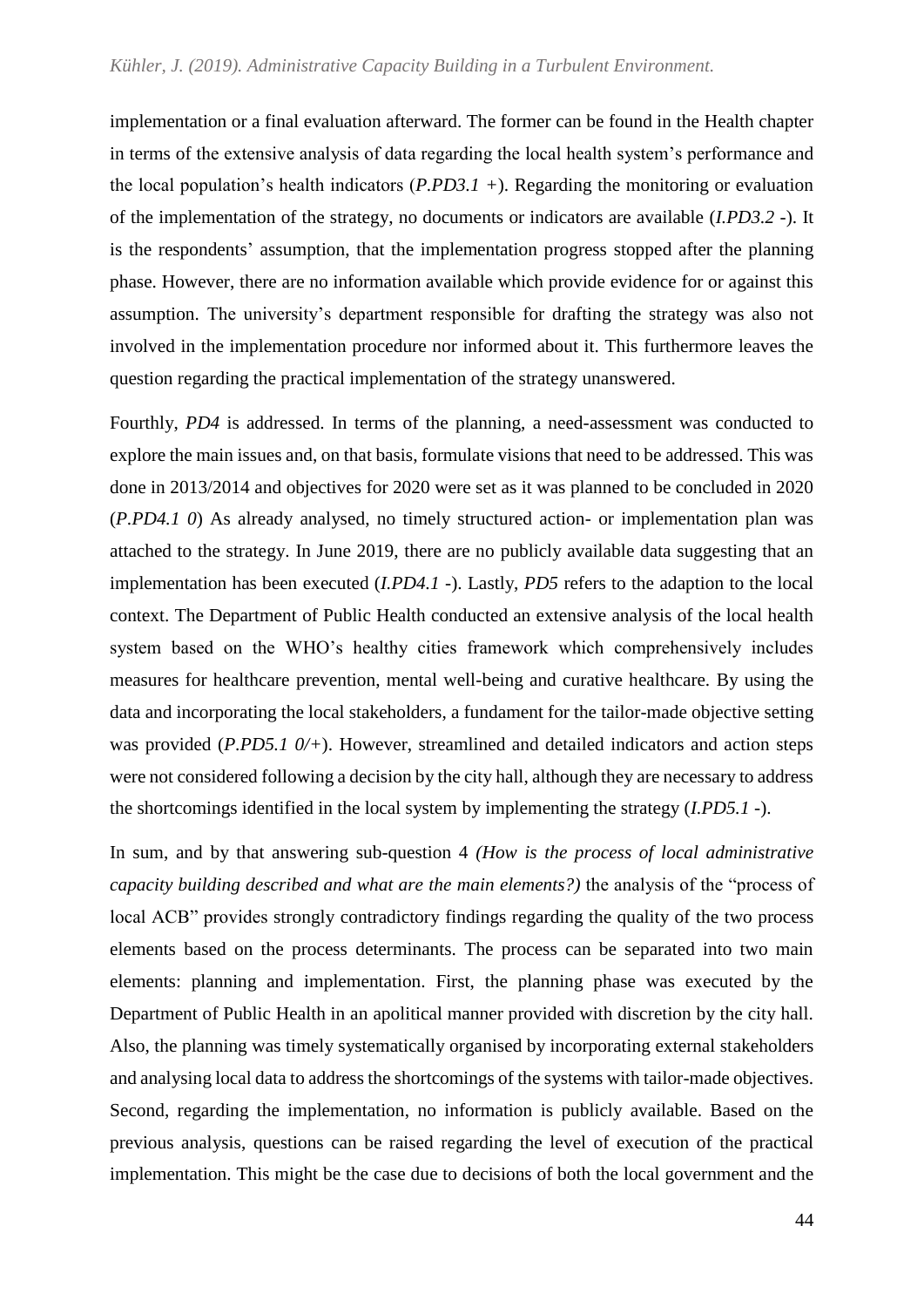local health authorities not to implement the Health chapter or not to publish information about it. The information provided by the interviews thus allows to put the political will, the resources, and responsibilities for implementation into question.

Nonetheless, the successful planning process has shown the willingness and capacity of the local academia and the civil society of Cluj-Napoca to engage in change. Additionally, several visionary ideas have been raised to address the mentioned shortcomings which can be regarded as the first positive step. These analytical findings must now be discussed theoretically tracing back to the expectation based on the literature review to see to what extent these apply. Especially, the explored weak link between the EU's CSRs and the national and local actions must be addressed as it undermines the developed theoretical framework of a clear implementation process.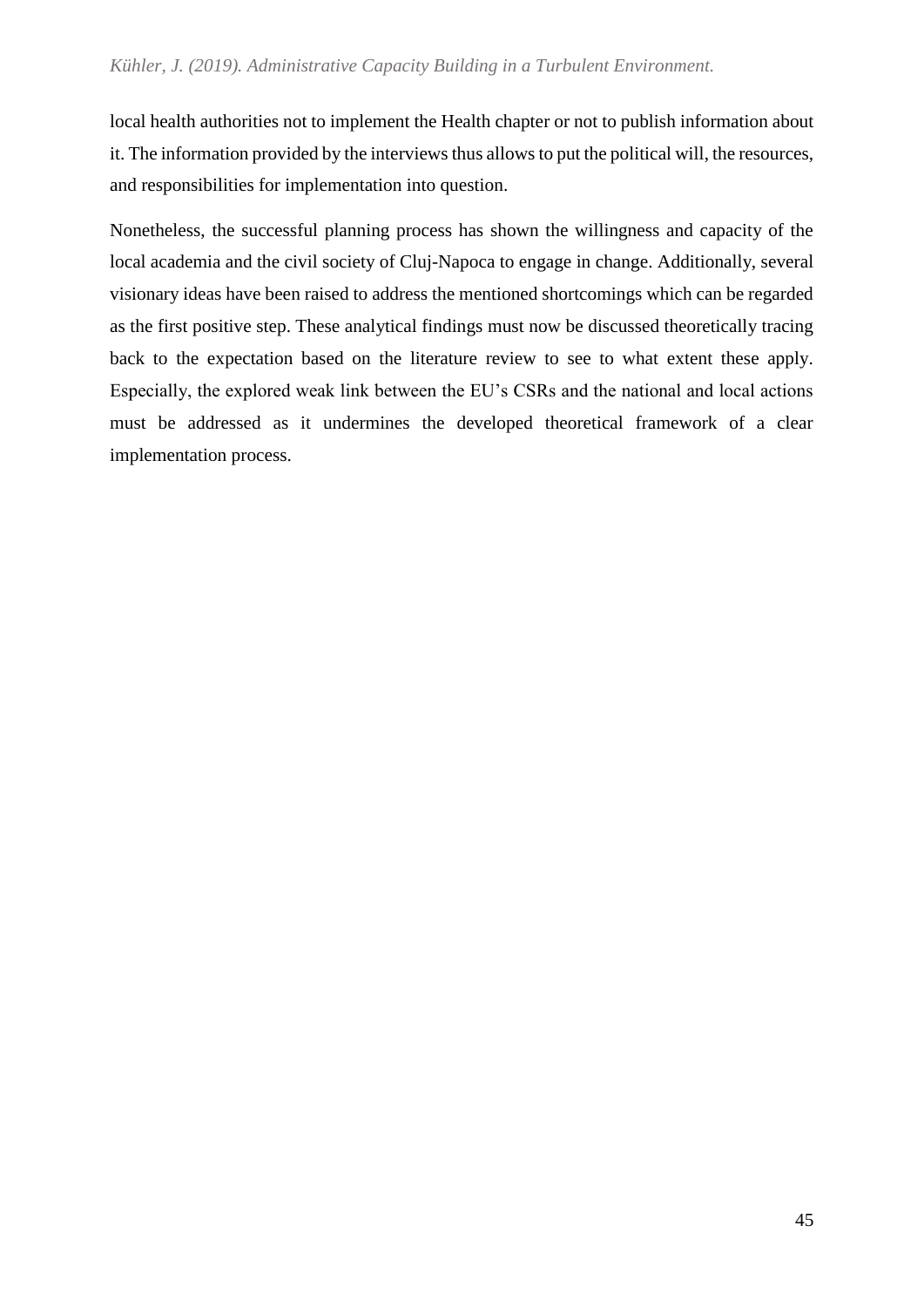### **5. Discussion**

In the following paragraphs, the exploratory findings are firstly traced back to the theoretical expectations made in chapter 2. This separation of analysis and theoretical discussion is done to avoid a too strong theoretical imprint of this exploratory analysis. The discussion of the expectations combined with the responses to the sub-question enable to answer the main research question in the conclusion. The theoretical expectations are addressed in numerical order.

Regarding expectation 1a (*The Semester increases the probability that national and local governments will participate in administrative capacity building as an essential EU requirement after EU accession)* two developments must be highlighted displaying increased endeavours of the Commission to improve the health system reform implementation including ACB measures. First, the poor quality of healthcare in Romania has been repeatedly stated raising a red flag and by that trying to build political awareness for engaging in reform. Second, as stated in the theory, the Member States are consulted by the Commission in the Semester cycle aiming to strengthen their commitment to the CSR's implementation since 2017 (Alcidi & Gros, 2017; Zeitlin & Vanhercke, 2018: 165). Nevertheless, the Commission faces enforcement constraints, especially since health is a national competence based on the Treaty of the Functioning of the European Union, Article 168 (7). The enforcement pressure as possible through pre-accession conditionality cannot be applied similarly after accession (Schimmelfennig, 2008). One post-accession enforcement tool available is, however, to link the adoption of reforms to the provision of ESI funds (Commission, 2019). This was done for the case at hand. Finally, the analysis shows that the Semester as a post-accession monitoring instrument can lead content-wise to the legal adaption of the reform components into a national and local health strategy, but not necessarily to their practical implementation. Consequently, this case might indicate the occurrence of decoupling between the planning resulting in an adopted local strategy and its practical implementation as analysed by Zhelyazkova et al. (2016). Also, the public cannot provide independent monitoring supporting the Commission in this regard (Falkner & Treib, 2008) since the completing of the strategy in Cluj-Napoca is not observable due to no publicly available documents (Interview III). This study cannot provide evidence whether the strategies are following the CSRs.

Exploring the reasons for the lacking implementation of the developed reforms, following expectation 1b *(The lack of administrative capacities of the local administrative forces hampers the ability to achieve local structural change in-line with EU-standards in Cluj-Napoca)* it is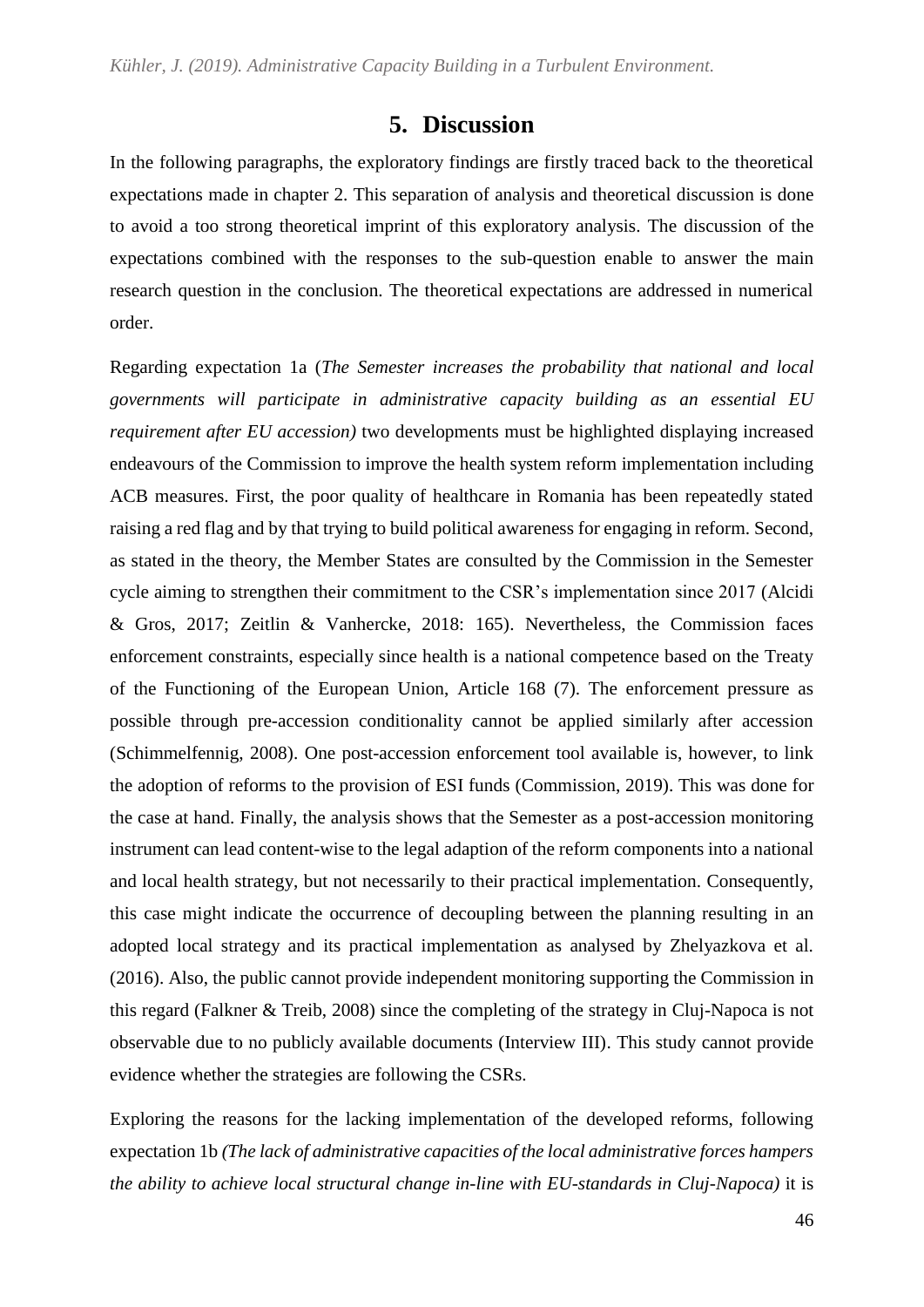indicated that the lack of managerial capacity of the public health authorities through weak human resource capacities and lacking evidence-based policymaking on the central and local level hamper the local agency of engaging in urban structural change supporting the findings of Dossi (2017). This result is also directly stated in the CSR of 2016. The CSRs outline in detail the shortcomings of the system which are also predominantly mentioned in the NHS 2014-2020 and the Health chapter of the local strategy (see answers to *SQ2 & SQ3*). Nonetheless, the finding of Ganev (2013) that political elites seem reluctant to invest in ACB can be supported for the case under analysis since no measures for the implementation of the local strategies addressing the identified shortcomings in administrative capacities were planned or executed following a political decision. The unstable political situation on the national level additionally undermines the centrally organised system's capacity for continuous improvement by hampering administrative action's (Rainey, 2014; Vlădescu et al., 2016). The expectation can thus be supported.

Providing insights regarding expectation 2a *(The likelihood of effective local practical implementation of EU administrative reforms increases if the domestic administrative forces of Cluj-Napoca perceive political and public support including the provision of policy space.)*  must be done alongside the separation of the process into a planning and implementation phase, respectively legal compliance and practical implementation (Zhelyazkova et al., 2016). The former, executed by the local university was supported politically by providing extensive space of action and allowing for the participation of the public's external stakeholder embodied by civil society organisations (El-Taliawi & Van Der Wal, 2019; WHO, 2014). These steps made it possible for the drafters to develop a well-scoped strategy according to the local needs. The existence of the ambitious strategy seemed to be in the interest of the policymakers. The information regarding the practical implementation was not publicly available which does not provide the basis to follow-up and excludes the public from executing public support .This explored process on the local level fits the results of Zhelyazkova et al. (2016) that diverging policymaker's interests and weak administrative capacity increase the probability of decoupling reform adaption and its implementation. Especially, administrative autonomy is under threat here (El-Taliawi & Van Der Wal, 2019). This weak link between the local government and the public can be regarded as historical heritage of the communist system leading to a lack of trust (Bădescu et al., 2004). In general, the local/ county public health authorities and politics do have a limited discretionary scope in the centralised health system for ACB constraining their ability and willingness to work on the shortcomings of the systems (Dörrenbächer & Mastenbroek, 2017).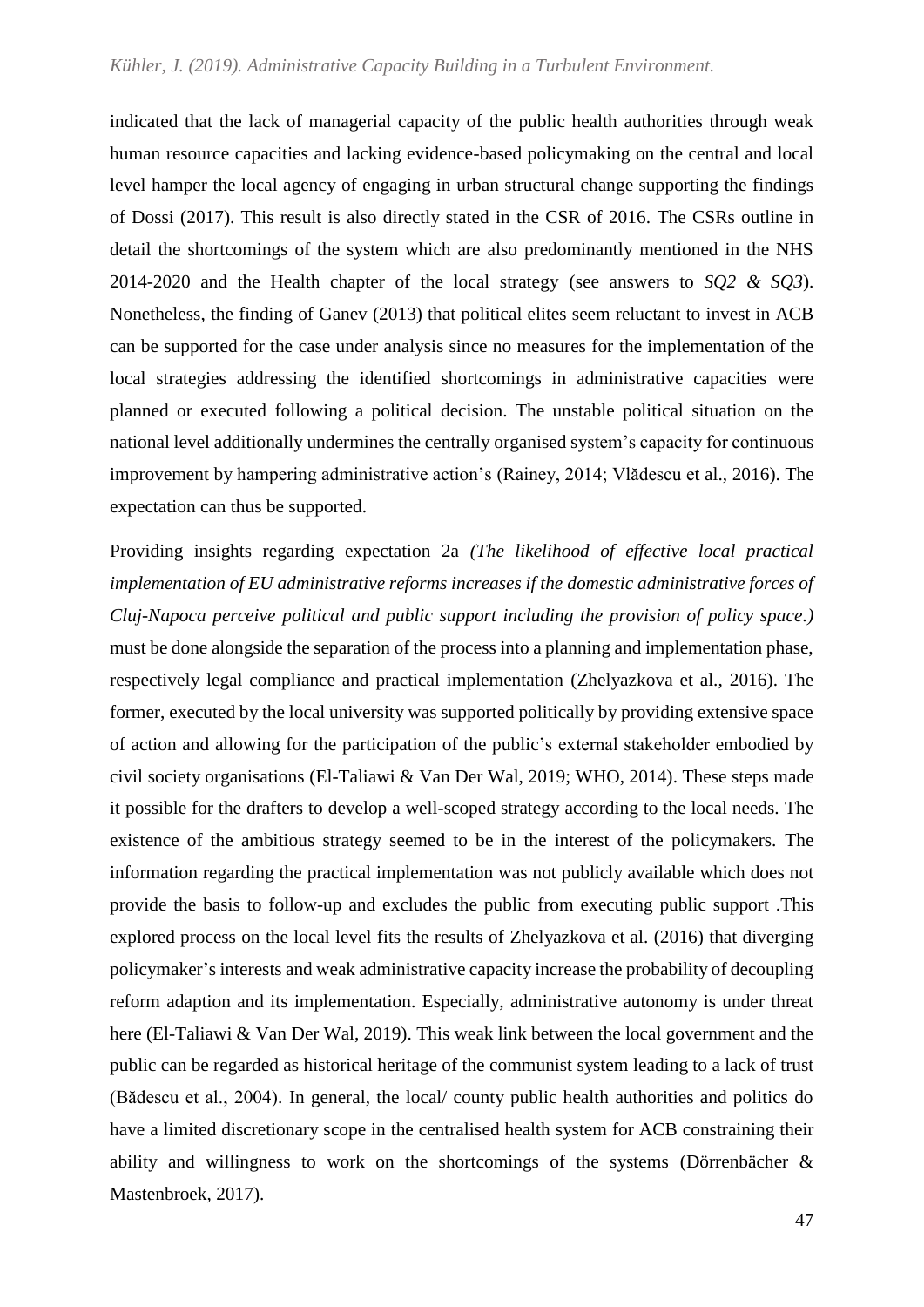This leads to expectation 2b *(The likelihood of effective local practical implementation of EU administrative reforms increases if the domestic administrative forces of Cluj-Napoca follow a well-scoped reform plan including the allocation of resources and monitoring instruments.)*. No action plan including the attachment of resources, accountabilities or responsibilities was found. The strategy was built on an extensive local analysis leading to well-scoped objectives and ideas for the city. The lacking action plan, however, hampers the likelihood of effective practical implementation of the strategies according to the interviews and the theory (Heichlinger et al., 2018). Both findings also confirm earlier literature (Junjan, in Nemec and de Vries, 2012) regarding the main patterns of administrative reform implementation and ACBs in CEECs in terms of political control, motivational issues of the local administrators undermining the reform endeavours.

For expectation 3a *(The likelihood of effective ACB on the local level increases if the reforms to be implemented are carefully applied to the specific socio-economic context of the city of Cluj-Napoca.)* the analysis of "reform content" reveals that six out of nine measures which were identified in the theory (see sections 2.2 and 2.3) as important for local ACB, were mentioned. Measures that were missing such as combating the migration of professionals, do not constitute an urgent problem for the city. Also, measures to reduce the outpatient care dependence as addressed by the CSRs, are included by the drafters. Again, the lacking action plan jeopardises the implementation endeavours (Heichlinger et al., 2018). Therefore, it can be concluded based on this exploratory analysis that although the strategy perfectly identifies the problems of the local health system, effective ACB was not facilitated by the strategy.

This points to expectation 3b *(The likelihood of effective local ACB increases if the process is seen as a long-term endeavour, carefully monitored and evaluated by impartial bureaucrats equipped with the necessary resources.)*. The literature on ACB mentions the loop of administrative capacity. Existing capacities strengthens the administration's agency to build administrative capacity (Heichlinger et al., 2014). In the case at hand, the lack of detailedstrategic planning capacity combined with the mentality of fear of change led to the nonimplementation of reform endeavours that incorporated well-scoped measures for ACB resulting in little improvement of the local health system. The fact that administrative reform including ACB is a long-term endeavour cannot be neglected and must be also take into account here (El-Taliawi & Van Der Wal, 2019). Historical path dependencies are visible in the health system regarding high centralisation, lacking expertise and inefficient use of resources (Vlădescu et al., 2016). Additionally, the accession to the EU reinforced the problem of the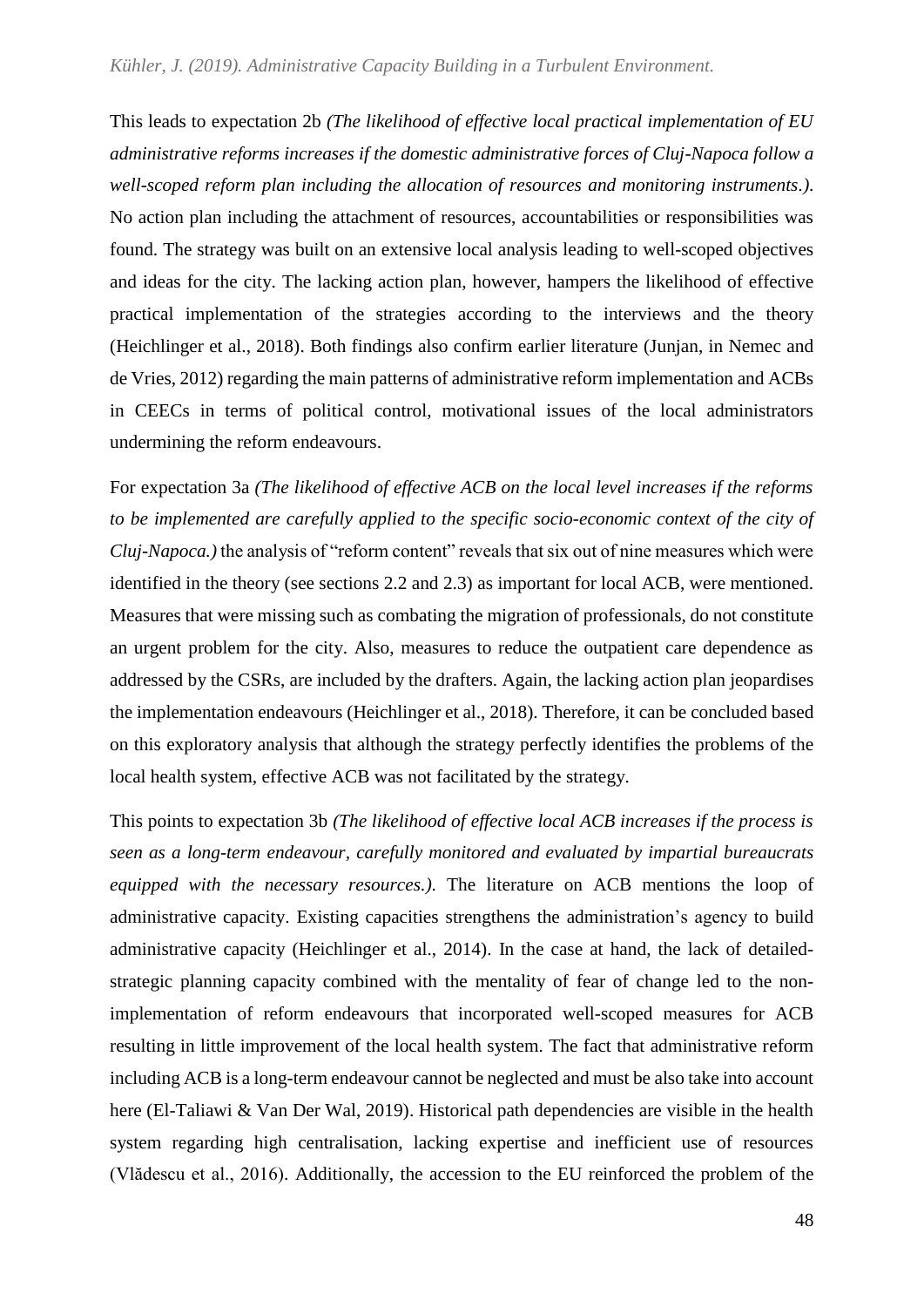migration of professionals (Paina et al., 2016). Nonetheless, the strategies show that the capabilities for visionary and evidence-based planning are available, also within the civil society. This chapter has now put the explorative findings of the analysis in a theoretical spotlight. That final step enables to conclude the thesis by conflating the results and to finally answer the main research question.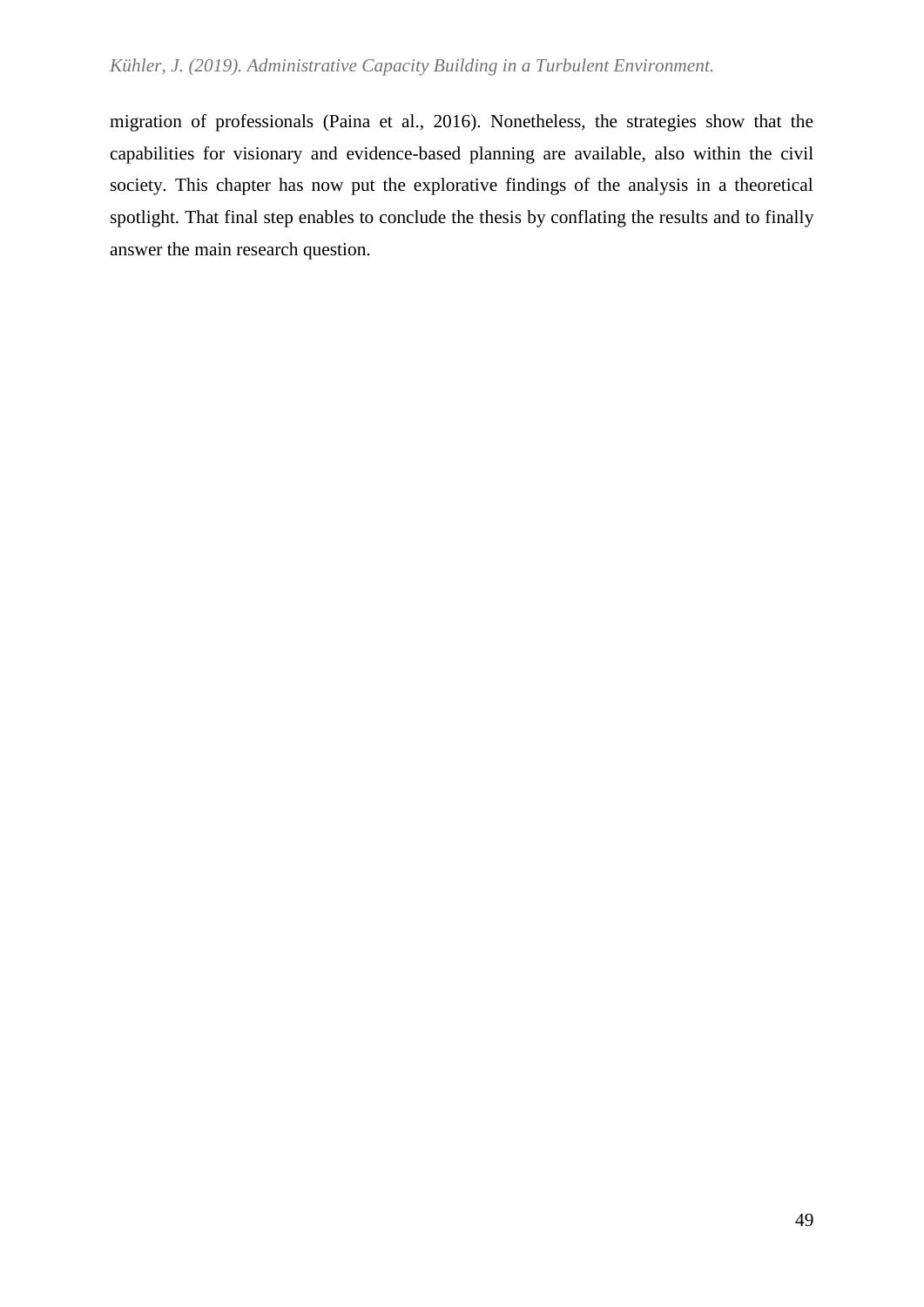## **6. Conclusion**

This chapter summarises the results of the analysis based on the sub-questions, formulates an answer to the research question, proposes implications for further research, outlines limitations and strengths of the thesis, and lastly, presents policy recommendations.

The first sub-question asks for the theoretical state of the art in the field under investigation. The literature does not provide specific insights into ACB through the practical implementation of EU structural reforms. To have an employable theoretical framework which structures the analysis of the process of the practical implementation, it was decided to adapt to the EU policy implementation framework. Interestingly, the literature review showed that the distinctive research fields practical implementation, implementation of administrative reforms and ACB overlap in the determinants mentioned as important. These collaboratively provided the fundament for the operationalisations applied. Sub-question 2 structured the CSRs analysis which clearly outlined that the Commission acknowledges the interplay of administrative capacities and healthcare sector performance. It especially links the delayed implementation of the NHS 2014-2020 to the lacking administrative capacities of the system. The CRSs contain health system reform components that need to be addressed through the practical implementation of the public administration measures also contained in the CSRs. The third sub-question focused on the local health strategy on the meso-level. It revealed a well-scoped ambitious strategy integrating important measures for ACB in Cluj-Napoca as addressed in the CSRs and the theory. However, no action-plan including any operational steps for achieving the strategy's objectives was attached nor were any monitoring endeavours or evaluation plans for the implementation. This highly contrasting finding also coined the response for subquestion 4. On a highly participatory and evidence-based planning phase of the strategy followed the implementation phase where no data are available. This raises questions about the administrative capacities of the local authorities and the political will for implementation. The strategy should be concluded in 2020, but no practical implementation actions could be reported since the publication in March 2014.

Based on that the main research question of this thesis can be answered *(Which consequences does the practical implementation of EU health system reforms by local administrative forces have on the administrative capacity building in the health system of the city of Cluj-Napoca (Romania) under EU-post-accession monitoring from 2011 to 2018?)*. First, following the exploratory findings of the analysis, it must be stated that that the implementation of the local health strategy most probably did not leave the theoretical stage of legal adoption in Cluj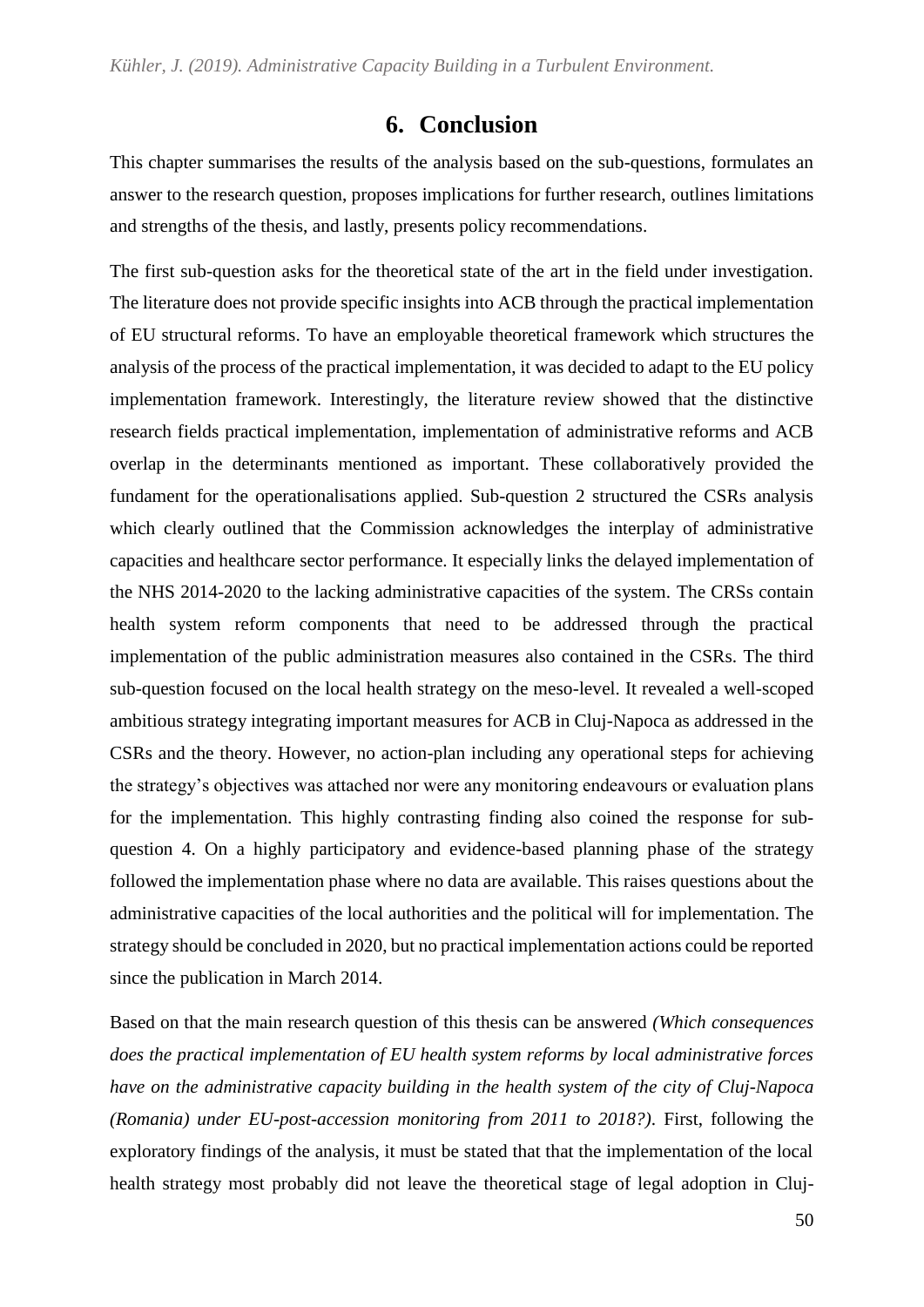Napoca. The local administrative forces of the local health system possess only limited competencies in the highly centralised health system which constrains their possibility for implementation action. Therefore, also in a developed city in terms of healthcare, the central system undermines the agency for local structural change. Secondly, the local health administration strongly lacks autonomy from local politics, has weak managerial capacities in organising the local health system and limited expertise through mismanagement in human resources. Moreover, the data reported a mentality of fearing change within the administration. Additionally, no action plan for operationalising the strategy into administrative mechanisms was planned that could have provided orientation. Thus, as far as can be seen in this study, the characteristics of the local health administrative forces have had the consequence that no ACB was executed following the local health strategy.

In terms of the implementation procedure, it is highly questionable if the analysed NHS 2014- 2020 and subsequently, the local health strategy are an implementation result of the CSRs that were theoretically identified as the source for EU health reforms. The local strategy was timely adopted before the national strategy and was built on a WHO framework without referring to the national strategy or the CSRs which just mentioned health firstly in 2013. The interviews additionally indicated that the EU documents are hardly considered content-wise by the administrators in the public health authorities. The Commission additionally faces monitoring constraints due to their limited capacities as well as faces the limitation that health is a national competence. Nonetheless, one indication of EU influence is visible. The time structures of both strategies mirror the EU-funding frames. This, however, could be a result of the post-accession monitoring tool used by the Commission relating the implementation performance of the Member States measured in the Semester to the provision of ESI funds (ex-ante conditionality). Nonetheless, as also outlined in chapter 5 and section 4.3, the process of ACB is a long-term endeavour that needs time in a system which is still shaped by its communist past. The participatory process of planning and formulating the Health chapter as well as the steady issue blaming by the Commission provoke crucial thinking of the actors that can manifest itself over time and result in incremental improvement of the system. In line with Dossi (2017) the Semester could in this regard display a common logical framework for urban structural change through structuring the process of local ACB. Importantly research, thus, needs to differentiate between the failure of short-and medium-term endeavours like strategies and long-term development through mentality change.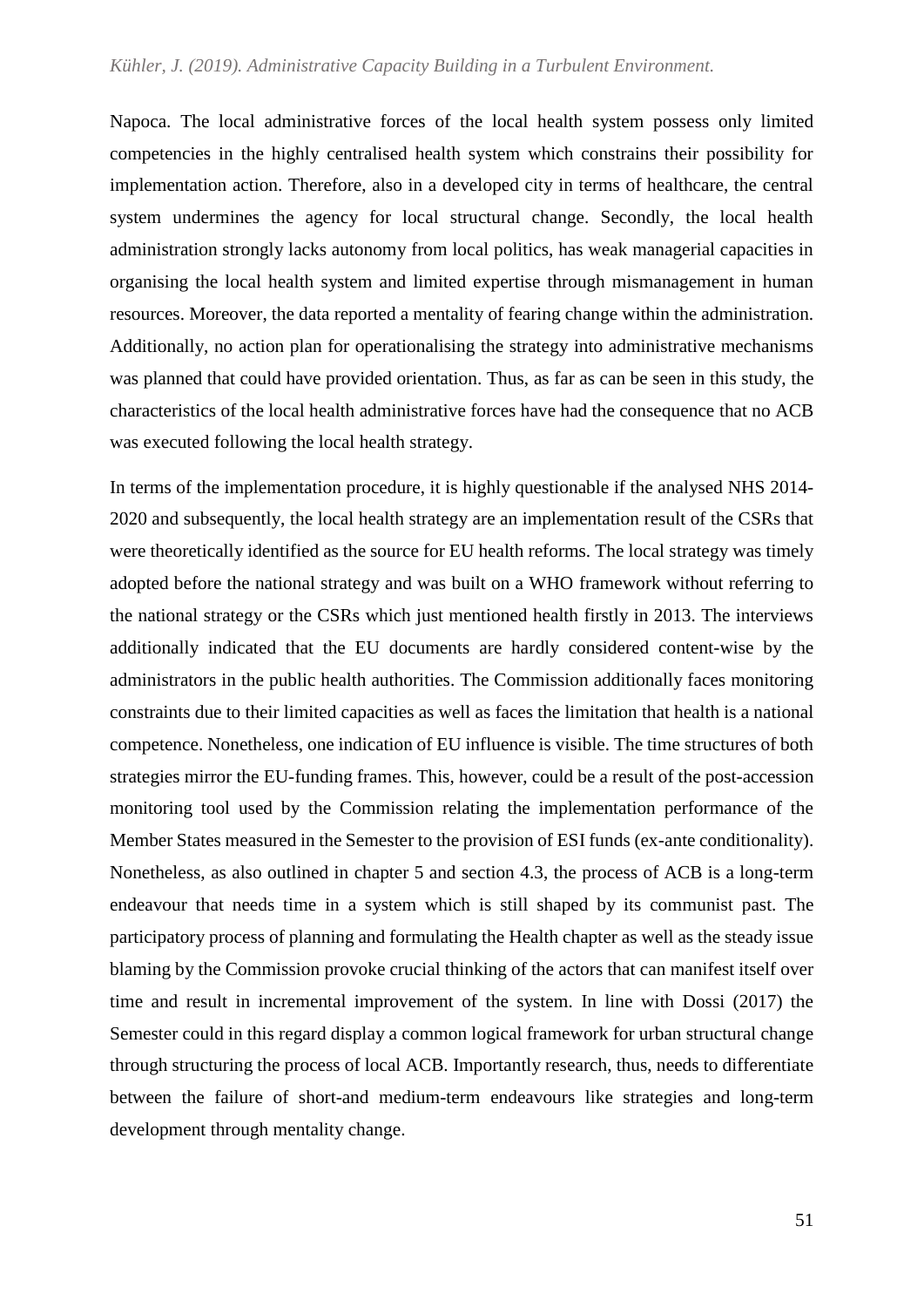The following paragraph presents the limitations and strengths of this thesis. To begin with, three limitations of this study are named. First, more extensively discussed in the methodology part, the employed methods have limitations. The analysed data only allows for assumptions regarding the political will for and the execution of the implementation. This due to the missing interview with a local government employee and the publicly available monitoring data. Also, the language barrier resulting in manual document translations and the missing second round of coding for intra-code reliability constitute limitations to this study. Secondly, the thesis does not entail a comparison of the status quo of the local administrative capacities in 2014 and 2020. This would have been necessary to explore whether an implementation of the strategies has happened without informing the public. This controlling measurement would have served the data validity. However, no data was available for this step. Lastly, the restricted competencies of the local level in the Romanian health sector lead to limited local administration's action capabilities and resources. This in turn incorporates less research possibilities for investigating distinctive patterns of local action in this field.

To continue, three strengths of this thesis are outlined. First, the study made a multifaceted approach to explore this understudied topic. It used the Europeanisation theory with a special focus on the urban area in a multi-level governance context including the post-accession dynamics in CEEC. This was combined with the practical implementation and administrative capacity building literature. Consequently, this constitutes an innovative theoretical approach to explore ACB in this context. However, if theoretically unexpected findings appeared such as the assumed non-implementation of the local strategy, they were not excluded but further investigated. Secondly, two different methods of data collection were employed to analyse the issue from different angles. This approach provided the possibility to cross-check the results and provide a more complete picture of the situation by including documents from three levels of government and three interviews with experienced experts. Thirdly, the case-selection of a deviant case study enabled to clearly show the high interrelatedness of the different areas of centralised system. Although Cluj-Napoca is well-developed as opposed to most parts of Romania, the mismanagement on the central level due to the mentioned political instability and lacking capacities strongly affects the local practical implementation performance.

This paragraph lays out the implications for further future research. Based on the limitations of this thesis, future research can make the second step in exploring the case under analysis by conducting further interviews with employees of the local government and local public health authorities involved in the ACB process. Additionally, a comparative performance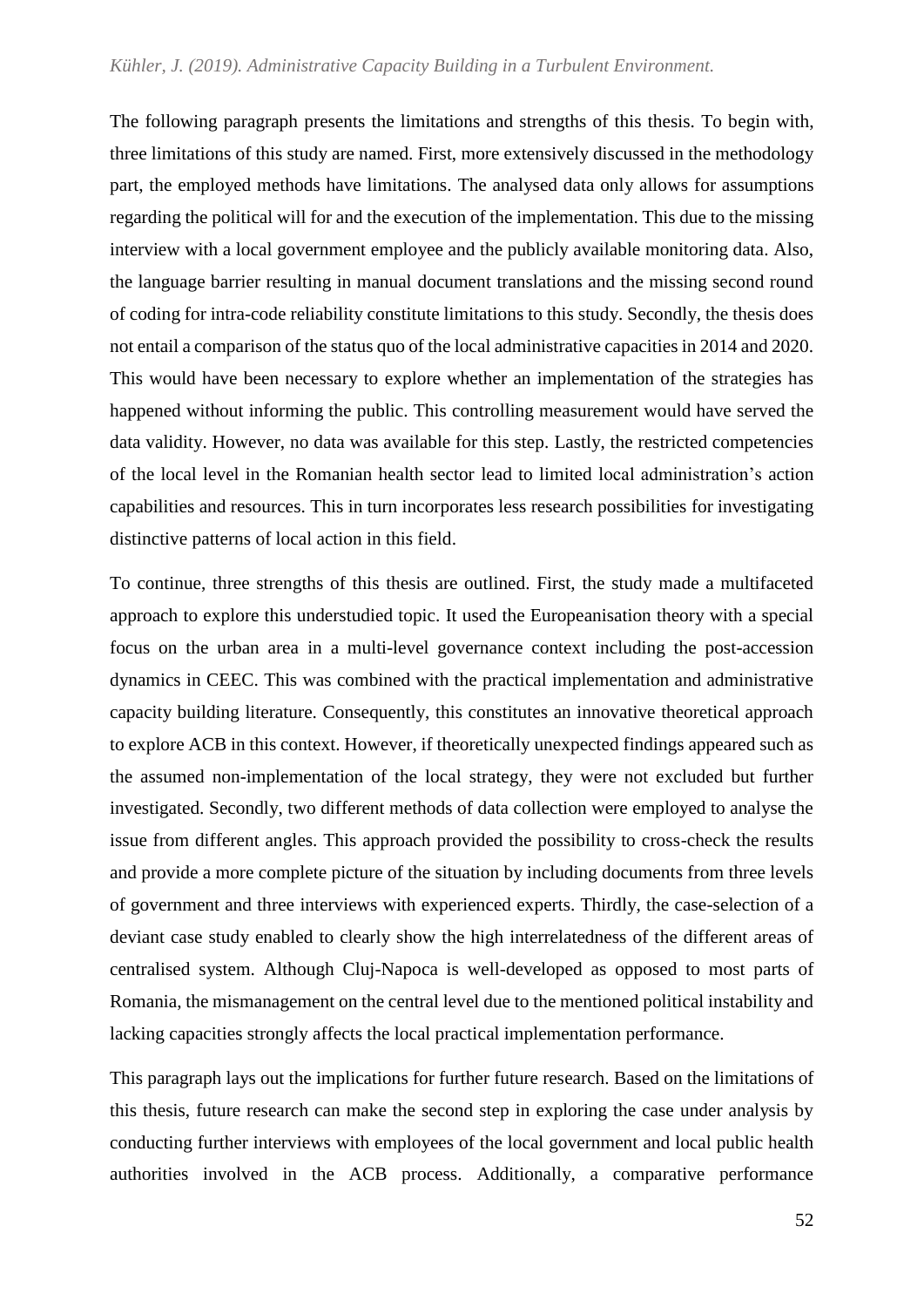measurement can be conducted of the local health administration by future research to test the administrative capacities from 2014 and 2019. In this vein, the coding procedure could be repeated to control for the results and increase the intra-code reliability. Moreover, the analytical explorations reveal two main theoretical findings providing possible directions for future research. Firstly, the newly constructed operationalisations for "reform content" and "process of local ACB" (A.1) provided the possibility to explore the mechanisms of local ACB in Cluj-Napoca. Further research could apply these operationalisations in another context of local ACB to test their robustness in an explanatory-oriented design. Nonetheless, the policy sector's selection should be in line with Dossi's (2017) demand of choosing a sector without "urban" in its headline and considering the level of local competencies. Secondly, the theoretical approach of using the EU policy implementation mechanism to analyse the practical implementation of EU reforms in national and local strategies did not work out. This may have to do with the selection of strategies or the not yet known implementation mechanisms of the Semester (Zeitlin & Vanhercke, 2018). Future research could, therefore, test a different theoretical design to explore the implementation procedures of the Semester. One possibility could be to rather focus on concrete national and local policies that directly relate to the CSRs.

To conclude, based on the findings of this research and in line with statements made in the interviews, policy/action recommendations are presented for each level involved:

- 1. For the European Union:
	- Strengthen the facilitation endeavours for the practical implementation of the CSRs in Romania by providing continuous support, data, and expertise for the national and local governments to ensure the tailor-made adaption of the reforms in line with national characteristics.
	- Support the civil society and the universities by financial and idealistic means in a direct way to the extent possible to facilitate public control and support the enlargement of the public chamber of knowledge.
- 2. For the National Level, Romania:
	- Continue the decentralisation of the national health system to more efficiently incorporate local problem-solving capacity by strengthening the local administrations and by that enable needs-based investments.
	- Improve the use of data and more often conduct impact-assessments to foster evidence-based policymaking.
	- Open public health authorities for professionals other than physicians.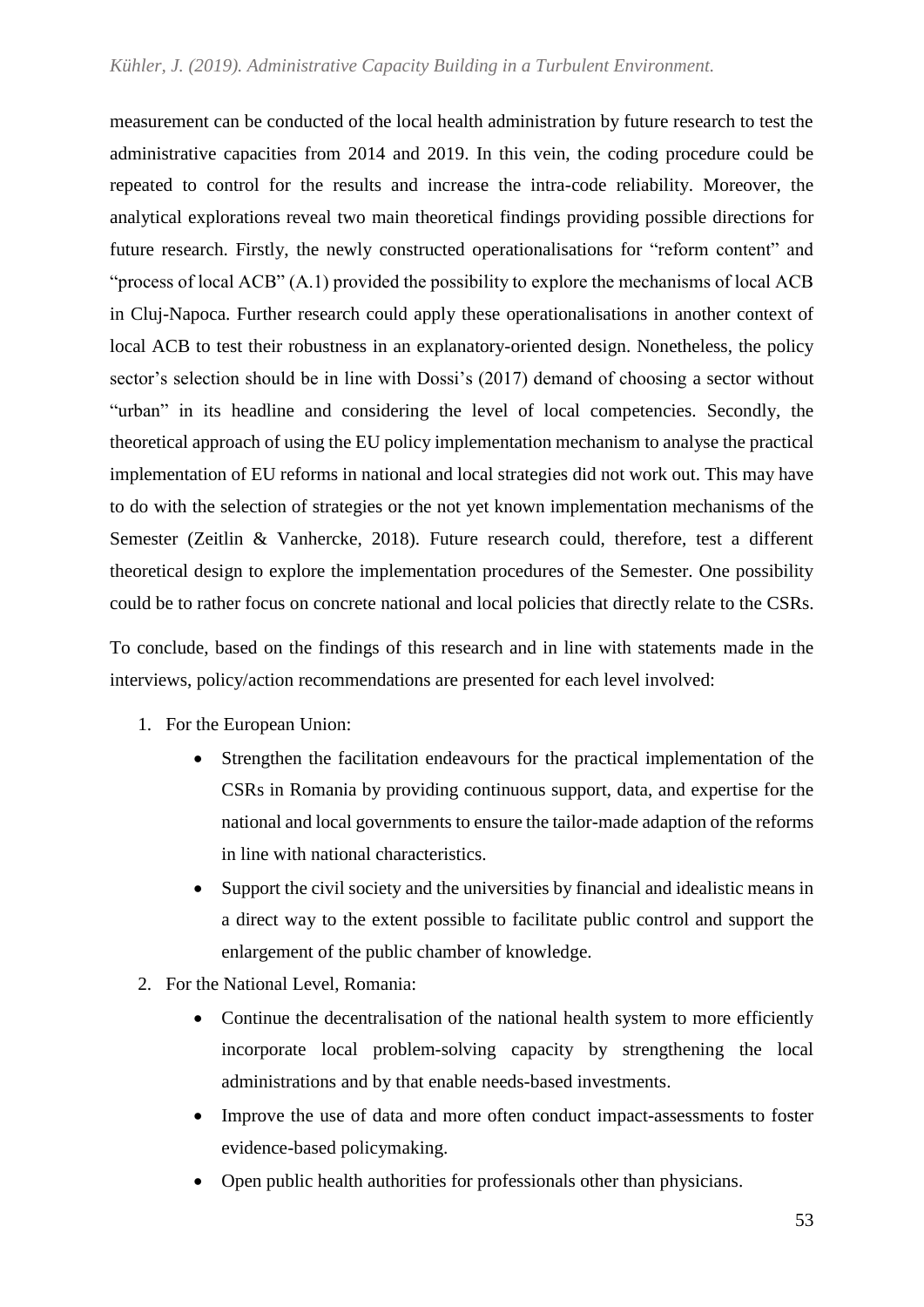- 3. For the Local Level, Cluj-Napoca:
	- Strengthen the cooperation between the local government, the universities and the civil society through project collaboration in health prevention, and health literacy and organise events for young professionals interested in public health.
	- Develop an action plan including accountabilities, measurable indicators and monitoring mechanisms for the still relevant parts of the local health strategy.
	- Plan training and programmes for young health professionals to work in the more rural areas in order to decrease the strong dependency on inpatient care in the urban university clinics.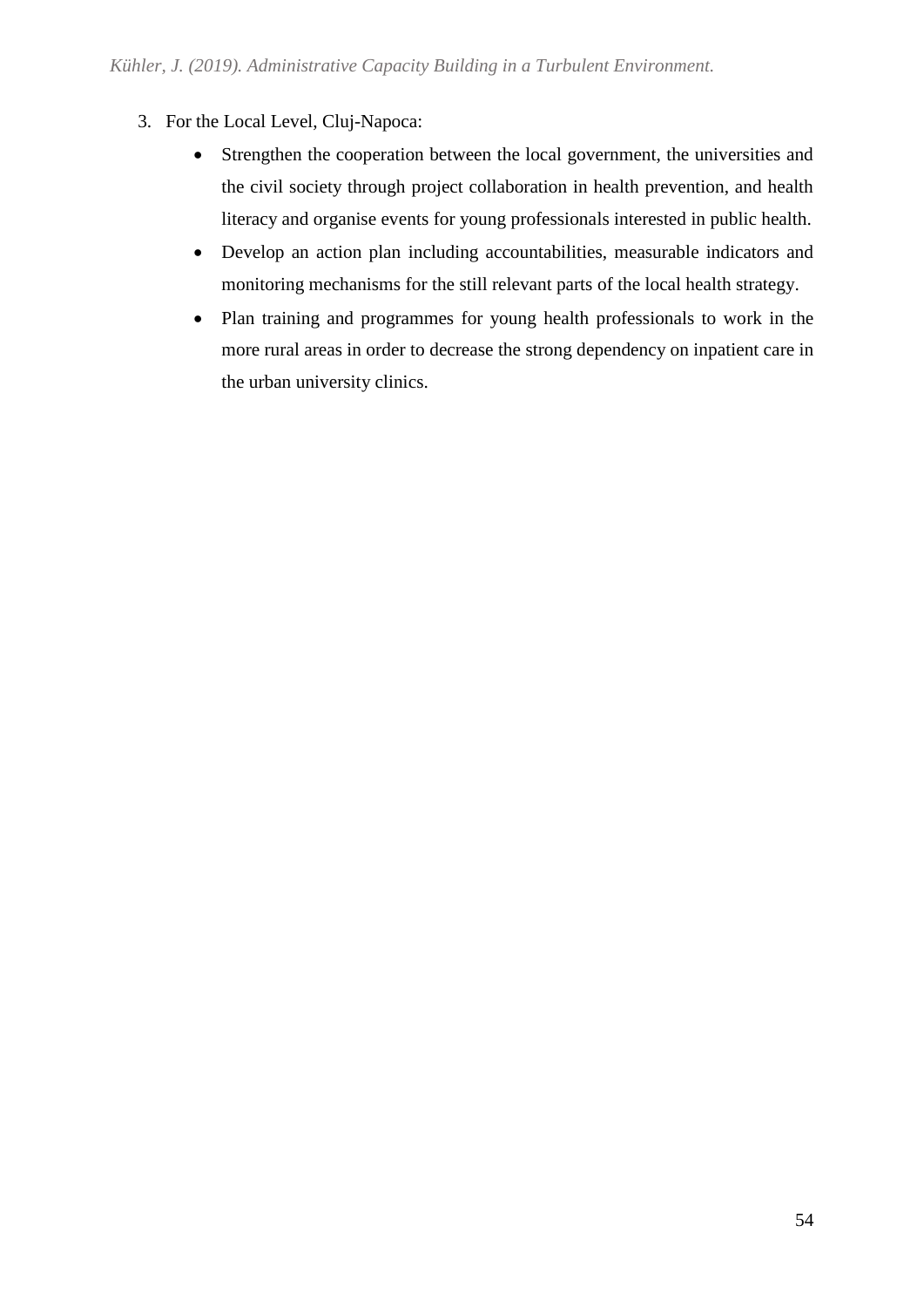## **References**

- Alcidi, C., & Gros, D. (2017). *How to strengthen the European Semester?* Retrieved from https://core.ac.uk/download/pdf/154940478.pdf
- Bădescu, G., Sum, P., & Uslaner, E. M. (2004). Civil Society Development and Democratic Values in Romania and Moldova. *East European Politics and Societies, 18*(2), 316-341.
- Börzel, T. A., & Risse, T. (2003). Conceptualizing the domestic impact of Europe. *The politics of Europeanization*, 57-80.
- Campbell, A., & Coulson, A. (2006). Into the mainstream: Local democracy in Central and Eastern Europe. *Local Government Studies, 32*(5), 543-561.
- Commission, E. (2017). Rule of Law: European Commission acts to defend judicial independence in Poland
- Commission, E. (2019). Ex ante conditionalities. Retrieved from https://ec.europa.eu/regional\_policy/en/policy/what/glossary/e/ex-ante-conditionalities

De Bruijn, H. (2003). *Managing performance in the public sector*: Routledge.

- Dobre, A. M. (2010). Romania: from historical regions to local decentralization via the unitary state. In *The Oxford Handbook of Local and Regional Democracy in Europe* (pp. 685-712).
- Dörrenbächer, N. (2017). Europe at the frontline: analysing street-level motivations for the use of European Union migration law. *Journal of European Public Policy, 24*(9), 1328-1347.
- Dörrenbächer, N., & Mastenbroek, E. (2017). Passing the Buck? Analyzing the delegation of discretion after transposition of European Union law. *Journal of Regulation & Governance*.
- Dossi, S. (2017). *Cities and the European Union : mechanisms and modes of Europeanisation*. Colchester, United Kingdom: ECPR Press.
- Duguleanǎ, C. (2011). Effects of the economic crisis in Romania. *SEER: Journal for Labour and Social Affairs in Eastern Europe, 14*(1), 17-25.
- Džatková, V. (2016). The Role of Civil Society in Public Governance. *Rocznik Administracji Publicznej*(2), 373-383.
- El-Taliawi, O. G., & Van Der Wal, Z. (2019). Developing administrative capacity: an agenda for research and practice. *Policy Design and Practice*, 1-15.
- Eurostat. (2019). Health in the European Union facts and figures. Retrieved from https://ec.europa.eu/eurostat/statistics-

explained/index.php?title=Health\_in\_the\_European\_Union\_%E2%80%93\_facts\_and\_figures

- Falkner, G., Hartlapp, M., Leiber, S., & Treib, O. (2004). Non-Compliance with EU Directives in the Member States: Opposition through the Backdoor? *West European Politics, 27*(3), 452-473.
- Falkner, G., & Treib, O. (2008). Three worlds of compliance or four? The EU-15 compared to new member states. *JCMS: Journal of Common Market Studies, 46*(2), 293-313.
- Flick, U. (2018). *An introduction to qualitative research*: Sage Publications Limited.
- Ganev, V. I. (2013). Post-accession hooliganism: Democratic governance in Bulgaria and Romania after 2007. *East European Politics and Societies, 27*(1), 26-44.
- Heichlinger, A., Thijs, N., & Bosse, J. (2014). *From Strengthening Administrative Capacity Building (ACB) to Public Sector Innovation (PSI): Building Blocks and Successful 'Bridges'*. Retrieved from https://www.eipa.eu/wpcontent/uploads/2017/11/EIPASCOPE\_2014\_ALH\_NTH\_BOS.pdf
- Heichlinger, A., Thijs, N., Hammerschmid, G., & Attström, K. (2018). *Public Public Administration Reform in Europe: Conclusions, lessons learned and recommendations for future EU Policy*.

Retrieved from the state of the state of the state of the state of the state of the state of the state of the state of the state of the state of the state of the state of the state of the state of the state of the state of

https://ec.europa.eu/social/main.jsp?catId=738&langId=en&pubId=8140&furtherPubs=yes

- Heidbreder, E. G. (2014). Administrative Capacities in the EU. In *The problem-solving capacity of the modern state: Governance challenges and administrative capacities* (pp. 218-237). Oxford University Press.
- Junjan, V. (2015). Strategic Planning in Local Governments in Europe:'Where Do We Go Now'? *Transylvanian Review of Administrative Sciences, 11*(SI), 45-54.
- Junjan, V. (2016). PAR in academic and professional literature: A comparison of the recent EU accession waves. In *Europeanisation in Public Administration Reforms* (pp. 51-59). NISPAcee Press.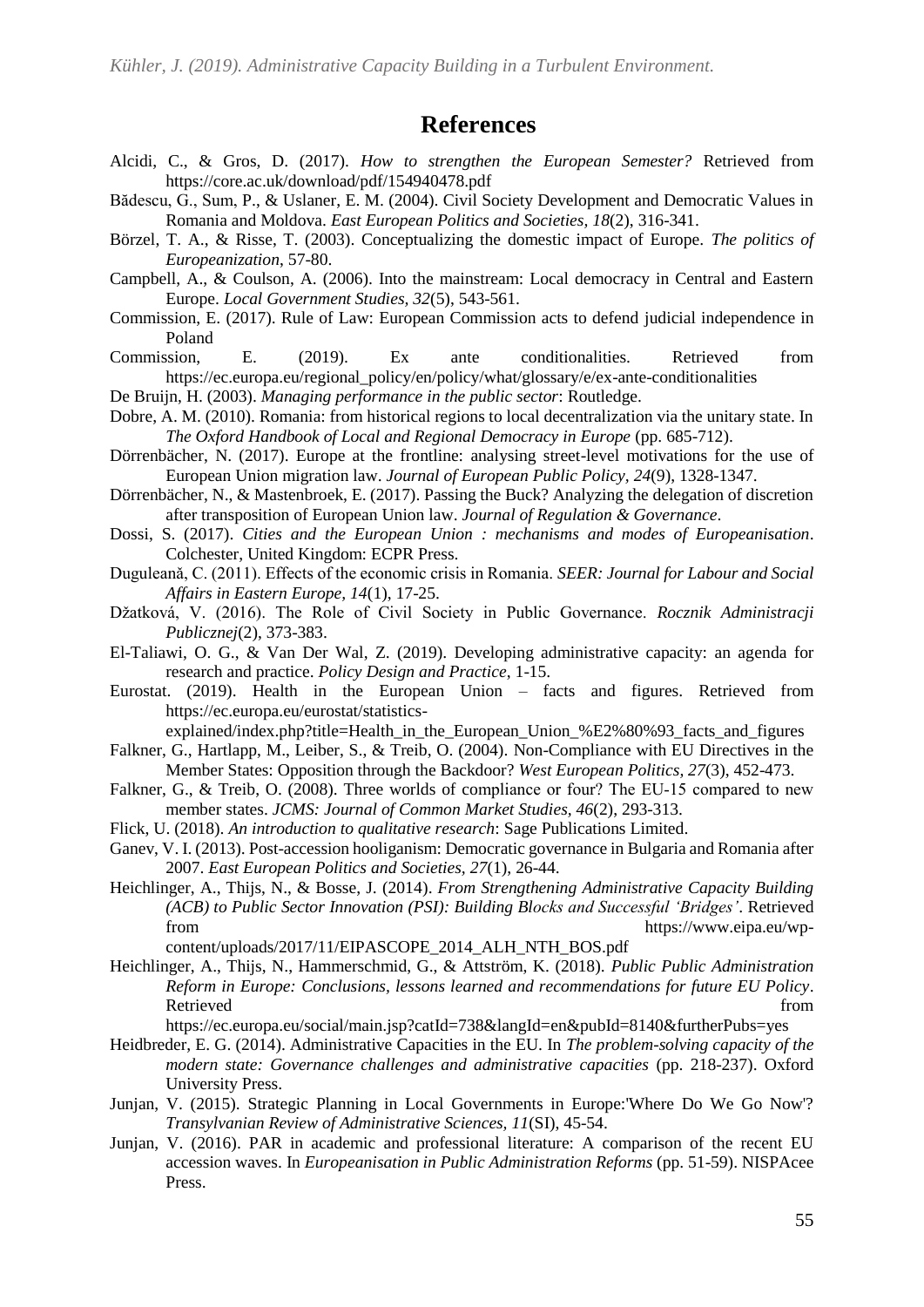- Kern, K., & Bulkeley, H. (2009). Cities, Europeanization and multi-level governance: governing climate change through transnational municipal networks. *JCMS: Journal of Common Market Studies, 47*(2), 309-332.
- Knill, C., & Lenschow, A. (1998). Coping with Europe: the impact of British and German administrations on the implementation of EU environmental policy. *Journal of European Public Policy, 5*(4), 595-614.
- Kuhlmann, S., & Wollmann, H. (2014). *Introduction to comparative public administration: Administrative systems and reforms in Europe*: Edward Elgar Publishing.
- Maxwell, J. A. (2009). Designing a qualitative study. *The SAGE handbook of applied social research methods, 2*, 214-253.
- Milio, S. (2007). Can Administrative Capacity Explain Differences in Regional Performances? Evidence from Structural Funds Implementation in Southern Italy. *Regional Studies, 41*(4), 429- 442.
- Moarcas, A. (2018). *ESI Funds for Health, Building Knowledge and Capacities- Country Fact Sheet Romania* Retrieved from http://www.esifundsforhealth.eu/sites/default/files/2018- 08/RO\_Country%20factsheet%20July%202018.pdf
- Moldovan, A., & Van de Walle, S. (2013). Gifts or Bribes?: Attitudes on Informal Payments in Romanian Health Care. *Public Integrity, 15*, 383-399.
- Nemec, J., & de Vries, M. S. (2012). *Public sector dynamics in Central and Eastern Europe*: Bratislava: Nispacee Publishers.
- Newig, J., & Gollata, J. (2017). Policy implementation through multi-level governance: analysing practical implementation of EU air quality directives in Germany. *Journal of European Public Policy, 24*(9), 1308-1327.
- Ongaro, E., & Kickert, W. (2019). EU-driven public sector reforms. *Public Policy and Administration, 0*(0), 1-18.
- Paina, L., Ungureanu, M., & Olsavszky, V. (2016). Implementing the Code of Practice on International Recruitment in Romania–exploring the current state of implementation and what Romania is doing to retain its domestic health workforce. *Human resources for health, 14*(1), 22.
- Popescu, L. G. (2015). Analysis of National Health Strategy 2014-2020 *Theoretical and Applied Economics, 4*(605), 177-188.
- Pressman, J. L., & Wildavsky, A. B. (1974). *Implementation : how great expectations in Washington are dashed in Oakland ; or, why it's amazing that federal programs work at all, this being a saga of the Economic Development Administration as told by two sympathetic observers who seek to build morals on a foundation of ruined hopes* (Pbk. ed. ed.). Berkeley: University of California Press.
- Rainey, H. G. (2014). *Understanding and managing public organizations* (5th ed.): John Wiley & Sons.
- Rothstein, B., Charron, N., & Lapuente, V. (2013). *Quality of government and corruption from a European perspective: a comparative study on the quality of government in EU regions*: Edward Elgar Publishing.
- Schimmelfennig, F. (2008). EU political accession conditionality after the 2004 enlargement: consistency and effectiveness. *Journal of European Public Policy, 15*(6), 918-937.
- Schimmelfennig, F., & Sedelmeier, U. (2004). Governance by conditionality: EU rule transfer to the candidate countries of Central and Eastern Europe. *Journal of European Public Policy, 11*(4), 661-679.
- Schimmelfennig, F., & Sedelmeier, U. (2005). *The Europeanization of central and eastern Europe*: Cornell university press.
- Seawright, J., & Gerring, J. (2008). Case selection techniques in case study research: A menu of qualitative and quantitative options. *Political research quarterly, 61*(2), 294-308.
- Sedelmeier, U. (2008). After conditionality: post-accession compliance with EU law in East Central Europe. *Journal of European Public Policy, 15*(6), 806-825.
- Sedelmeier, U. (2012). Is Europeanisation through Conditionality Sustainable? Lock-in of Institutional Change after EU Accession. *West European Politics, 35*(1), 20-38.
- Spendzharova, A. B., & Vachudova, M. A. (2012). Catching Up? Consolidating Liberal Democracy in Bulgaria and Romania after EU Accession. *West European Politics, 35*(1), 39-58.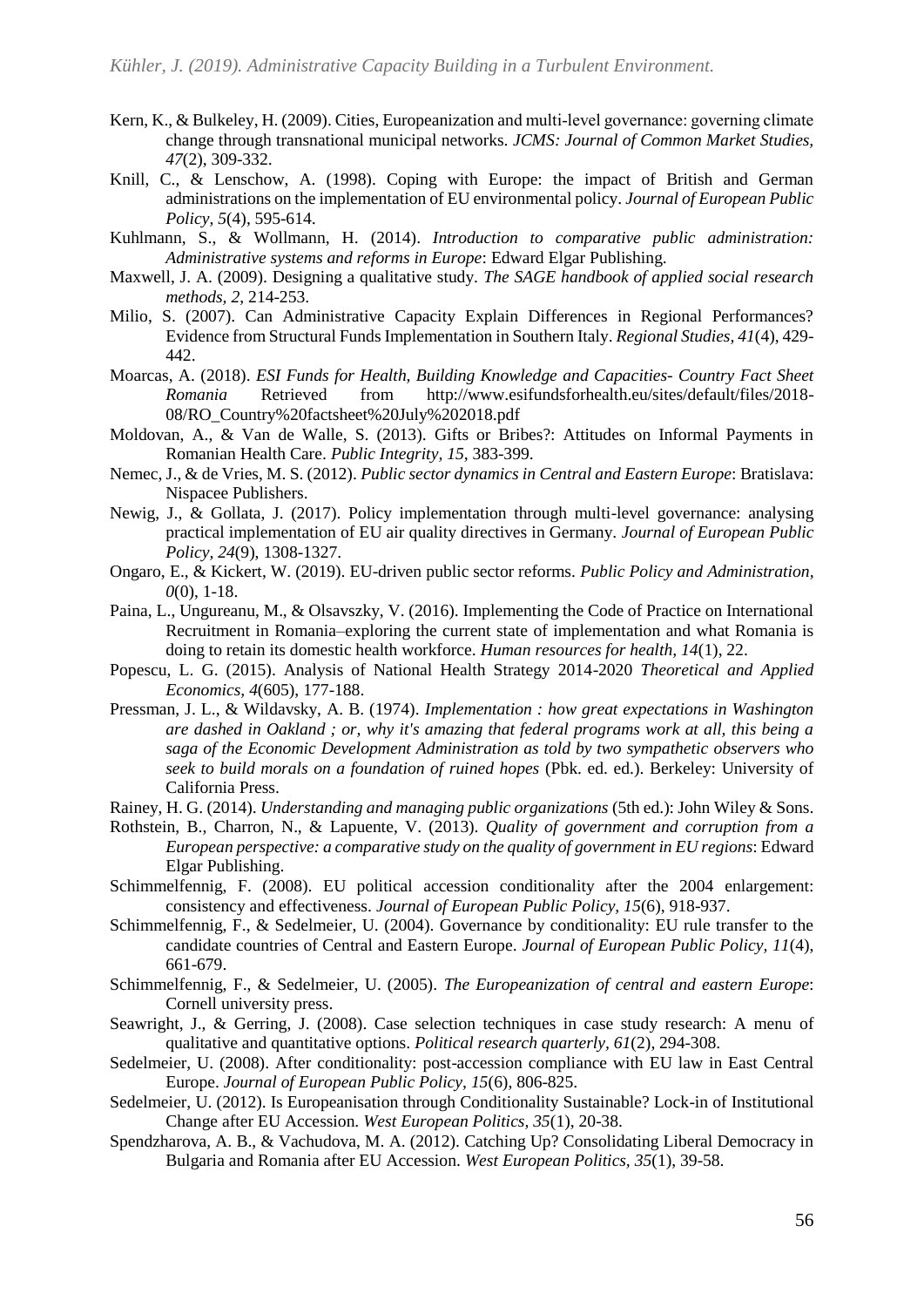- Surubaru, N. C. (2017). Administrative capacity or quality of political governance? EU Cohesion Policy in the new Europe, 2007-13. *Regional Studies, 51*(6), 844-856.
- Swianiewicz, P. (2011). Poland: Europeanization of subnational governments. In *The oxford handbook of local and regional democracy in Europe* (pp. 480-504).
- Swianiewicz, P. (2014). An Empirical Typology of Local Government Systems in Eastern Europe. *Local Government Studies, 40*(2), 292-311.
- Thomann, E., & Sager, F. (2017a). Moving beyond legal compliance: innovative approaches to EU multilevel implementation. *Journal of European Public Policy, 24*(9), 1253-1268.
- Thomann, E., & Sager, F. (2017b). Toward a better understanding of implementation performance in the EU multilevel system. *Journal of European Public Policy, 24*(9), 1385-1407.
- Thomann, E., & Zhelyazkova, A. (2017). Moving beyond (non-)compliance: the customization of European Union policies in 27 countries. *Journal of European Public Policy, 24*(9), 1269-1288.
- Treib, O. (2014). Implementing and complying with EU governance outputs (updated version). *Living Reviews in European Governance, 9*(1), 1-30.
- Van Gerven, M., Vanhercke, B., & Gürocak, S. (2014). Policy learning, aid conditionality or domestic politics? The Europeanization of Dutch and Spanish activation policies through the European Social Fund. *Journal of European Public Policy, 21*(4), 509-527.
- Van Thiel, S. (2014). *Research methods in public administration and public management: an introduction*: Routledge.
- Verdun, A., & Zeitlin, J. (2018). Introduction: the European Semester as a new architecture of EU socioeconomic governance in theory and practice. *Journal of European Public Policy, 25*(2), 137-148.
- Vlădescu, C., Scîntee, S. G., Olsavszky, V., Hernández-Quevedo, C., & Sagan, A. (2016). *Romania: health system review*: World Health Organization, on behalf of the European Observatory on Health.
- WHO. (2014). *Health Systems Governance for Universal Health Coverage: Action Plan*. Retrieved from https://www.who.int/universal\_health\_coverage/plan\_action-hsgov\_uhc.pdf
- WHO. (2019). What is a healthy city? . Retrieved from http://www.euro.who.int/en/healthtopics/environment-and-health/urban-health/who-european-healthy-cities-network/what-is-ahealthy-city
- Yin, R. K. (2003). *Case study research: Design and methods* (Vol. 5): Sage publications.
- Yin, R. K. (2014). Case study research: design and methods 5th ed. *Thousand Oaks*.
- Zeitlin, J., & Vanhercke, B. (2018). Socializing the European Semester: EU social and economic policy co-ordination in crisis and beyond. *Journal of European Public Policy, 25*(2), 149-174.
- Zhelyazkova, A., Kaya, C., & Schrama, R. (2016). Decoupling practical and legal compliance: Analysis of member states' implementation of EU policy. *European Journal of Political Research, 55*(4), 827-846.
- Zhelyazkova, A., & Torenvlied, R. (2011). The successful transposition of European provisions by member states: application to the Framework Equality Directive. *Journal of European Public Policy, 18*(5), 690-708.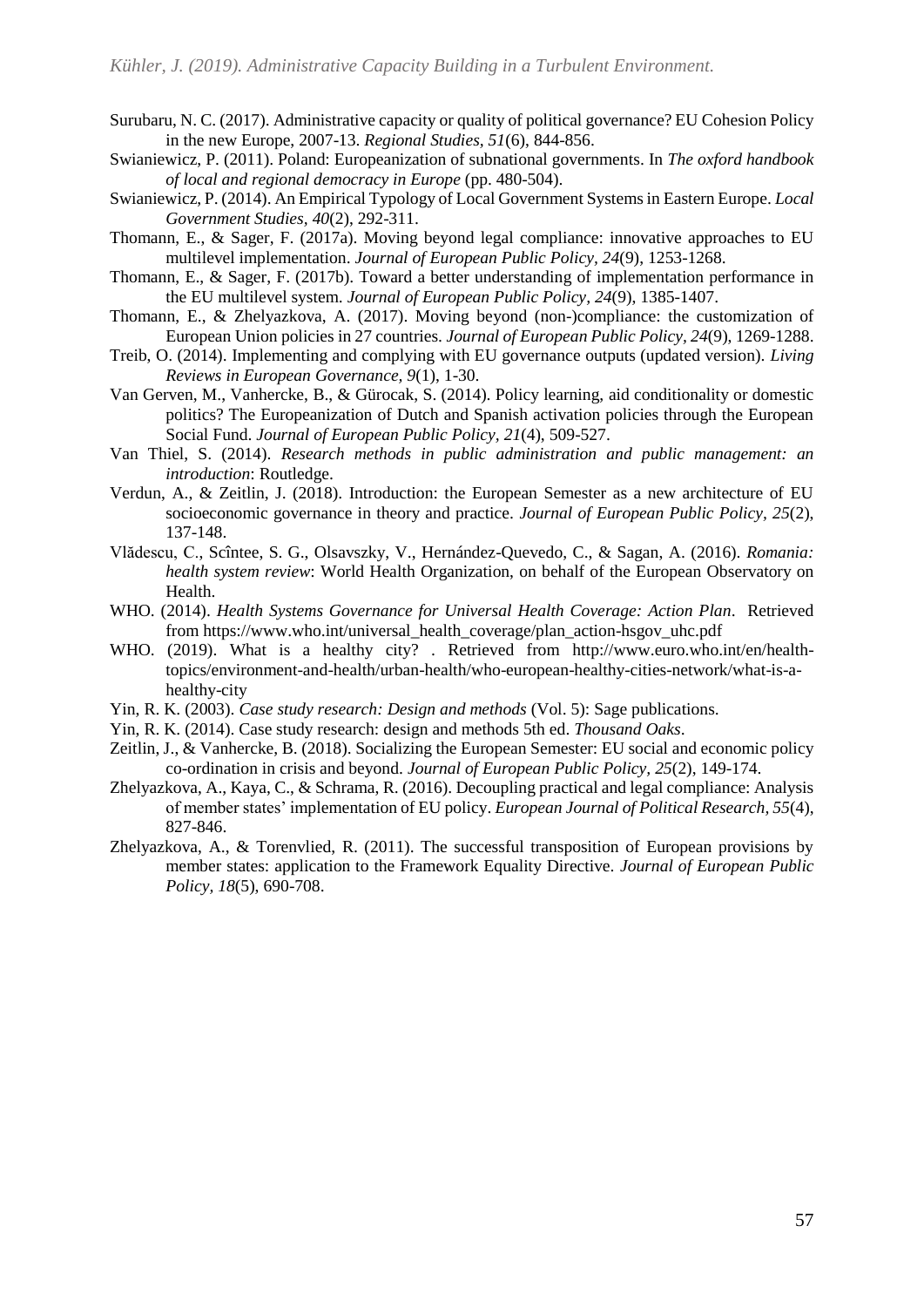# **Appendix**

## **A.1 Table of Operationalisation**

| Phenomenon to be explored                                                      | <b>Theoretical</b><br>$\sigma f$<br>constructs<br>phenomenon                                                              | Construct's main determinants/<br>dimensions                                    | <b>Measurements</b>                                                                                                                                                                                      | Data collection                                                                    |
|--------------------------------------------------------------------------------|---------------------------------------------------------------------------------------------------------------------------|---------------------------------------------------------------------------------|----------------------------------------------------------------------------------------------------------------------------------------------------------------------------------------------------------|------------------------------------------------------------------------------------|
| ACB<br>Local<br>trough<br>implementation of EU driven<br>health system reforms | developing<br><b>Process</b> of<br>local<br>development strategies and their<br>implementation<br>based<br>on<br>Semester | -Political support (PD1)                                                        | politics<br>How<br>do<br>national/<br>local<br>participate/act in the local implementation/<br>strategy development process?<br>-How much discretion is provided for local<br>actions?                   | Interview<br>with<br>$\mathcal{L}_{\mathcal{A}}$<br>local experts                  |
|                                                                                |                                                                                                                           | -Incorporating<br>external<br>stakeholder networks (local and<br>EU-wide) (PD2) | - Which external partners within the local and<br>healthcare<br>European<br>system<br>were<br>incorporated in the<br>(hospitals,<br>process<br>pharmaceutical firms)?                                    | -Interview<br>with<br>local experts                                                |
|                                                                                |                                                                                                                           | -Monitoring,<br>support-<br>and                                                 | - To what extent is the process based on an<br>evaluation considering the health system<br>performance of the city?                                                                                      | -Interview<br>with<br>local experts                                                |
|                                                                                |                                                                                                                           | evaluation systems during and<br>before implementation (PD3)                    | - Are there any monitoring or support systems<br>in place accompanying the process? If so, by<br>whom are they run and how do they affect the<br>further process?                                        | -Interview<br>with<br>local experts<br>-Document analysis                          |
|                                                                                |                                                                                                                           | -Time structure (PD4)                                                           | - How is the process timely structured? Are<br>their deadlines with particular goals being set?                                                                                                          | & interview with<br>local experts                                                  |
|                                                                                |                                                                                                                           | Adaption to local context (PD5)                                                 | - Formulation of clear policy objectives and<br>goals based on the local health system's<br>characteristics                                                                                              | -Document analysis                                                                 |
|                                                                                | Content of ACB measures for<br>health system reform from EU to<br>local level                                             | --Implementation of proposed<br>health<br>EU<br>system reform<br>measures       | - What are the main necessary reform<br>components of the Romanian health system as<br>addressed in the Semester?<br>-To what extent are the measures addressed in<br>the national health system reform? | Document<br>$\mathbb{Z}^2$<br>analysis<br>&<br>Interviews<br>with<br>local experts |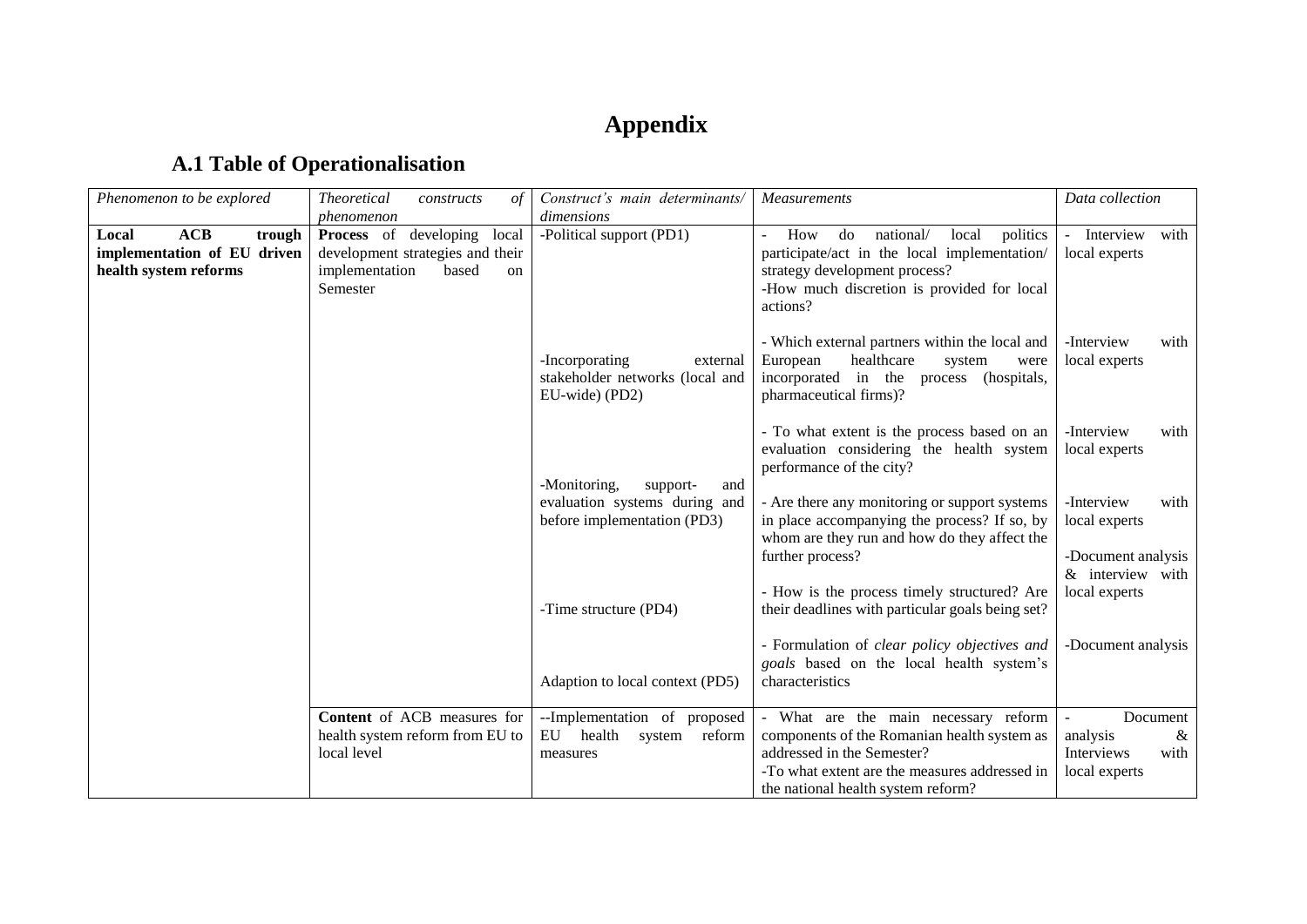|  | -Institutional capacities (RCD1))      | -Measures for tackling corruption in hospitals<br>-Monitoring to identify skill-and capacity gaps<br>in hospitals and health system administration<br>-Measures for simplifying administrative<br>health system structure                                                                            | -Document analysis |
|--|----------------------------------------|------------------------------------------------------------------------------------------------------------------------------------------------------------------------------------------------------------------------------------------------------------------------------------------------------|--------------------|
|  | -Bureaucratic capacities (RCD2)        | -Measures to improve local health<br>infrastructure (added based on CSR/NHS)<br>Development of e-Governance tools<br>(electronic health record)<br>- Measures for <i>optimisation of internal</i><br>process structures (stationary and ambulant<br>care)                                            | -Document analysis |
|  | -Human resources instruments<br>(RCD3) | - Measures for steering the management of<br>resources (accountabilities, fund accession<br>etc.)<br>Professional trainings for healthcare<br>$\overline{\phantom{a}}$<br>professionals<br>- Measures for preventing migration of health<br>system professionals (incentives, career<br>development) | -Document analysis |

### **6.1.1 A1.1 Examples for the development of the operationalisations**

*Reform content.* One example is provided to display the logic behind it. Referring to *RCD1* Institutional structures, the WHO proposes to put in place independent oversight for health system organisations as well as building an organisational structure which pays attention to responsible leadership. Heichlinger et al. (2014) propose measures to tackle corruption and to implement a socially and ethically responsible culture. Thus, one facet of *RCD1* are the measures taken on the local level to tackle corruption in the hospitals or the local health system administration which can include independent monitoring tools or the implementation of an ethical code of conduct.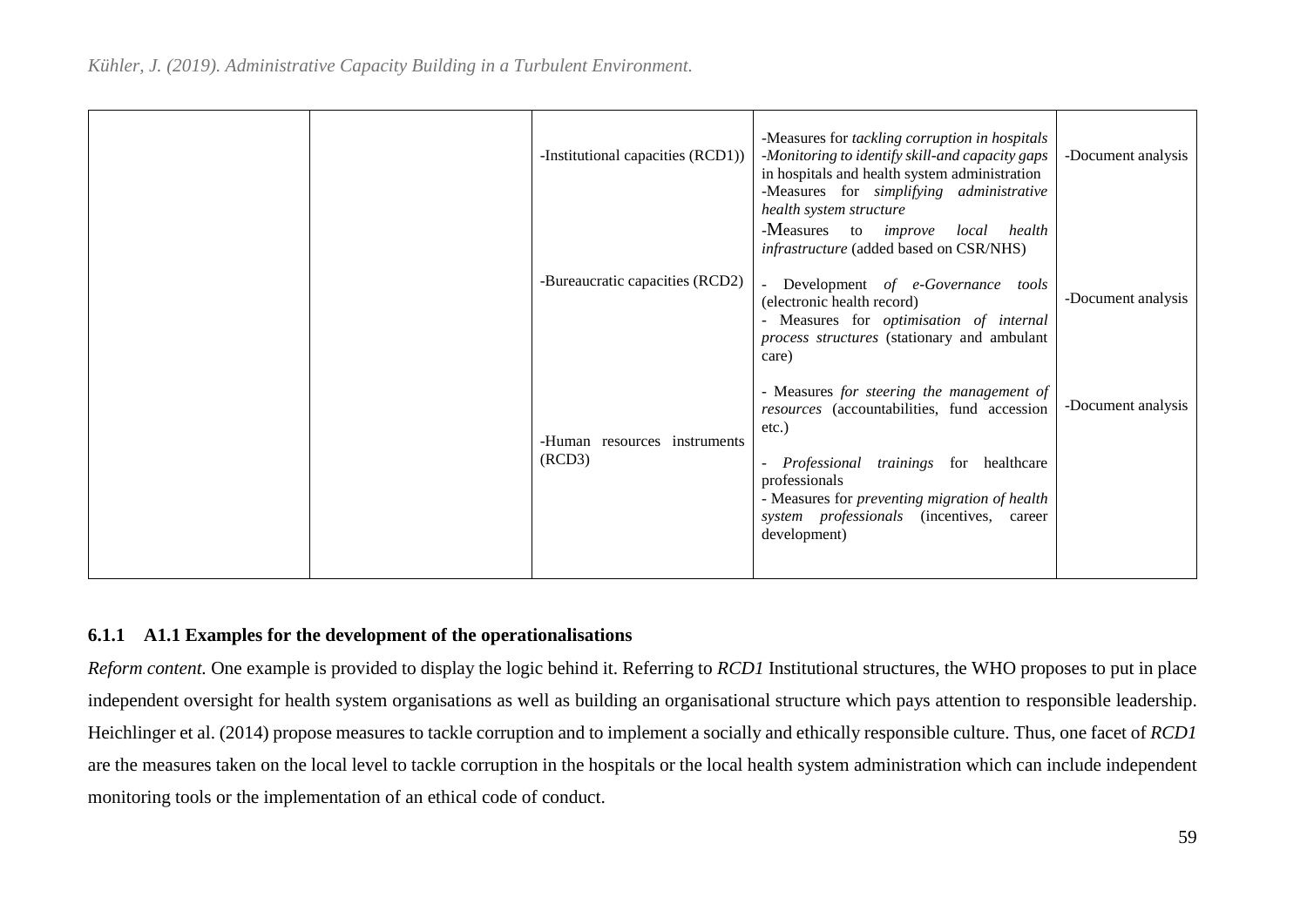#### *Kühler, J. (2019). Administrative Capacity Building in a Turbulent Environment.*

*Process of local ACB*. An example of the operationalization process is presented: Political support (*PD1*) refers to two measurable determinants asked for in the interviews and retrieved from the documents: (1) policy space, namely the discretionary scope for local administration provided for in the NHS and (2) the extent to which the experts involved in the process perceive political support or have experienced political interference in their actions. In general, the use of this concept aims to presents the process and analyse the environmental factors influencing the local ACB.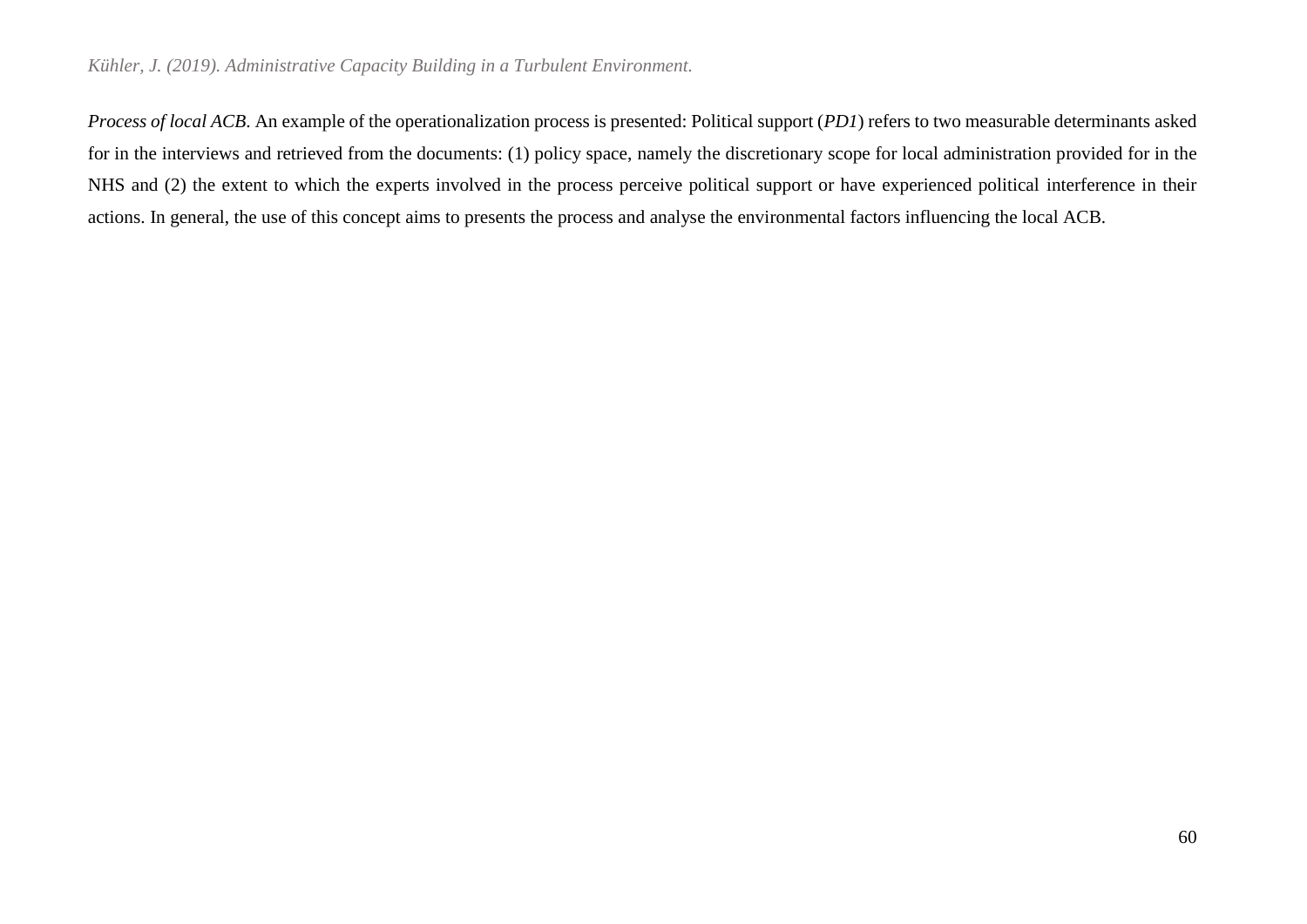## **A.2 Coding Tables**

|           | A.2.1: Table 1. Issues of the Romanian health system raised in Semester CSRs |  |  |
|-----------|------------------------------------------------------------------------------|--|--|
| 2011-2018 |                                                                              |  |  |

| <b>Time of CSR</b>                  | 2011 | 2012                     | 2013                      | 2014 | 2015        | 2016           | 2017                     | 2018 |
|-------------------------------------|------|--------------------------|---------------------------|------|-------------|----------------|--------------------------|------|
| <b>Health system issues</b>         |      |                          |                           |      |             |                |                          |      |
| <b>Inefficient Hospital Network</b> |      |                          |                           |      | X           | X              |                          |      |
| <b>Informal Payments</b>            |      |                          |                           | X    |             | X              | X                        | X    |
| Funding                             |      |                          |                           | X    | X           | X              | X                        | X    |
| Lack of AC                          |      |                          |                           |      |             | X              |                          | X    |
| Poor Quality Provision              |      |                          |                           |      | X           | X              | X                        | X    |
| Use of Resources                    |      | $\overline{\phantom{a}}$ | X                         | X    | X           | X              | $\overline{\phantom{0}}$ | X    |
| <b>Inpatient Care Overload</b>      |      | $\overline{\phantom{a}}$ | X                         | X    | X           | X              | X                        | X    |
| <b>Management of Facilities</b>     |      |                          | X                         | X    |             |                |                          |      |
| Shortages of Professionals          |      |                          |                           |      |             |                | X                        | X    |
| Accessibility Inequalities          |      | $\overline{\phantom{a}}$ | $\boldsymbol{\mathrm{X}}$ | X    | X           | X              |                          | X    |
| <b>Referral System</b>              |      | ۰                        | $\mathbf X$               |      | $\mathbf X$ | $\blacksquare$ | $\mathbf X$              |      |

*Source: Summary of the coding for the CSR for Romania*

### **A.2.2: Table 2. Issues of the Romanian public administration raised in Semester CSRs 2011-2018**

| <b>Time of CSR</b>           | 2011 | 2012 2013 | 2014         | 2015 | 2016 | 2017 | 2018         |
|------------------------------|------|-----------|--------------|------|------|------|--------------|
| <b>Public administration</b> |      |           |              |      |      |      |              |
| issues                       |      |           |              |      |      |      |              |
| Weak AC                      |      | X         | X            | X    |      | X    |              |
| Management<br>and<br>control |      | X         | X            |      |      |      |              |
| systems of fund absorption   |      |           |              |      |      |      |              |
| Excessive bureaucracy        |      | X         |              |      | X    | X    |              |
| Inconsistent legal           |      | X         | $\mathbf{X}$ |      |      | X    | $\mathbf{X}$ |
| framework                    |      |           |              |      |      |      |              |
| Low degree of                |      |           | X            |      | X    |      |              |
| professionalism              |      |           |              |      |      |      |              |
| Corruption/Independence      |      |           | X            |      | X    | X    |              |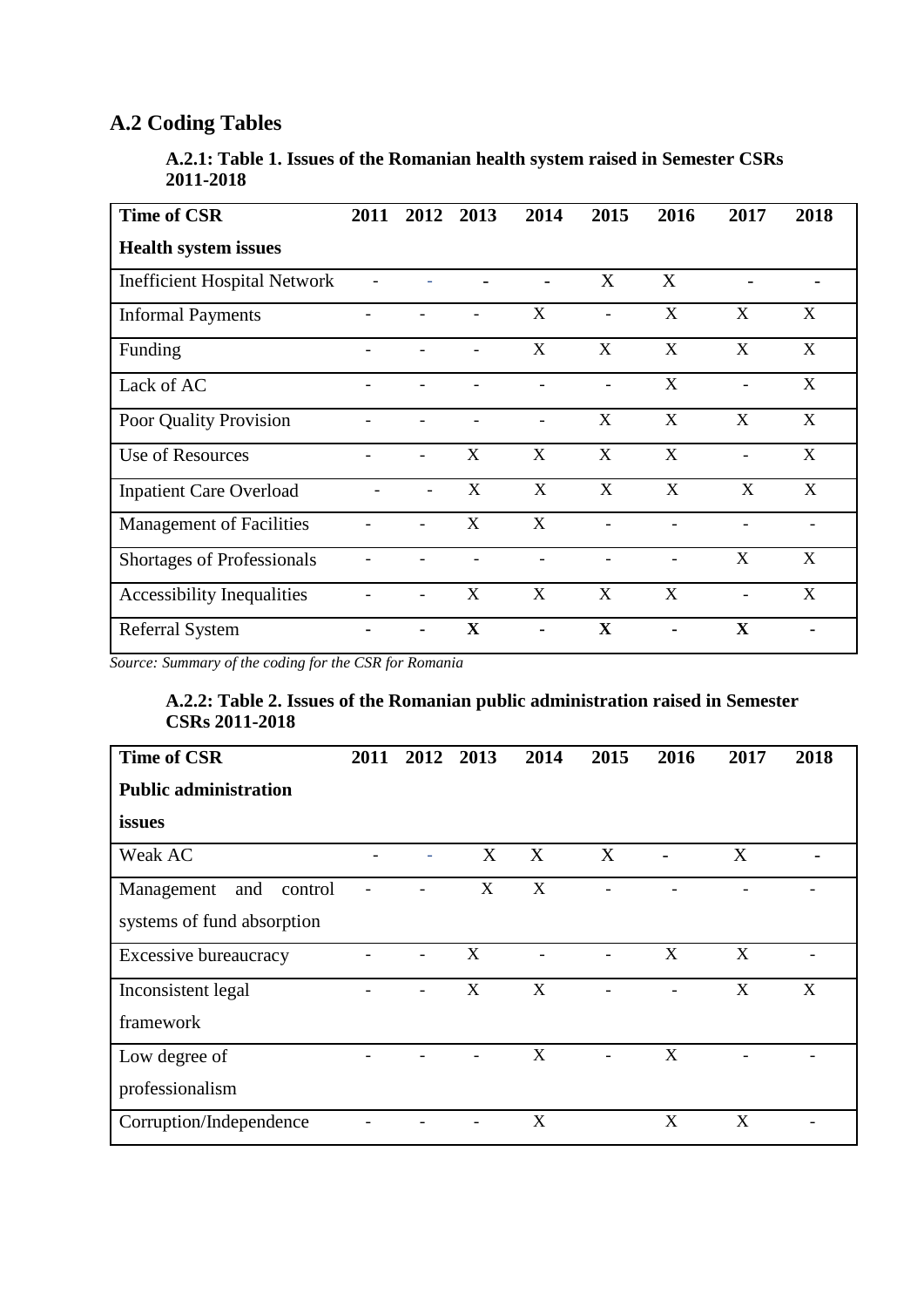## *Kühler, J. (2019). Administrative Capacity Building in a Turbulent Environment.*

| <b>Human Resource</b> |                          | $  X$ $X$ $X$            |              |   | $\qquad \qquad -$ |                  |
|-----------------------|--------------------------|--------------------------|--------------|---|-------------------|------------------|
| Management            |                          |                          |              |   |                   |                  |
| Public procurement    | $  X$                    | $X -$                    |              | X | $\mathbf{X}$      | $\boldsymbol{X}$ |
| Strategic planning    | $\overline{\phantom{0}}$ | $\overline{\phantom{a}}$ |              | X | X                 | X                |
| Weak implementation   |                          | $X_{-}$                  | $\mathbf{X}$ | X | X                 | X                |
| Structural weaknesses | ۰                        | $\blacksquare$           | X            | X | X                 |                  |

*Source: Summary of the coding for the CSR Romania*

| <b>Year of CSR</b> | <b>CSR: Health System</b>                      |
|--------------------|------------------------------------------------|
| 2011               | None.                                          |
| 2012               | None.                                          |
| 2013               | CSR 3- Pursue health sector reforms to         |
|                    | increase its efficiency, quality and           |
|                    | accessibility, in particular for disadvantaged |
|                    | people and remote and isolated                 |
|                    | communities. Reduce the excessive use of       |
|                    | hospital care including by strengthening       |
|                    | outpatient care.                               |
| 2014               | CSR 3- Step up reforms in the health sector    |
|                    | to increase its efficiency, quality and        |
|                    | accessibility, including for disadvantaged     |
|                    | people and remote and isolated                 |
|                    | communities. Increase efforts to curb          |
|                    | informal payments, including through           |
|                    | proper management and control systems.         |
| 2015               | CSR 3- Pursue the national health strategy     |
|                    | 2014-2020 to remedy issues of poor             |
|                    | accessibility, low funding and inefficient     |
|                    | resources.                                     |
| 2016               | CSR 3- Curb informal payments in the           |
|                    | healthcare system and increase the             |
|                    | availability of outpatient care.               |

## **A.2.3: Table 3. CSRs for Romanian Health System 2011-2018**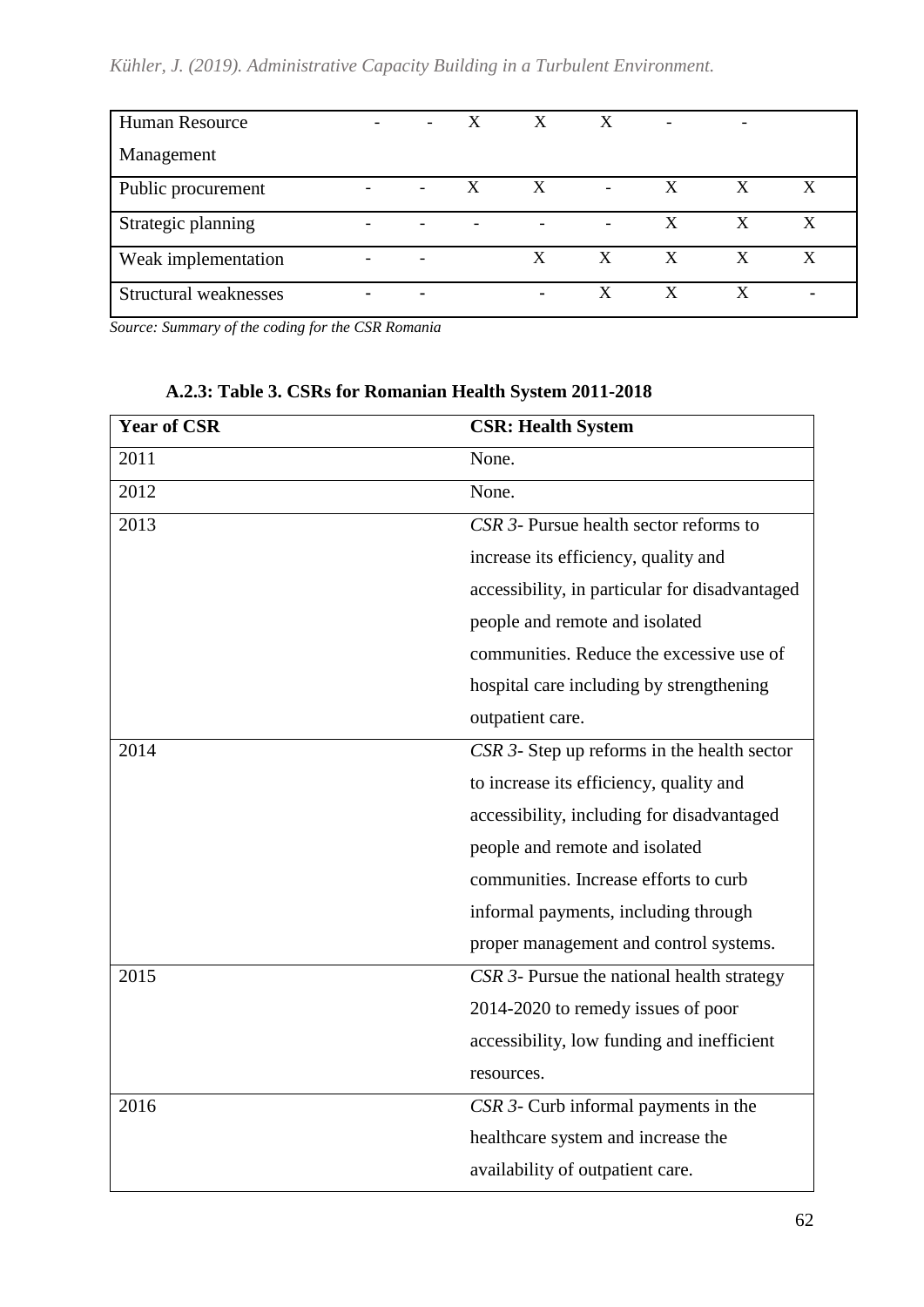|  |  | Kühler, J. (2019). Administrative Capacity Building in a Turbulent Environment. |  |  |  |  |  |
|--|--|---------------------------------------------------------------------------------|--|--|--|--|--|
|--|--|---------------------------------------------------------------------------------|--|--|--|--|--|

| 2017 | CSR 2- In healthcare, shift to outpatient   |
|------|---------------------------------------------|
|      | care, and curb informal payments.           |
| 2018 | <i>CSR 2-</i> Improve access to healthcare, |
|      | including through the shift to outpatient   |
|      | care.                                       |

*Source: Country-Specific-Recommendation 2011-2018*

| <b>Year of CSR</b> | <b>CSR: Public Administration</b>              |
|--------------------|------------------------------------------------|
| 2011               | None.                                          |
| 2012               | None.                                          |
| 2013               | CSR 6- Strengthen governance and the           |
|                    | quality of institutions and the public         |
|                    | administration, in particular by improving     |
|                    | the capacity for strategic and budgetary       |
|                    | planning, by increasing the professionalism    |
|                    | of the public service through improved         |
|                    | human resource management and by               |
|                    | strengthening the mechanisms for               |
|                    | coordination between the different levels of   |
|                    | government. Significantly improve the          |
|                    | quality of regulations through the use of      |
|                    | impact assessments, and systematic             |
|                    | evaluations. Step up efforts to accelerate the |
|                    | absorption of EU funds in particular by        |
|                    | strengthening management and control           |
|                    | systems and improving public procurement.      |
| 2014               | CSR 7- Step up efforts to strengthen the       |
|                    | capacity of public administration, in          |
|                    | particular by improving efficiency, human      |
|                    | resource management, the decision-making       |
|                    | tools and coordination within and between      |
|                    | different levels of government; and by         |

## **A.2.4: Table 4. CSRs for Romanian Public Administration 2011-2018**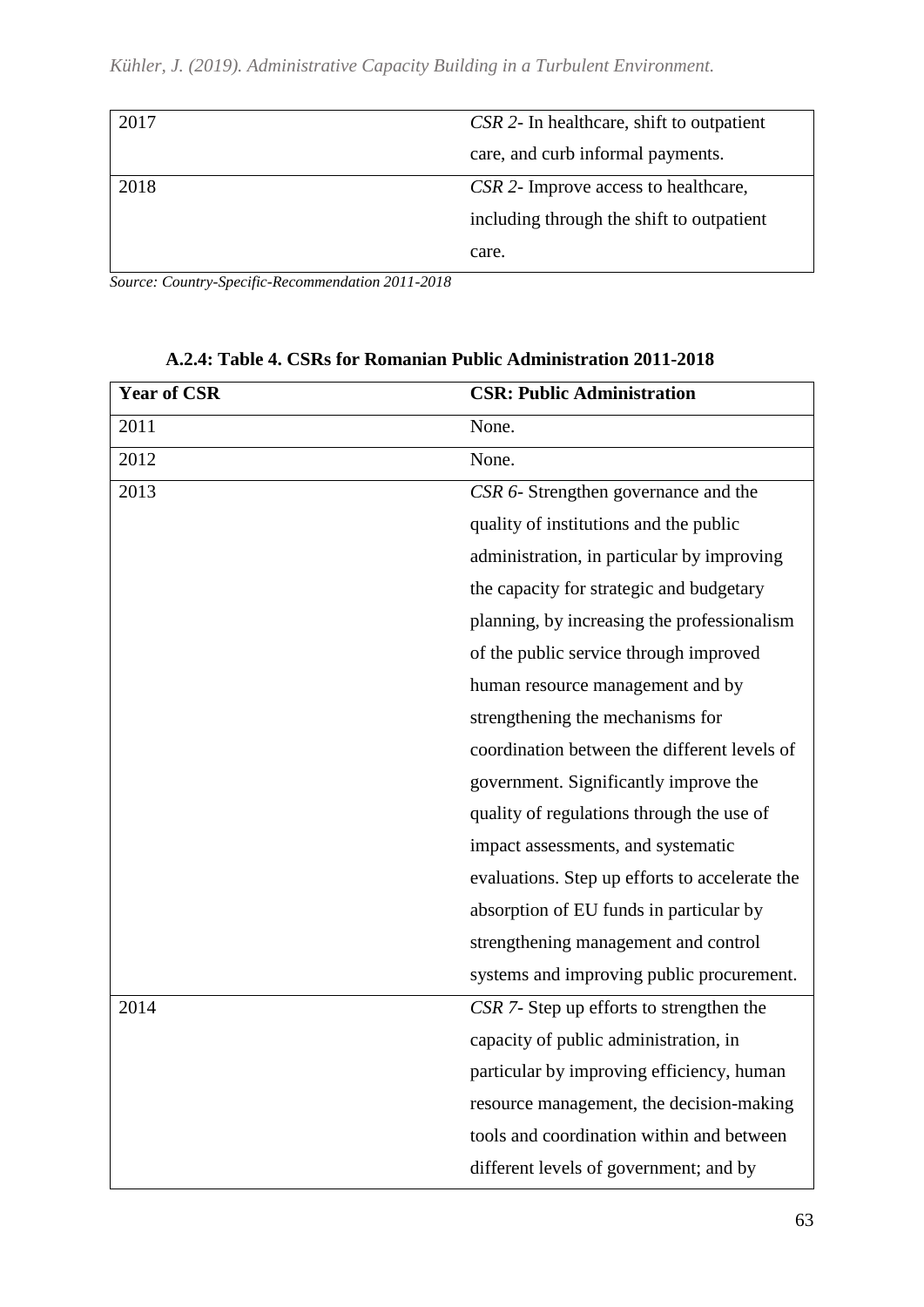|      | improving transparency, integrity and        |
|------|----------------------------------------------|
|      | accountability. Accelerate the absorption of |
|      | EU funds, strengthen management and          |
|      | control systems, and improve capacity for    |
|      | strategic planning, including the multi-     |
|      | annual budgetary element. Tackle persisting  |
|      | shortcomings in public procurement.          |
| 2015 | None.                                        |
| 2016 | CSR 3- Strengthen the independence and       |
|      | transparency of human resources              |
|      | management in the public administration.     |
|      | Simplify administrative procedures for       |
|      | business and the public.                     |
| 2017 | CSR 3- Adopt legislation to ensure a         |
|      | professional and independent civil service,  |
|      | applying objective criteria. Strengthen      |
|      | project prioritisation and preparation in    |
|      | public investment. Ensure the timely full    |
|      | and sustainable implementation of the        |
|      | national public procurement strategy.        |
| 2018 | CSR 3- Increase the predictability of        |
|      | decision-making by enforcing the systematic  |
|      | and effective use of regulatory impact       |
|      | assessment and stakeholder consultation and  |
|      | involvement in the design and                |
|      | implementation of reforms.                   |

*Source: Country-Specific-Recommendation 2011-2018*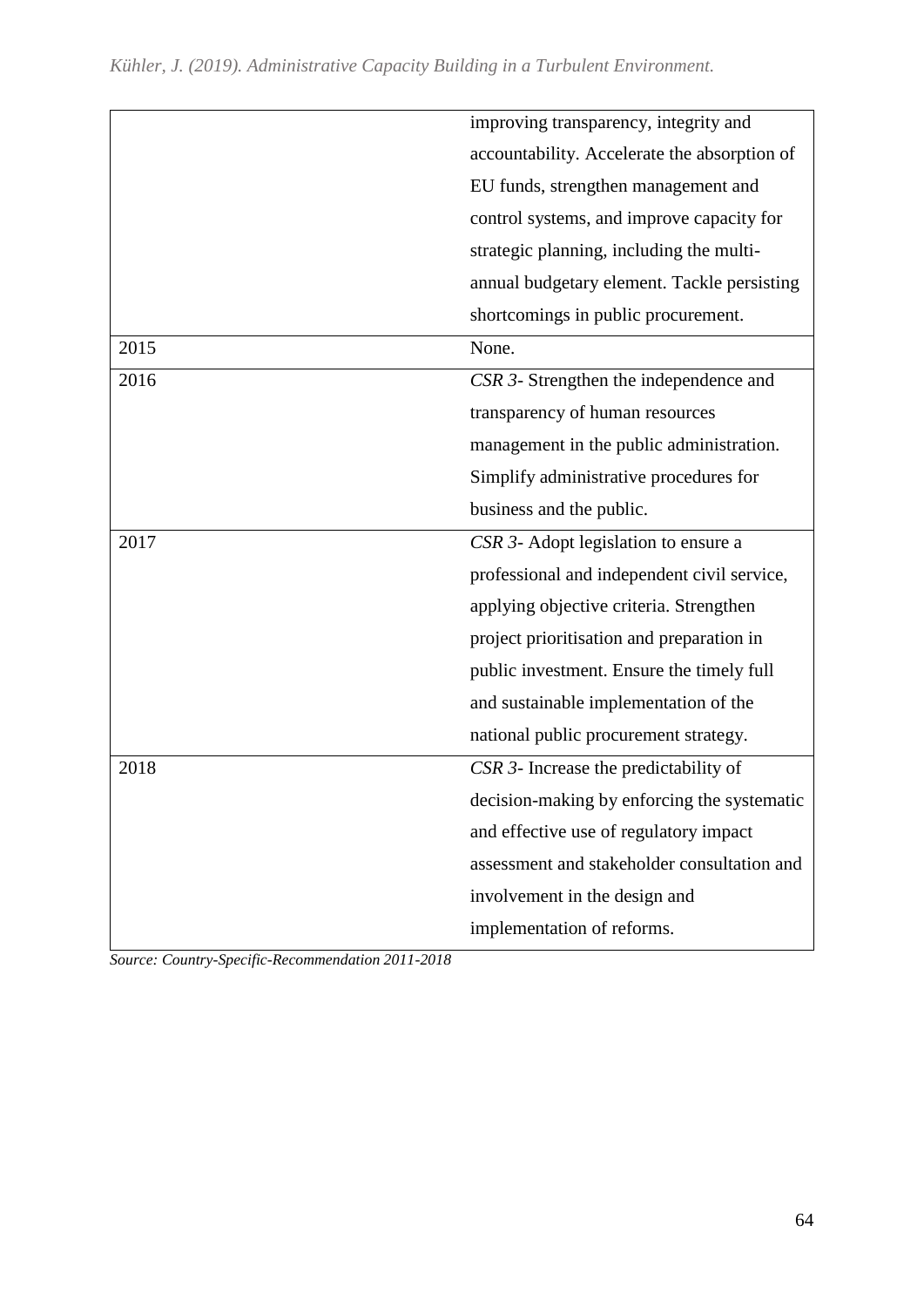### **A.2.5 Argumentation binary coding EU structural reforms.**

For the analysis, only topics that appeared at least twice in the documents were used to ensure that these problems were of medium or long-term nature. It was decided to keep the coding at this binary level, as the CSRs are mainly problem-oriented in order to further improve the system. This means that although the strength of the wording or the wording itself may vary, it is more decisive whether a problem is mentioned or not. Nevertheless, it must be pointed out that even if a problem is not explicitly mentioned in the document, it can still exist in practice. Finally, some issues have been mentioned differently over the years or in different contexts within the sections on AC or HS. However, as these are fundamentally existing problems within the system and the formulation or contextualisation of these issues is under the influence of the changing focus of the CSRs, it was decided not to differentiate these further.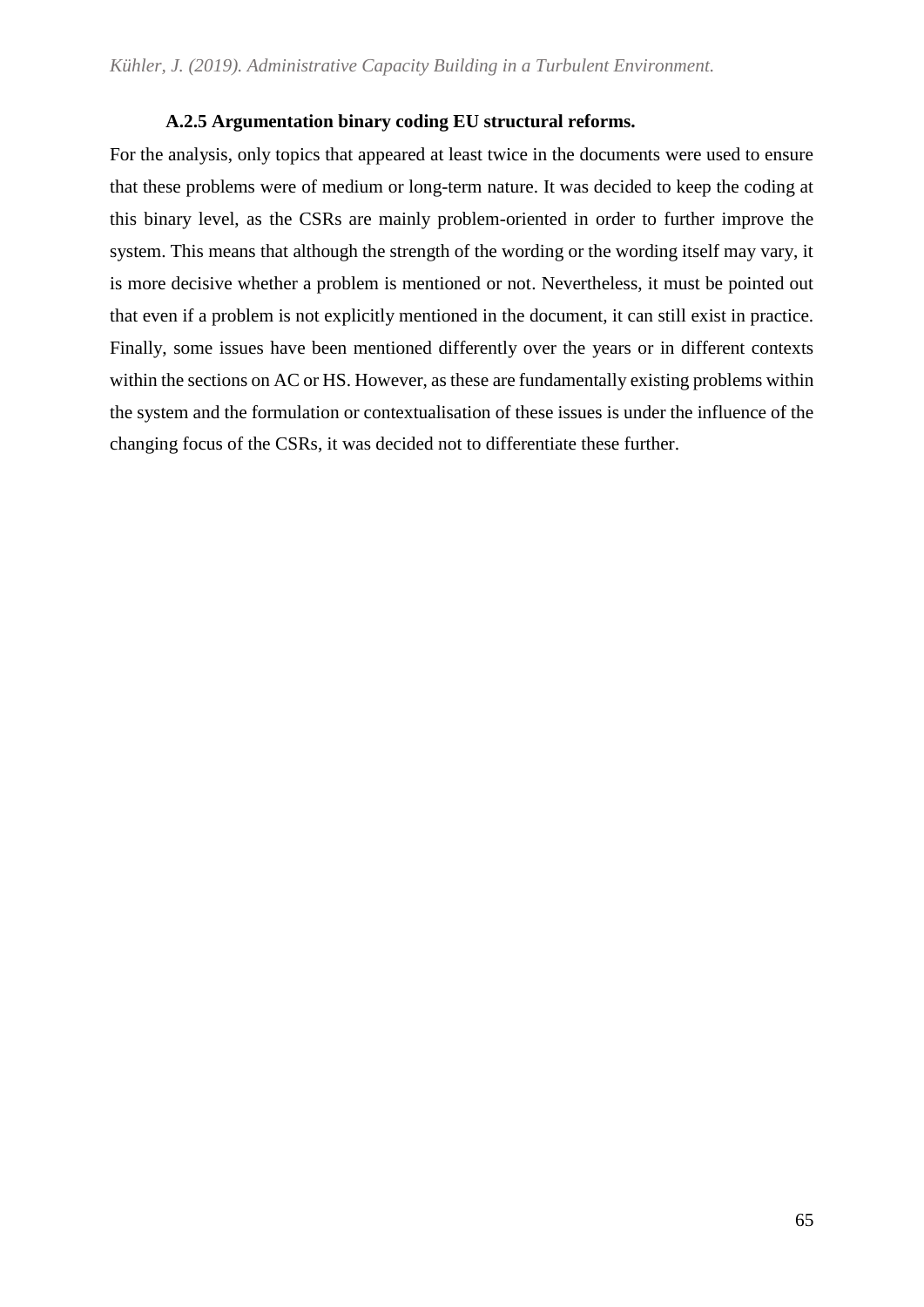## **A.3 Data Appendix**

| Level             | of Type of Document | Name of Document                   | Retrieved from:                         |
|-------------------|---------------------|------------------------------------|-----------------------------------------|
| Analysis          |                     |                                    |                                         |
| EU                | Specific<br>Country | Recommendation for<br>a            | https://eur-lex.europa.eu/legal-        |
| <i>Structural</i> | Recommendations     | <b>COUNCIL</b>                     | content/EN/TXT/?uri=CELEX%3A52011SC0825 |
| Reforms           |                     | <b>RECOMMENDATION</b>              |                                         |
|                   |                     | the National Reform<br>on          |                                         |
|                   |                     | 2011<br>of<br>Programme            |                                         |
|                   |                     | Romania                            |                                         |
|                   | Specific<br>Country | Recommendation                     | for a https://eur-lex.europa.eu/legal-  |
|                   | Recommendations     | <b>COUNCIL</b>                     | content/EN/TXT/?uri=CELEX%3A52012DC0325 |
|                   |                     | <b>RECOMMENDATION</b>              |                                         |
|                   |                     | Romania's<br>2012<br><sub>on</sub> |                                         |
|                   |                     | national<br>reform                 |                                         |
|                   |                     | programme                          |                                         |
|                   | Specific<br>Country | Recommendation<br>for a            | https://eur-lex.europa.eu/legal-        |
|                   | Recommendations     | <b>COUNCIL</b>                     | content/EN/TXT/?uri=CELEX%3A52013DC0373 |
|                   |                     | <b>RECOMMENDATION</b>              |                                         |
|                   |                     | Romania's<br>2013<br>on            |                                         |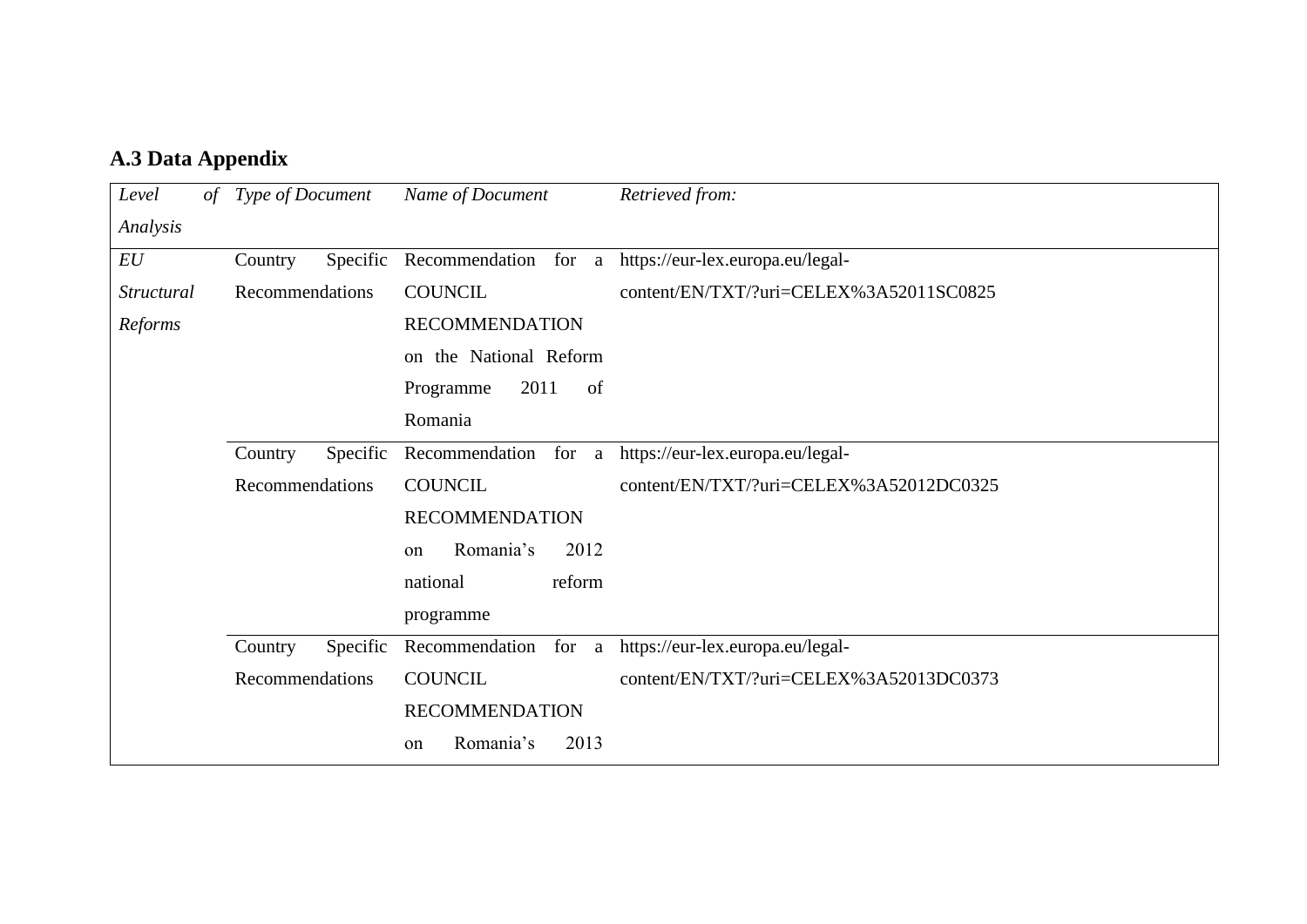|                 |          | national                | reform |                                                                                                      |
|-----------------|----------|-------------------------|--------|------------------------------------------------------------------------------------------------------|
|                 |          | programme               |        |                                                                                                      |
| Country         | Specific |                         |        | Recommendation for a https://eur-lex.europa.eu/legal-                                                |
| Recommendations |          | <b>COUNCIL</b>          |        | content/EN/TXT/?uri=CELEX%3A52014DC0424                                                              |
|                 |          | <b>RECOMMENDATION</b>   |        |                                                                                                      |
|                 |          | Romania's<br>on         | 2014   |                                                                                                      |
|                 |          | national                | reform |                                                                                                      |
|                 |          | programme               |        |                                                                                                      |
| Country         | Specific |                         |        | Recommendation for a https://ec.europa.eu/info/sites/info/files/file_import/csr2015_romania_en_0.pdf |
| Recommendations |          | <b>COUNCIL</b>          |        |                                                                                                      |
|                 |          | <b>RECOMMENDATION</b>   |        |                                                                                                      |
|                 |          | the 2015 National<br>on |        |                                                                                                      |
|                 |          | Reform Programme of     |        |                                                                                                      |
|                 |          | Romania                 |        |                                                                                                      |
| Country         | Specific |                         |        | Recommendation for a https://eur-lex.europa.eu/legal-                                                |
| Recommendations |          | <b>COUNCIL</b>          |        | content/EN/TXT/?qid=1486055100657&uri=CELEX%3A52016DC0343                                            |
|                 |          | <b>RECOMMENDATION</b>   |        |                                                                                                      |
|                 |          | the 2016 national<br>on |        |                                                                                                      |
|                 |          | reform<br>programme     | of     |                                                                                                      |
|                 |          | Romania                 |        |                                                                                                      |
|                 |          |                         |        |                                                                                                      |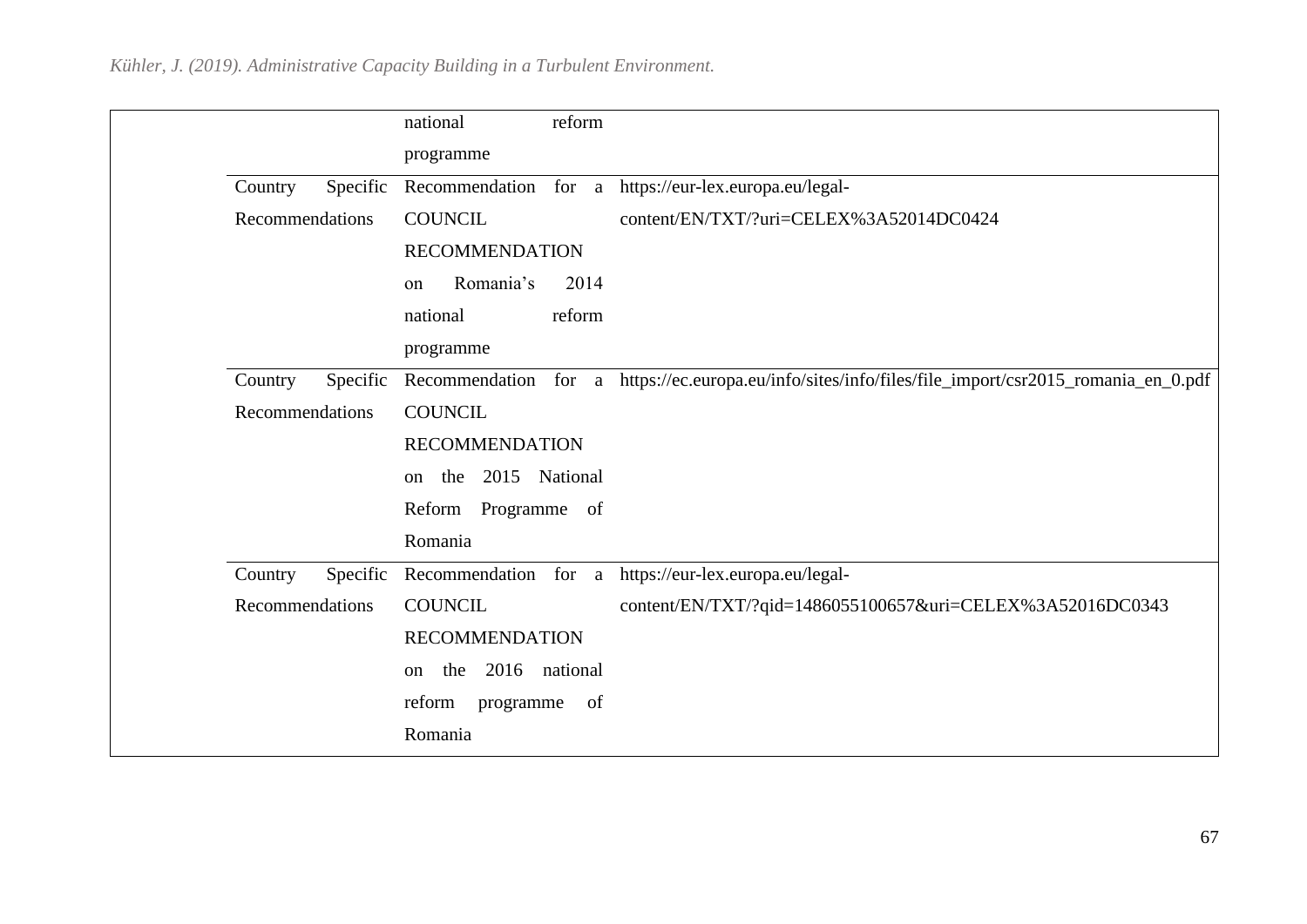| Country                              |     | Specific Recommendation for a https://ec.europa.eu/info/sites/info/files/2017-european-semester-country- |
|--------------------------------------|-----|----------------------------------------------------------------------------------------------------------|
| Recommendations                      |     | <b>COUNCIL</b><br>specific-recommendations-commission-recommendations_-_romania.pdf                      |
|                                      |     | <b>RECOMMENDATION</b>                                                                                    |
|                                      |     | the 2017 National<br>on                                                                                  |
|                                      |     | Reform Programme of                                                                                      |
|                                      |     | Romania                                                                                                  |
| Country                              |     | Specific Recommendation for a https://eur-lex.europa.eu/legal-                                           |
| Recommendations                      |     | <b>COUNCIL</b><br>content/EN/TXT/?qid=1558000585933&uri=CELEX%3A52018DC0422                              |
|                                      |     | <b>RECOMMENDATION</b>                                                                                    |
|                                      |     | the 2018 National<br>$\alpha$ n                                                                          |
|                                      |     | Reform Programme of                                                                                      |
|                                      |     | Romania                                                                                                  |
| National                             |     | http://www.ms.ro/wp-content/uploads/2016/10/Anexa-1-Strategia-Nationala-<br>Strategia<br>Nationala<br>de |
| Implementation                       |     | Sanatate 2014-2020<br>de-Sanatate-2014-2020.pdf                                                          |
| Strategy                             |     |                                                                                                          |
| National                             |     | National Health Strategy Available upon request                                                          |
| Implementation                       |     | 2014-2020                                                                                                |
| Strategy<br>$\overline{\phantom{m}}$ | own |                                                                                                          |
| translation                          |     |                                                                                                          |
|                                      |     |                                                                                                          |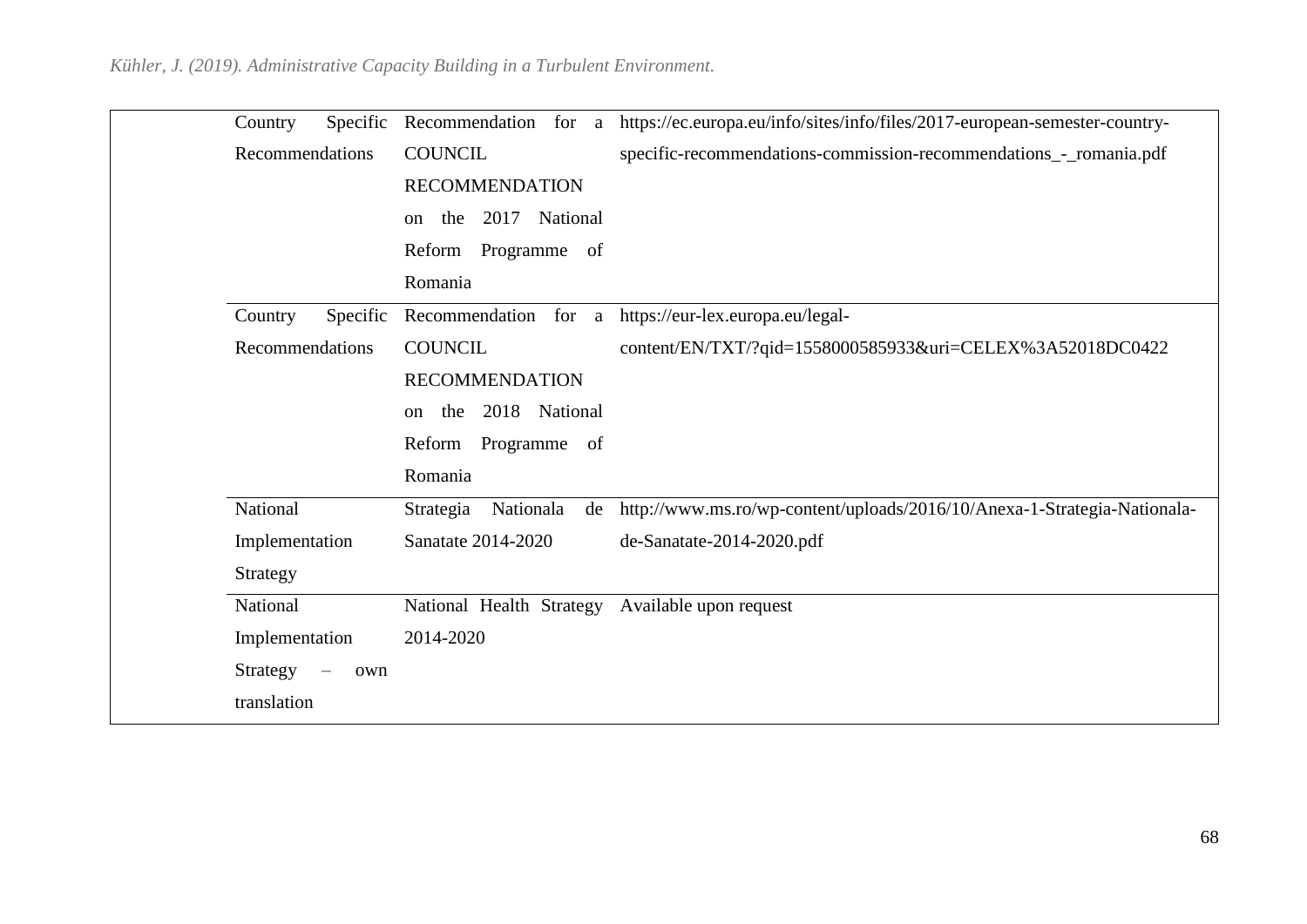| Reform        | Local                            | Strategic | Strategia                        | Municipiului | http://cmpg.ro/wp-content/uploads/2014/03/Strategie-sanatate-Cluj-18-martie- |
|---------------|----------------------------------|-----------|----------------------------------|--------------|------------------------------------------------------------------------------|
| Content       | Document                         |           | Cluj-Napoca în domeniul 2014.pdf |              |                                                                              |
|               |                                  |           | sănătății                        |              |                                                                              |
|               | Local                            |           |                                  |              | Strategic Local Health Strategy of Available upon request                    |
|               | Document $-$                     |           | own Cluj-Napoca                  |              |                                                                              |
|               | translation                      |           |                                  |              |                                                                              |
| Process<br>of |                                  |           | Interview Transcript Interview 1 |              | Available upon request under specific conditions                             |
| Local ACB     | Interview Transcript Interview 2 |           |                                  |              | Available upon request under specific conditions                             |
|               |                                  |           | Interview Transcript Interview 3 |              | Available upon request under specific conditions                             |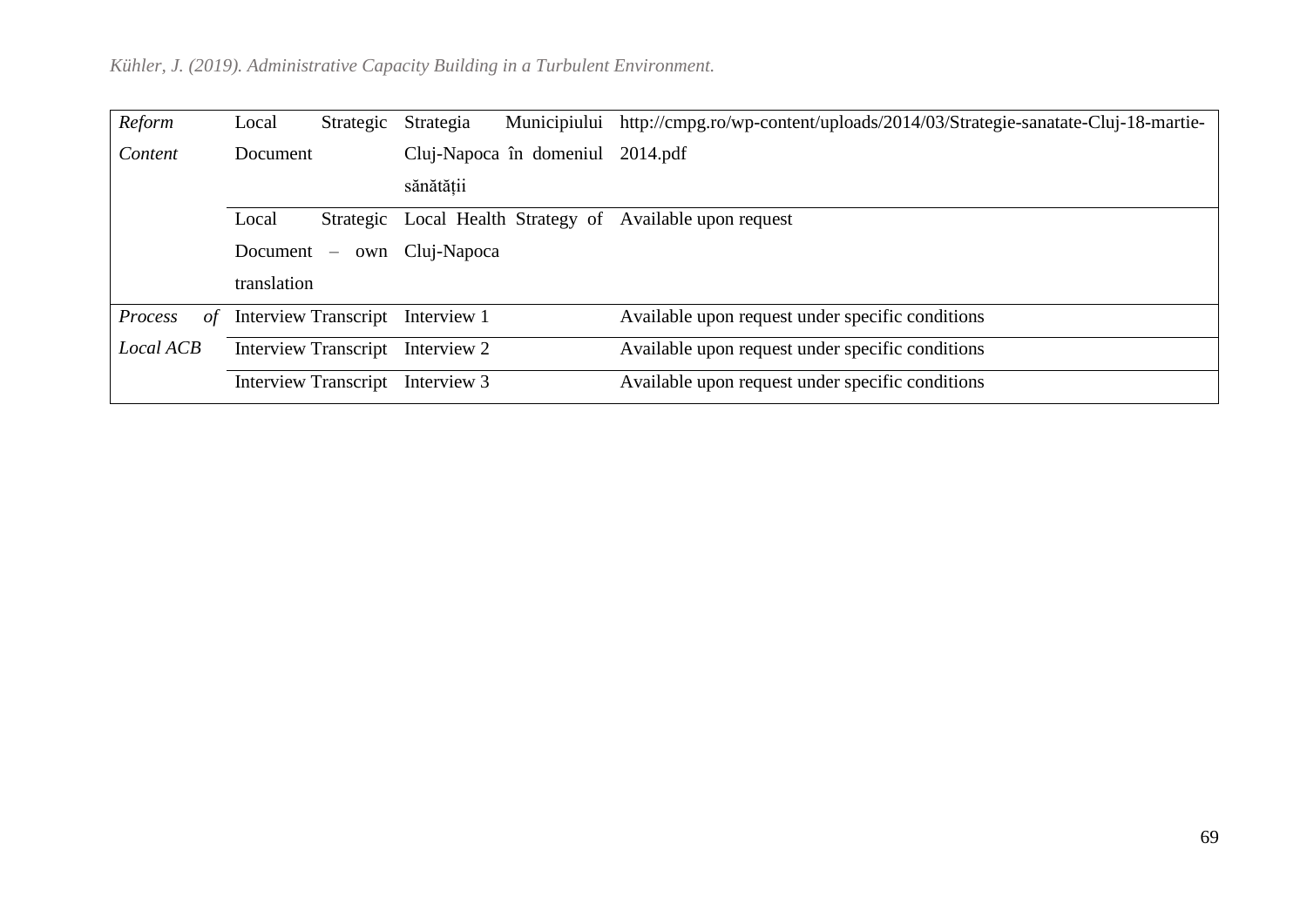## **A.4 Interview Guide**

| <b>WHY</b>                                                                                                                                                   | $\pmb{\sharp}$ | <b>Questions</b>                                                                                                                                                                        |
|--------------------------------------------------------------------------------------------------------------------------------------------------------------|----------------|-----------------------------------------------------------------------------------------------------------------------------------------------------------------------------------------|
| Understand position within                                                                                                                                   |                | Could you describe your function at work?                                                                                                                                               |
| local system                                                                                                                                                 |                | What is the function of your organization within the local administrative system of<br>Cluj-Napoca?                                                                                     |
| <b>EU</b> and Cluj-Napoca                                                                                                                                    |                | There are no right or wrong answers. Please elaborate your own thoughts and<br>wherever possible provide examples based on your daily work.                                             |
| - Understand the role of EU for<br>the city development of Cluj-<br>Napoca since accession<br>- Gather knowledge about local<br>perception and clash between | $\mathbf{1}$   | How would you describe Cluj-Napoca's health system development since 2007?                                                                                                              |
| EU and Romania on national<br>level and how it affects the<br>local level<br>- Understand if there is local                                                  | $\overline{c}$ | Which tasks pertain at local level for the local health care administration to support<br>the provision of health care in Cluj-Napoca?                                                  |
| awareness of post-accession<br>monitoring                                                                                                                    | $\mathfrak{Z}$ | What are the current main challenges of health care administration of Cluj?                                                                                                             |
|                                                                                                                                                              | 4              | To what extent and which tasks pertain at local level for the implementation of EU<br>driven health care reform?                                                                        |
|                                                                                                                                                              | 5              | To what extent does the EU monitoring measures trickle down to the local level<br>and how is it addressed by your organisation?                                                         |
|                                                                                                                                                              | 6              | How does your organisation communicate and work with other local or European<br>stakeholder of the health system (hospitals, health NGOs) If yes, please elaborate<br>this cooperation? |
|                                                                                                                                                              | 7              | To what extent does your organisation communicate and cooperate directly with<br>the EU?                                                                                                |
|                                                                                                                                                              | 8              | Do you recognise conflicts between the national government and the EU? How do<br>these conflicts affect the work of your organisation?                                                  |
|                                                                                                                                                              |                |                                                                                                                                                                                         |

| <b>Process of implementing</b><br>administrative capacity     |    |                                                                                                                                             |
|---------------------------------------------------------------|----|---------------------------------------------------------------------------------------------------------------------------------------------|
| -Understand how the ACB was<br>organized, why so and by whom? |    | How would you describe the process of developing and drafting the local strategic<br>development plans for the local health care provision? |
|                                                               | 10 | Which actors have been involved in the process? To what extent shaped political<br>interests, the process?                                  |